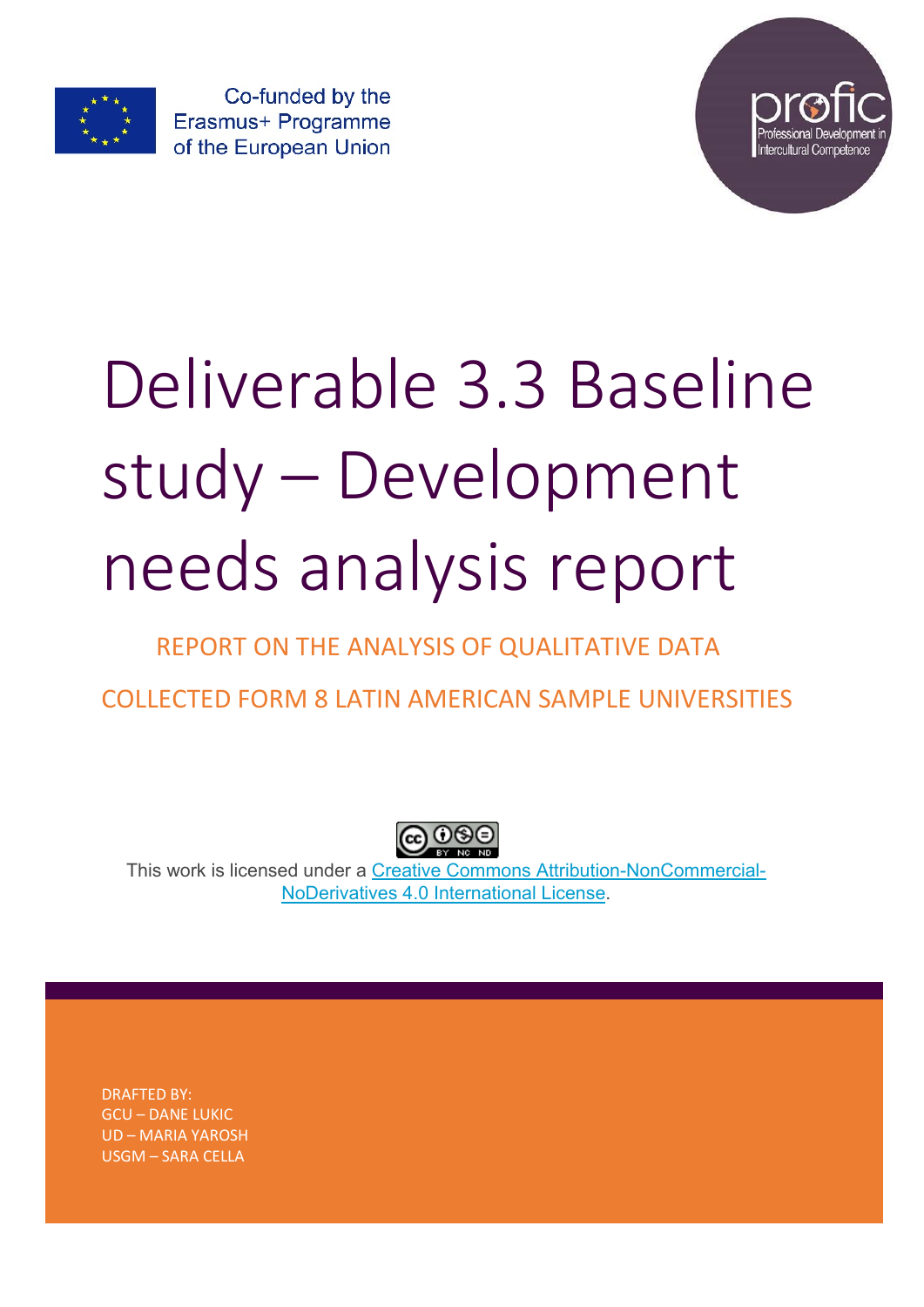

# **Document Control Sheet**

| Project                    |             | <b>PROFIC</b> - Professional Development in Intercultural Competence in                                                                          |                             |  |  |  |  |
|----------------------------|-------------|--------------------------------------------------------------------------------------------------------------------------------------------------|-----------------------------|--|--|--|--|
|                            |             | <b>Higher Education Institutions</b>                                                                                                             |                             |  |  |  |  |
| Grant Agreement n.         |             | 2018-2506/001-001                                                                                                                                |                             |  |  |  |  |
| <b>Document Title</b>      |             | Deliverable 3.3 Baseline study - Development needs analysis                                                                                      |                             |  |  |  |  |
|                            |             | report                                                                                                                                           |                             |  |  |  |  |
|                            |             |                                                                                                                                                  |                             |  |  |  |  |
|                            |             |                                                                                                                                                  |                             |  |  |  |  |
| <b>Lead Beneficiary</b>    |             | <b>P3 - UD</b>                                                                                                                                   |                             |  |  |  |  |
| <b>Deputy</b>              |             | <b>P10 - UdG</b>                                                                                                                                 |                             |  |  |  |  |
| <b>WP</b> number           |             | WP3                                                                                                                                              |                             |  |  |  |  |
|                            | <b>Type</b> | Report                                                                                                                                           |                             |  |  |  |  |
| <b>Dissemination level</b> |             | International                                                                                                                                    |                             |  |  |  |  |
| <b>Version</b>             | <b>Date</b> |                                                                                                                                                  | <b>Description</b>          |  |  |  |  |
| 1.0<br>14/12/2019          |             | Baseline study - Development needs analysis report<br>Analysis of mixed method data collected from seven<br>Latin American partner universities. |                             |  |  |  |  |
| 2.0<br>10/2/2020           |             |                                                                                                                                                  | Creative commons logo added |  |  |  |  |
|                            |             |                                                                                                                                                  |                             |  |  |  |  |
|                            |             |                                                                                                                                                  |                             |  |  |  |  |
|                            | <b>Date</b> | 14/12/2019                                                                                                                                       |                             |  |  |  |  |
| <b>Number of pages</b>     |             | 43                                                                                                                                               |                             |  |  |  |  |
| <b>Authors</b>             |             | Dr Maria Yarosh - UD, Dr Dane Lukic - GCU and Sara Cella -                                                                                       |                             |  |  |  |  |
|                            |             | <b>USGM</b>                                                                                                                                      |                             |  |  |  |  |
|                            |             |                                                                                                                                                  |                             |  |  |  |  |
|                            |             |                                                                                                                                                  |                             |  |  |  |  |
| <b>Contributors</b>        |             | Other partners feedback GCU, UD, USGM, UTEC, UDB, UNLP, UNC,                                                                                     |                             |  |  |  |  |
|                            |             | UNLa, UV, UdG, UDUAL                                                                                                                             |                             |  |  |  |  |



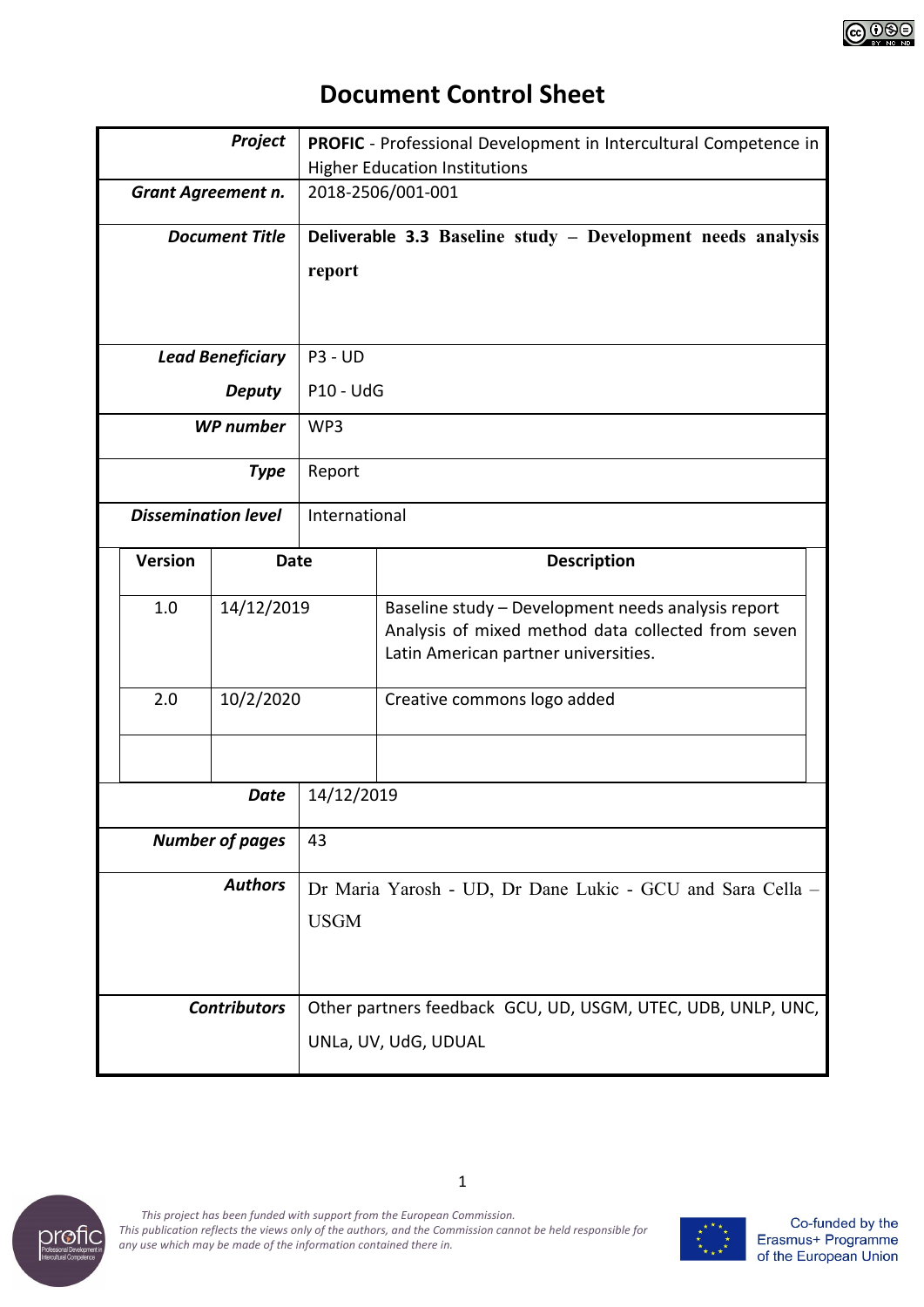

# **Contents**

| $\mathbf{1}$ . |       |                                                                                             |  |  |  |  |  |  |
|----------------|-------|---------------------------------------------------------------------------------------------|--|--|--|--|--|--|
| 2.             |       |                                                                                             |  |  |  |  |  |  |
| 3.             |       |                                                                                             |  |  |  |  |  |  |
|                | 3.1   | Perspectives of academic and administrative staff on cultural diversity in their contexts 6 |  |  |  |  |  |  |
|                | 3.1.1 |                                                                                             |  |  |  |  |  |  |
|                | 3.1.2 |                                                                                             |  |  |  |  |  |  |
|                | 3.1.3 |                                                                                             |  |  |  |  |  |  |
|                | 3.1.4 |                                                                                             |  |  |  |  |  |  |
|                | 3.1.5 |                                                                                             |  |  |  |  |  |  |
| 4.             |       |                                                                                             |  |  |  |  |  |  |
|                | 4.1   |                                                                                             |  |  |  |  |  |  |
|                | 4.1.1 |                                                                                             |  |  |  |  |  |  |
|                | 4.2   |                                                                                             |  |  |  |  |  |  |
| 5.             |       |                                                                                             |  |  |  |  |  |  |
|                | 5.1   |                                                                                             |  |  |  |  |  |  |
|                | 5.1.1 |                                                                                             |  |  |  |  |  |  |
|                | 5.1.2 |                                                                                             |  |  |  |  |  |  |
|                | 5.1.3 |                                                                                             |  |  |  |  |  |  |
|                | 5.1.4 |                                                                                             |  |  |  |  |  |  |
|                | 5.1.5 |                                                                                             |  |  |  |  |  |  |
|                | 5.1.6 |                                                                                             |  |  |  |  |  |  |
|                | 5.1.7 |                                                                                             |  |  |  |  |  |  |
|                | 5.1.8 |                                                                                             |  |  |  |  |  |  |
|                | 5.2   |                                                                                             |  |  |  |  |  |  |
|                | 5.2.1 | Actions of those working with students that are perceived by students as conducive to IC    |  |  |  |  |  |  |
|                | 5.2.2 | What those working at universities lack and need to develop in order to better support      |  |  |  |  |  |  |
|                | 5.3   |                                                                                             |  |  |  |  |  |  |
|                | 5.3.1 |                                                                                             |  |  |  |  |  |  |
|                | 5.3.2 |                                                                                             |  |  |  |  |  |  |
| 6.             |       |                                                                                             |  |  |  |  |  |  |
|                | 6.1   |                                                                                             |  |  |  |  |  |  |
|                | 6.2   |                                                                                             |  |  |  |  |  |  |
|                | 6.3   |                                                                                             |  |  |  |  |  |  |



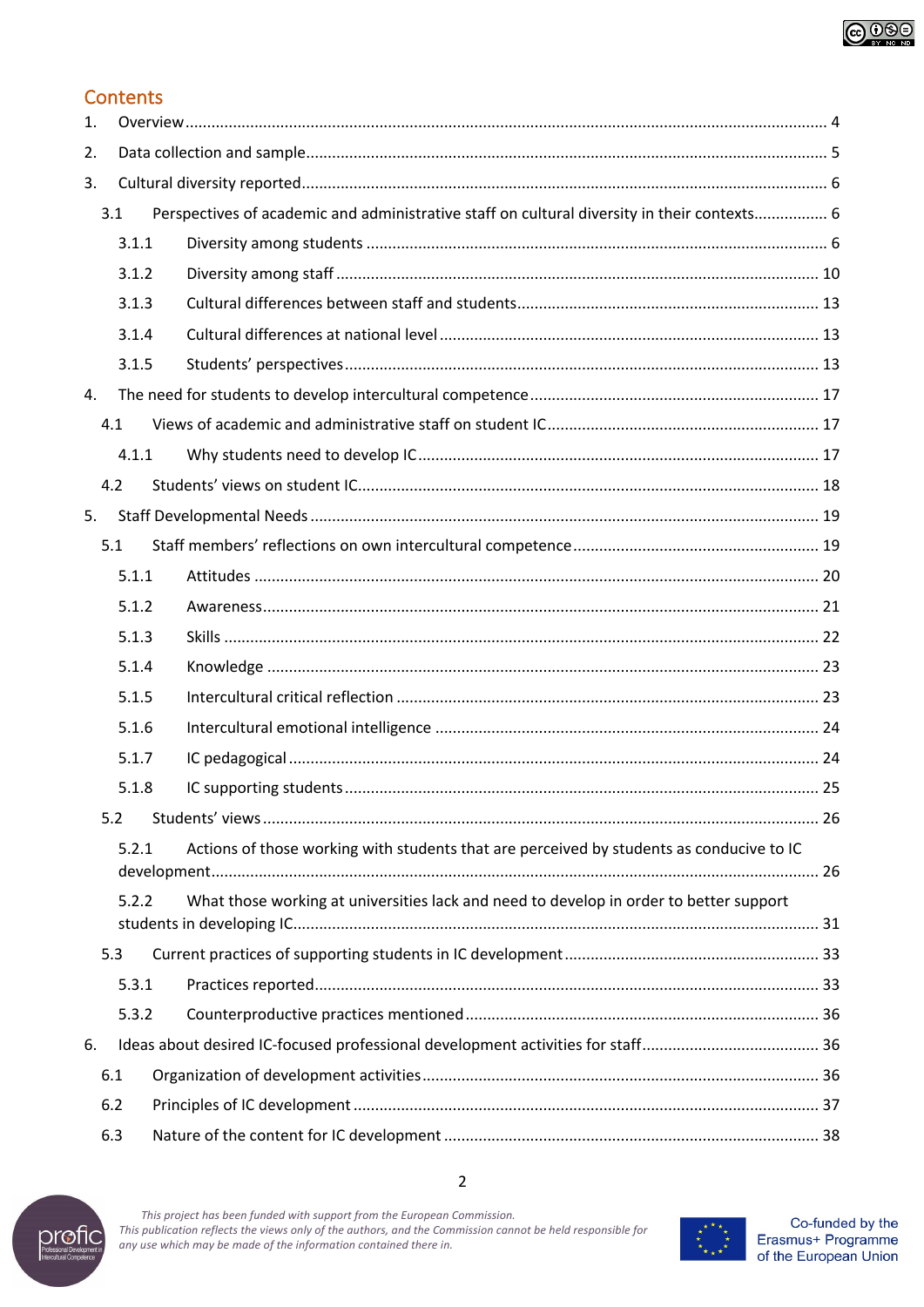# **@000**

| 6.4   |  |  |  |  |  |
|-------|--|--|--|--|--|
| 6.5   |  |  |  |  |  |
| 6.5.1 |  |  |  |  |  |
| 6.5.2 |  |  |  |  |  |
| 6.5.3 |  |  |  |  |  |
| 6.5.4 |  |  |  |  |  |
|       |  |  |  |  |  |
|       |  |  |  |  |  |



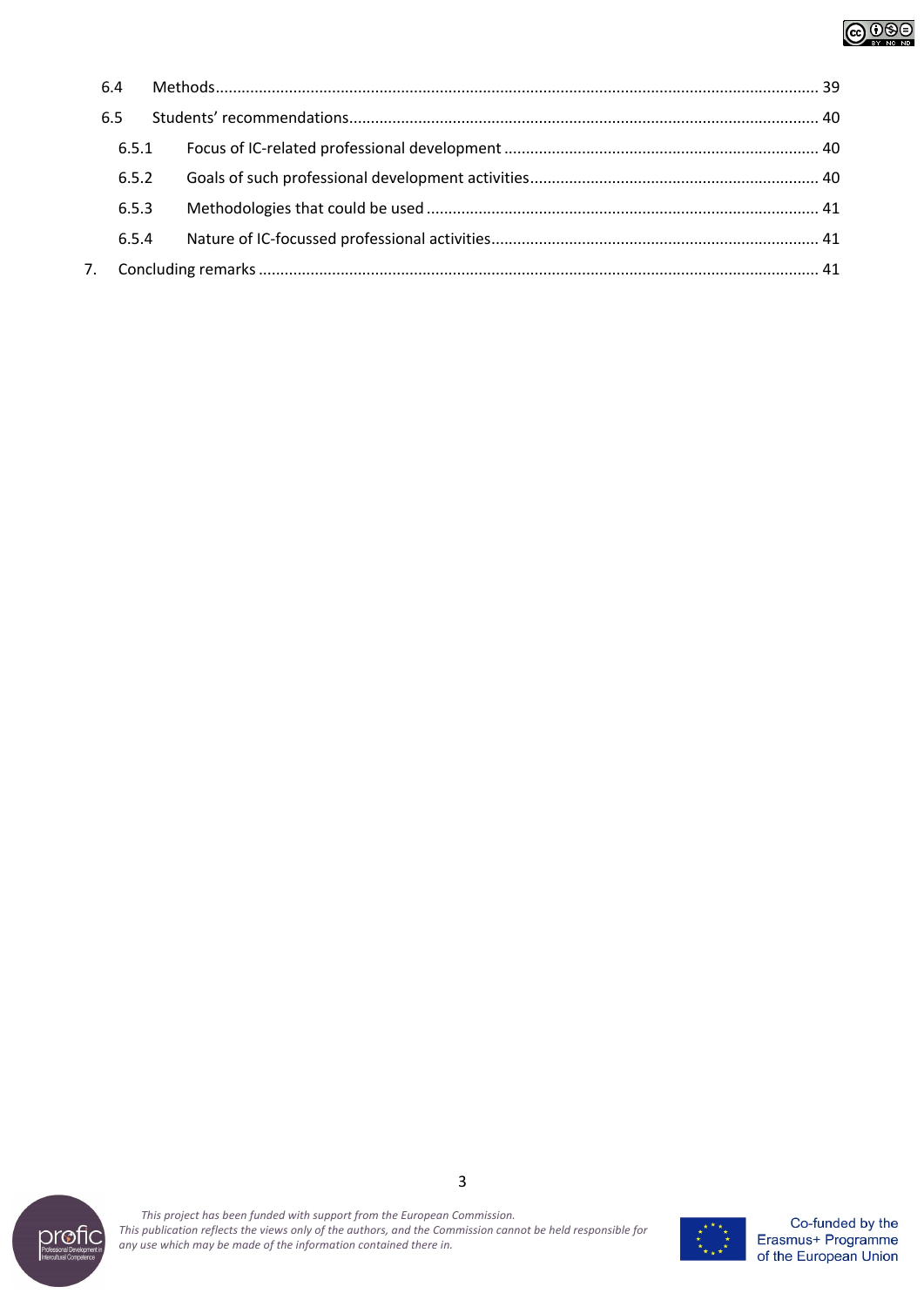

## 1. Overview

Between May and June 2019, study visits were organized to the seven Latin American PROFIC partner universities, in order to conduct individual interviews with members of academic and administrative staff and group interviews with students.

The general aim was to

- identify the learning needs of partner institutions' staff in terms of supporting the development of students' intercultural competence (IC) and
- elicit staff members' ideas about professional development (PD) activities that might help them better support students' IC development.

The resulting document, based on the analysis of data collected during the study visits, ensures that PROFIC PD activities not only

- address the most prominent developmental needs, but also, to the extent possible,
- do so in the format that future participants may find most congenial with their learning preferences.

The Needs analysis report is divided into seven parts.

Part 1 provides information on the data collection procedures, timing and sample, so as to situate the study in terms of its methodology and respondents' profiles.

Part 2 focuses on the diversity reported by the respondents – staff members, on the one hand, and students, on the other. The reason for including this part is twofold. Firstly, the more diverse one believes the environment to be, the more relevant IC development will appear. Secondly, if students and staff have similar perceptions about diversity around them, it will be easier for them to work towards the common goal of developing IC; if this is not the case, they might need to make sure they find a shared goal first, for any IC fostering efforts to be perceived as relevant by students.

Part 3 presents staff's ideas on whether students need IC, what for or when, as well as the aspects of IC our respondents saw as most important for their students; after which students' views on what IC is for and on crucial IC elements are summarized. Similar to Part 2, a higher level of congeniality here will increase the face validity of the IC fostering activities offered to students. Additionally, should students' ideas be too narrow, the task of first making students aware of the full potential associated with developing IC might be of utmost relevance and PROFIC PD programme will have to make sure that the participants find ways to motivate their students.

Part 4 looks into the needs of the staff in terms of developing own IC, as well as better helping students to develop their IC. It starts with an overview of staff members' reflections on own IC – something which is of great importance for any PD programme to try to meet its participants 'where they are' in terms of IC development. After this, students' views on what staff might want to aim for in supporting student IC development and on the gaps in staff' capacities to foster students' IC development are reported.

Part 5 gives an idea of some of the current practices staff interviewed put in place to develop student IC and on the existing counterproductive practices reported by staff members.

Part 6 brings together staff and students' ideas about what IC-focused PD programme for staff should or could look like. While this part could be seen as most directly related to the contribution that the Needs analysis report can make, it is important to read Part 6 in the broader context of the developmental level at which our



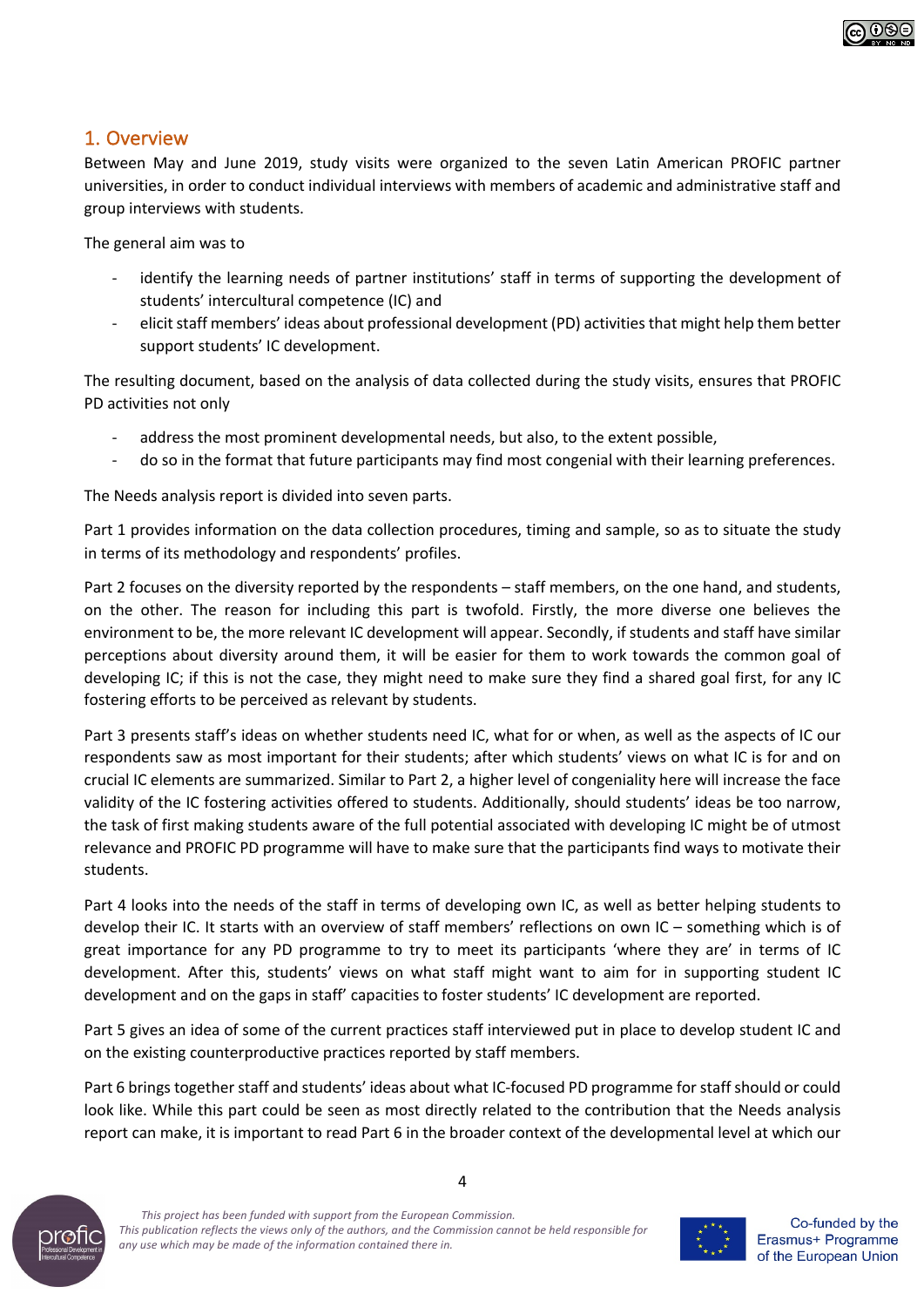

respondents appear to be, and this is something that can be judged through their responses presented in Parts 2-5.

Part 7 offers some conclusions on the lessons learned.

# 2. Data collection and sample

As already mentioned, seven study visits were conducted – one per Latin American (LA) partner university. During these visits, 47 individual interviews were recorded with members of staff and 8 focus group discussions were recorded with students.

Interviews sought to get some idea of the respondent´s professional profile, including their experience of dealing with culturally different persons; asked respondents about diversity they perceived to exist around them; addressed the topic of developing students' IC; and also elicited any ideas about desirable IC-focused PD activities.

Focus group discussions started with exploring students' ideas about what IC was and what it was for; asked students about their views on how university can help them in developing IC; invited students to share examples of how those working at their universities have helped them to further develop IC or have, vice versa, threatened successful development of the competence; and – if there was time – also checked whether students had any recommendations about what IC-focused PD activities for staff might look like or focus on.

Individual interviews were conducted in Spanish or English, according to the respondents' preferences; while the focus groups were conducted exclusively in Spanish, so as to permit students as much freedom of expression as possible. Individual interviews lasted between on average some 39-40 minutes. Focus group discussions lasted between 50 minutes and 1h50, with the average length of 1h26.

Students came from different departments and years of study, and also differed in terms of their experience of living and interacting with culturally different persons.

For academic and administrative staff members, 25 were female and 22 male. They had been working in their higher education (HE) institutions for between 3 and 42 years, with the average of 14 years of work experience. Most of the respondents had various roles at the university, working in both administrative and academic positions – only six respondents reported working on administrative tasks only, and only 11 mentioned only teaching, or only research and teaching work. In terms of disciplines, there was a great variety of specializations – from Economics to Arts, and from Agronomy to Psychology, Tourism, or Chemistry and other Sciences.

Those interviewed had vastly different experience of living abroad, with the maximum reported of 12 years, and several respondents having done part of their studies abroad (primary, secondary, undergraduate, or postgraduate). Some have worked abroad in a sphere unrelated to their work at the university. At the same time, six of the respondents reported to have never stayed abroad or to have never gone abroad at all, while further 12 reported to have never spent more than a month abroad. Most of those who lived abroad for more than one month, did so in the US, wish Spain and Brazil being the "second most popular" destinations, at least among this study sample. Other than that, it is difficult to speak of any tendency, because while more respondents seem to have had longer immersion periods in the Americas, Italy and France were also named (apart from Spain), and some respondents reported having spent considerable time in Asia (Korea or Japan).

At the same time, only four of the respondents said that they had participated in some kind of IC-focused PD activities or training events. However, in two of these cases this was not exactly the case, since one of those who answered positively, saw an English language course as such training, while the other one equaled



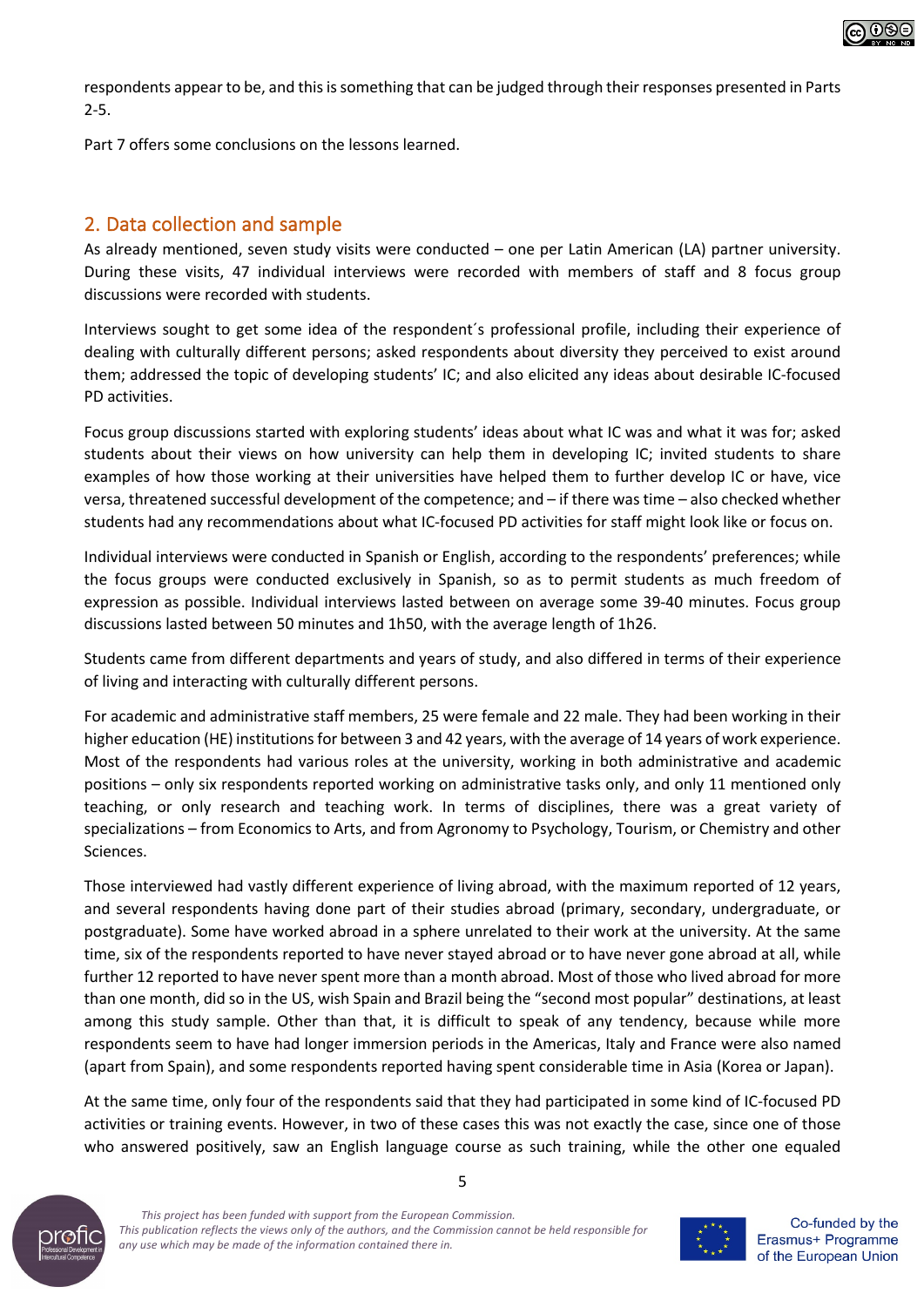

### 3. Cultural diversity reported

Individual interviews conducted with academic and administrative staff included a direct question about cultural diversity they observed among the students with whom they interacted during their work-related activities, on the one hand, and the diversity among colleagues they worked with, on the other. This perspective was important in order to understand the local context and how diversity is perceived since interculturality has different interpretations. Some also commented on the diversity between students and staff, and on the diversity at the level of their respective countries. Although Focus Groups did not include specific question on diversity, student respondents made a number of comments on the diversity they experienced. This section presents first the themes that emerged in the interviews with staff, and later those that became apparent in the focus group discussions with students.

#### **3.1 Perspectives of academic and administrative staff on cultural diversity in their contexts**

#### *3.1.1 Diversity among students*

First of all, it became evident that there are vastly different levels of awareness among academic and administrative staff interviewed of the cultural differences that exist among students. The following answers permit to get a glimpse of the whole spectrum of awareness levels (from a lower to a higher one):

Sé que hemos tenido alumnos, de toda Centroamérica, *sé que hay algunos estudiantes, sin embargo, como no es un factor de relevancia, no andamos preguntando si son de aquí o no. No sé yo si en el aula los tengo, no he identificado yo* como un patrón de comportamiento diferente. [El Salvador\_ HEI1\_Staff\_4, *emphasis added*]

El país es pequeño y hay mucha similitud en el comportamiento cultural [El Salvador\_ HEI1\_Staff\_6]

No soy tan perceptiva particularmente con los estudiantes [Argentina\_HEI1\_Docente\_1]

the students are very different between them [Mexico\_ HEI1\_Staff\_5]

es muy diverso -digamos- el universo es muy diverso de estudiantes [Argentina HEI1 Staff 2]

la heterogeneidad está dada por muchos factores [Argentina\_HEI1\_Staff\_4]

existen diferentes fuentes de diversidad [Mexico\_HEI2\_Staff\_4]

Another preliminary comment that should be made is that many of the universities in the sample were big institutions and thus, some of the respondents highlighted that it was more appropriate to speak of students' diversity for each particular department, programme or type of programme (face-to-face versus online and degree programme or continuous education programme).

In terms of the diversity reported, differences in national cultures were of a relatively little relevance. Some programmes appeared to have no students from other countries whatsoever, while other had some or even a high percent. If foreign students were present, different programmes were reported to attract students from different countries. A further observation that could be made is that in the majority of cases international students would come from other LA countries. Finally, it also became very clear that for respondents it was

6



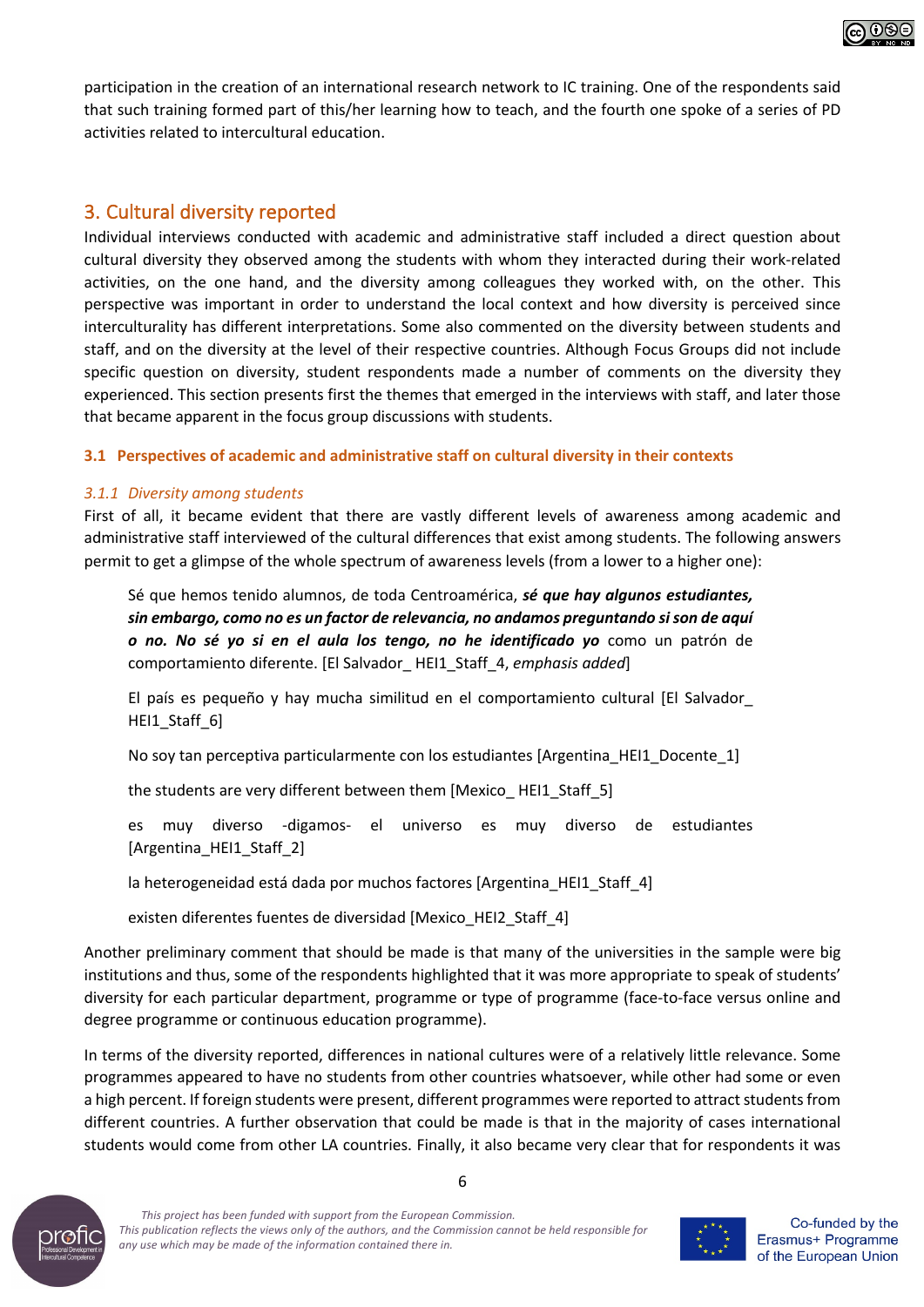

important where the students came from in terms of continents – those coming from Latin America versus those coming from Europe. The relatively small number of international students does not mean, however, that there is no need to know how to work with them or how to build on this diversity.

The two main types of diversity that have come across as highly relevant in the context of the present study are (1) that related to the environment in which the student grows up and (2) that related to the point in life at which the person joins a HE programme. These two major categories comprise further subcategories, which are discussed below. After this, other types of diversity are mentioned – those reported by only few respondents. Such *other types of diversity* mentioned are no less significant, but apparently either less present among the students with whom our sample worked or less often perceived by the present sample.

#### *(1) diversity related to the environment in which the student grows up*

The most often cited type of diversity was that related to the environment in which the students grow up. Namely, (1.a) which part of the country students live in before joining the university, (1.b) which socioeconomic group or class students come from, and (1.c) whether students belong to indigenous groups or not.

The comment that students one works with come from different parts of the country was by far the most commonly made by respondents from all the three countries. Some respondents went a step further in this respect and tried to explain what such differences manifested themselves in:

tienen otras actitudes, tienen otra cultura totalmente distinta [Argentina\_ HEI1\_Staff\_2]

en determinadas cuestiones hay culturas muy marcadas. … entonces son jóvenes que quizá en el mismo momento que ellos están bailando una chacarera y así, otros jóvenes de la misma edad que estudian en esta misma universidad, están en las otras zonas de CIUDAD, escuchando un DJ que vino de Ámsterdam [Argentina\_ HEI1\_Staff\_6]

tenemos estudiantes que vienen de muchas comunidades, con muchas cosmovisiones [Mexico\_ HEI2\_Staff\_5]

Even more importantly than the part of the country as such (south/north/…, one state/province/… or another), it mattered greatly whether students grew up in a big city, on the one hand, or in a small place, countryside or a rural area, on the other. This point was mentioned very clearly by several respondents, in each of the three countries.

These regional cultural identities were reported as having a strong influence on students' academic performance. Thus, growing up in the countryside made it more difficult to succeed in learning a foreign language since they came with a zero or much lower level of English – "*we have students from rural areas that have never had the opportunity to learn English*" [Mexico\_HEI1\_Staff\_4]. It was also very visible in Agricultural Economics – "*puedo notar cuando alguno viene del campo, cuando son estudiantes que vienen del interior al corazón de la ciudad, en el tipo de planteo que hacen dentro de lo que es la materia*"[Argentina\_HEI1\_Staff\_1].

Other differences were slightly more subtle – e.g. in the way students interacted with those teaching them – "en cómo me abordan a mí como docente" [Argentina\_HEI1\_Staff\_1]. Still others had an effect more on the students as persons, oftentimes adding additional challenges to the 'common task' of making successful transition to navigating university culture. This was particularly noticeable when students from rural areas moved to big(ger) cities to pursue university studies:

It's very very interesting to see how their own culture has an influence in the learning process. But then what I've been able to see if we mention more like communities here in El Salvador, you see that there is a lack of awareness and respect for the people who come from the countryside in particular. … about people from the countryside in general, sometimes the city kids make fun



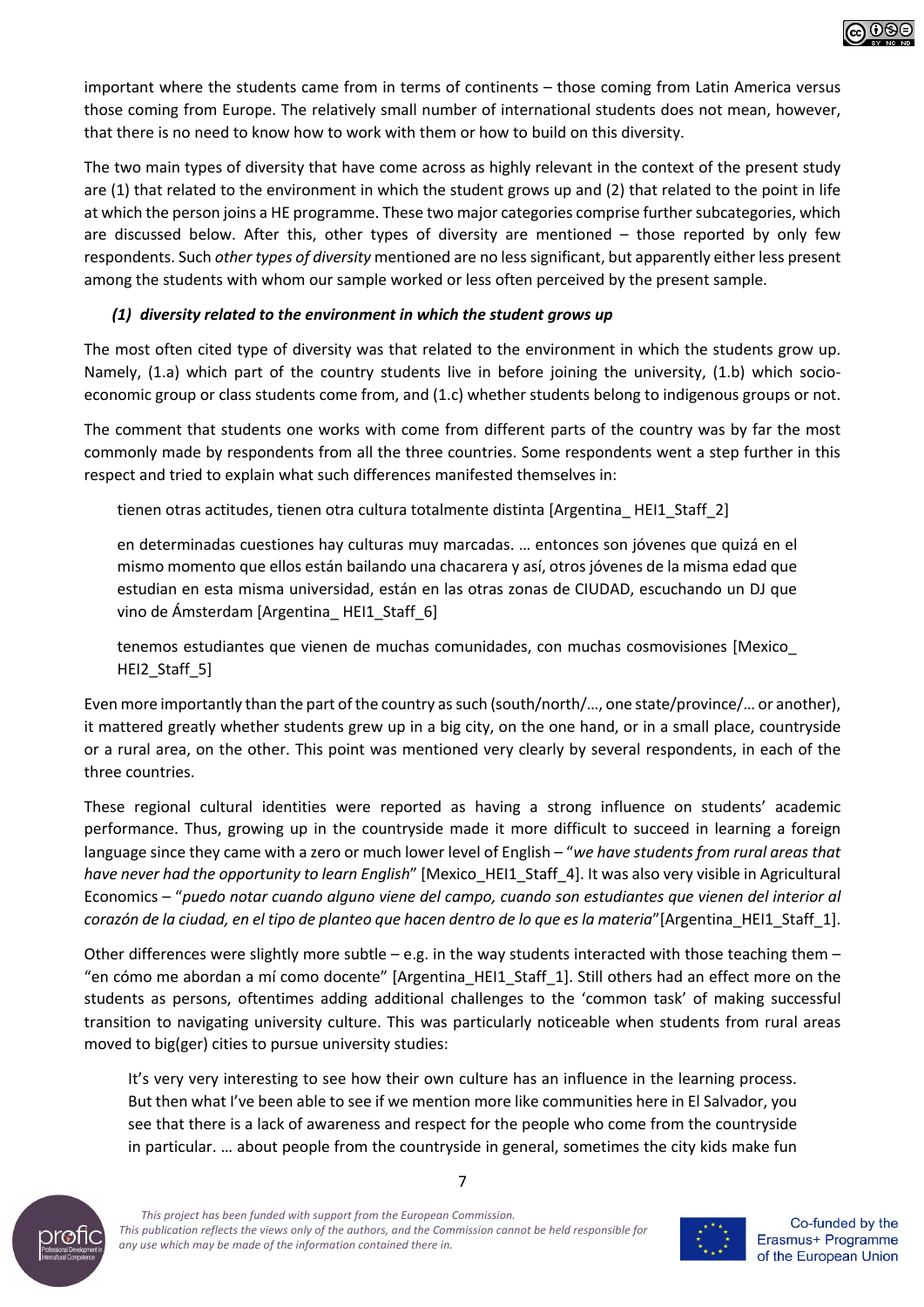of them. Like, ahhh, ummm, you have different ways of doing things, different ways of speaking. [El Salvador\_HEI1\_Staff\_1]

Pienso que, quizá la diferencia más grande que podemos identificar en nuestro país, es si las personas vienen de San Salvador o si viene de fuera de San Salvador, porque las condiciones fuera de San Salvador tienden a ser muy diferentes a lo que nosotros vemos acá... el estudiante no está acostumbrado al tráfico, a que las casas estén pegaditas, o sea, la cuidad es como muy apretada para el estudiante que viene de afuera. [El Salvador\_HEI2\_Staff\_5]

A secondary theme here related to having to move away from home to join the university versus being able to continue living with one's family.

This *big city – small place* set of differences (1.a) was sometimes linked to the differences related to socioeconomic background of the students, although not always. Therefore, socio-economic cultural stratification was distinguished as a separate cultural sub-category (1.b). This is a theme that was present in interviews from all the three countries and from all the seven universities in the sample.

Belonging to a lower socio-economic group meant that students "didn't have too much access to more modern things, let's say, with communication, cell phones" [El Salvador\_HEI1\_Staff\_1] or "don't have technology abilities" [Mexico\_HEI1\_Staff\_7]. In the case of El Salvador, this could be linked to belonging to a "pandilla".

In some cases, the socio-economic cultural belonging seemed to contribute to the choice of the programme of studies:

los chicos o las chicas que estudian enfermería son de clase social mucho más baja económica que el resto de los otros estudiantes. No así, no se ve lo mismo en diseño industrial, o en economía. Es como que el perfil es diferente [Argentina\_HEI3\_Staff\_2]

More generally speaking the socio-economic cultural differences would often affect the type of school to which a person would go and, thus, have an impact on students' behaviour/academic performance.

Another point worth making here is that the importance of this cultural factor was perceived differently by different respondents, and although different institutional contexts are bound to be different, it might be also related to the departmental affiliation within the same university or even to the IC of the person interviewed.

The third type of differences placed into this category relate to whether students belong to indigenous groups or not. Interestingly, although indigenous – non-indigenous distinction appeared as one of the "blinding factors" (see below), not all respondents said they could identify students who came from indigenous backgrounds. In some cases the students themselves claimed the differences – "*Habitualmente en antropología suele haber estudiantes que se auto adscriben públicamente como indígenas*" [Argentina\_HEI1\_Staff\_4]. In other cases, the respondent said that such students could be identified by their surnames. Still another respondent from Argentina mentioned that he was completely unaware of the fact that one of the students he had been working with came from an indigenous cultural group and that specialist knowledge was required to be able to attribute certain student (linguistic) behaviours to their indigenous cultural background. The question of the language was equally strongly associated with indigenous background in Mexico, where many indigenous students had to pursue their university studies in a language different from the one them spoke "at home".

#### *(2) diversity related to the point in life at which the person joins a HE programme*



*This project has been funded with support from the European Commission. This publication reflects the views only of the authors, and the Commission cannot be held responsible for any use which may be made of the information contained there in.*

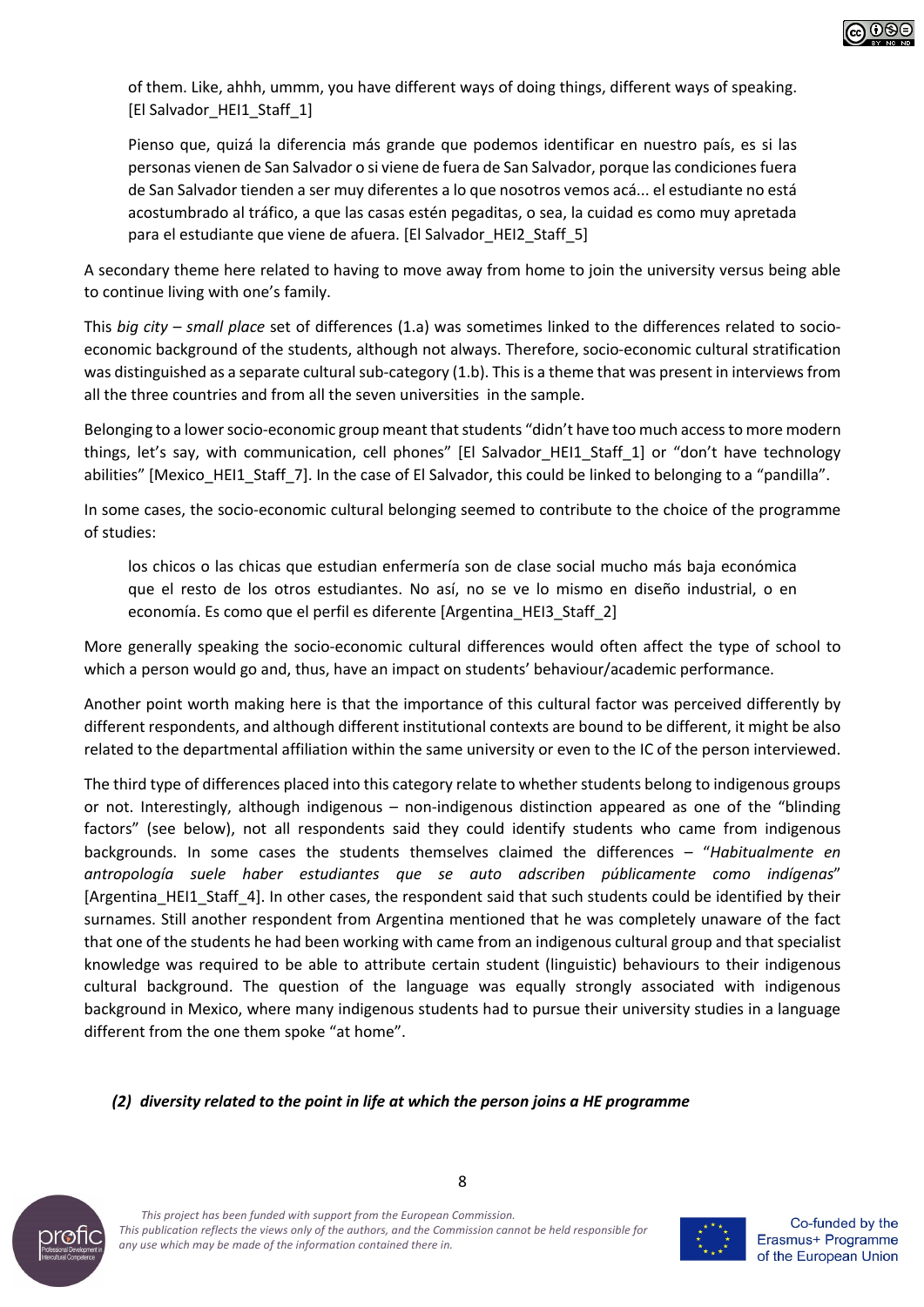

The second most cited type of diversity related to the point in life at which the person joins a HE programme. Namely, (2.a) the age of the students and, as a consequence, (2.b) whether they had any previous work experience.

The age differences as such appeared particularly relevant in one university in Argentina – Universidad de Lanus:

hay gran diversidad de edades. Por ahí uno podría plantear, que la mayor cantidad de estudiantes tienen entre 17 y 18 años, que acaban de terminar el secundario hasta los 30, 30 y pico... Pero hay estudiantes que son más grandes. Hay algunos que por ahí son menos, pero hay algunos. [Argentina\_Lanus\_Staff\_4]

hay muchos padres e hijos estudiando, que tal vez ha entrado el hijo y con el tiempo entra el padre. [Argentina\_Lanus\_Staff\_2]

However, other Argentinean respondents also referred to this difference, even if looking at it more from the point of view of students having or not certain work experience on which to build. One respondent even distinguished four (or at least three) very different student profiles in relation to age and work experience:

*[estudiantes]* con más práctica profesional o algunos sin haberse acercado nunca al mundo del trabajo. Algunos tienen edades diferentes, como te dije algunos más vinculados a la escuela secundaria que acaban de terminar, otros que retoman estudios, otros que trabajan del mundo del trabajo, algunos trabajan en cosas absolutamente distintas, o sea, trabajan para mantenerse. [Argentina\_HEI3\_Staff\_1]

At the same time, for some respondents who commented on differences among students in terms of their work experience, this was rather a question linked to the socio-economic class differences; and while in the quote from Argentina persons with work experience meant those from a lower socio-economic stratum, in the quote from El Salvador it meant those who were better off than the majority of the other students at the university.

All in all, this second major category of cultural differences appeared less prominent, but, judging by the data collected, is still an important one and can have clear implications for the teaching and learning process, as well as for working with students in general.

#### *(3) other types of diversity mentioned*

Further to the two major categories of types of cultural differences reported above, there were other types of diversity mentioned. Numerically, they were reported fewer times. However, there is no reason to believe that these cultural differences are somehow less important or require less attention from those working at universities. Thus, seven more types of diversity reported were as follows: ethnic diversity; disciplinary diversity; diversity of political views; diversity of religious views or beliefs; diversity of ideas; gender diversity; and sexual orientation diversity.

One of the respondents mentioned students coming from a second generation of migrants as an important culturally different group – "*he tenido …alumnos que vienen de ... uno dice "peruanos", pero no son peruanos porque son hijos nacidos acá, entonces, de su familia*" [Argentina\_HEI2\_Staff\_5]. Another respondent spoke of striking cultural differences between students who come from different disciplinary backgrounds. Political views were seen as a clear cultural diversity factor by one of the staff members interviewed in El Salvador. The same respondent, as well as another one from Mexico, highlighted importance of students' religious beliefs or views. Different ideas and conceptual approaches were also cited as a source of diversity, which might be the same as diversity of political or religious views, or could even be the observable level of any of the cultural differences reported in the two major categories ((1) and (2)). Gender-related diversity was mentioned as



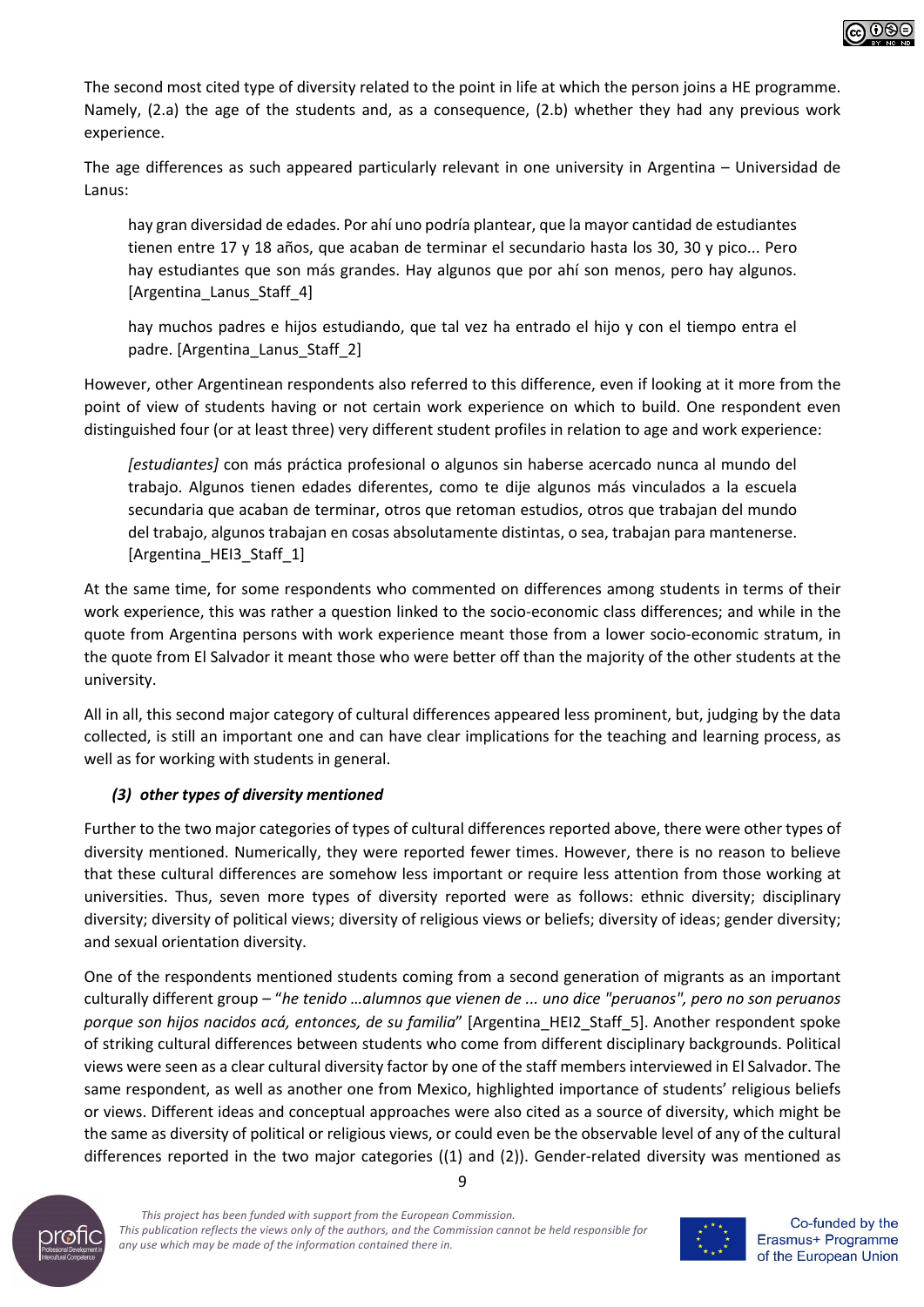

relevant by respondents from Argentina, while sexual orientation was seen as highly relevant by one of the respondents from El Salvador.

Finally, in terms of diversity among students as seen by those who work at the university, one more comment is worth citing here – perhaps as a caution that diversity patters tend to change as time goes:

a su vez, detecto que los últimos años, sobre todo, se dan de alguna forma generaciones distintas, a lo largo del tiempo los alumnos que yo tenía hace 13 años son distintos a los que tenía hacer 10 años, 5 años, y los que tengo ahora, grupalmente tienen cosas similares, pero... es dinámico, van como teniendo como generaciones distintas y cada vez [es] más rápido el cambio de … generacional [Argentina\_HEI1\_Staff\_3].

It seems as well that there are certain characteristics that are so strongly associated with the *diversity* that if they are present, they are the only ones respondents think of when asked about diversity. At the same time, if these dominant characteristics are not present respondents appear to believe there is no diversity worth taking into account. Four such characteristics emerged in the analysis of the data collected: (international) mobility, language spoken (or rather not spoken), belonging to an indigenous group, and diversity as a cause of problems.

#### • *(international) mobility:*

Some of the respondents asked about diversity spoke directly of the incoming/outgoing students. This is perfectly "natural". However, the association is so strong that when this difference is not present, some respondents perceive no differences among their students.

#### • *language spoken (or rather not spoken)*

Similarly, occasionally only students who do not speak the national language / language of instruction – in this case Spanish – seem to be perceived as culturally different.

• *belonging to an indigenous group*

At least in Mexico, belonging or not to an indigenous group can be seen as the "main" cultural difference worth considering.

• *diversity as a cause of problems*

And finally, some responses suggested that those working with students might not believe cultural differences to be important unless these provoke some kind of problem or lead to inferior academic results.

#### *3.1.2 Diversity among staff*

First of all, it should be noted that most of the respondents believe that there is hardly any diversity among those working at the university or that this diversity is either much smaller than the one they observe among their students or much less visible. Perhaps, it is more a question of awareness or of how much (or little) our respondents had ever reflected on the issue before being asked to comment on it in the interviews. Let us look at one quote that is quite revealing in this respect:

realmente no tenemos mucha afinidad en el sentido de la ciencia, del background educativo que tenemos. Porque la mayoría de mis colegas son del área del Computer Science y yo provengo del área de Electronics. Desde ese punto de vista no tenemos… no tenemos un match de ideas científicas iguales, desde ese punto de vista. Con respecto a la convivencia, día a día, excelente, excelente, creo que todos en el área hemos formado un buen equipo, no hay personas de diferente mentalidad, en el sentido de que estamos en una universidad cuyo objetivo es formar estudiantes. Todos estamos claros con eso y todos llevamos en orden esa tarea. Con los colegas



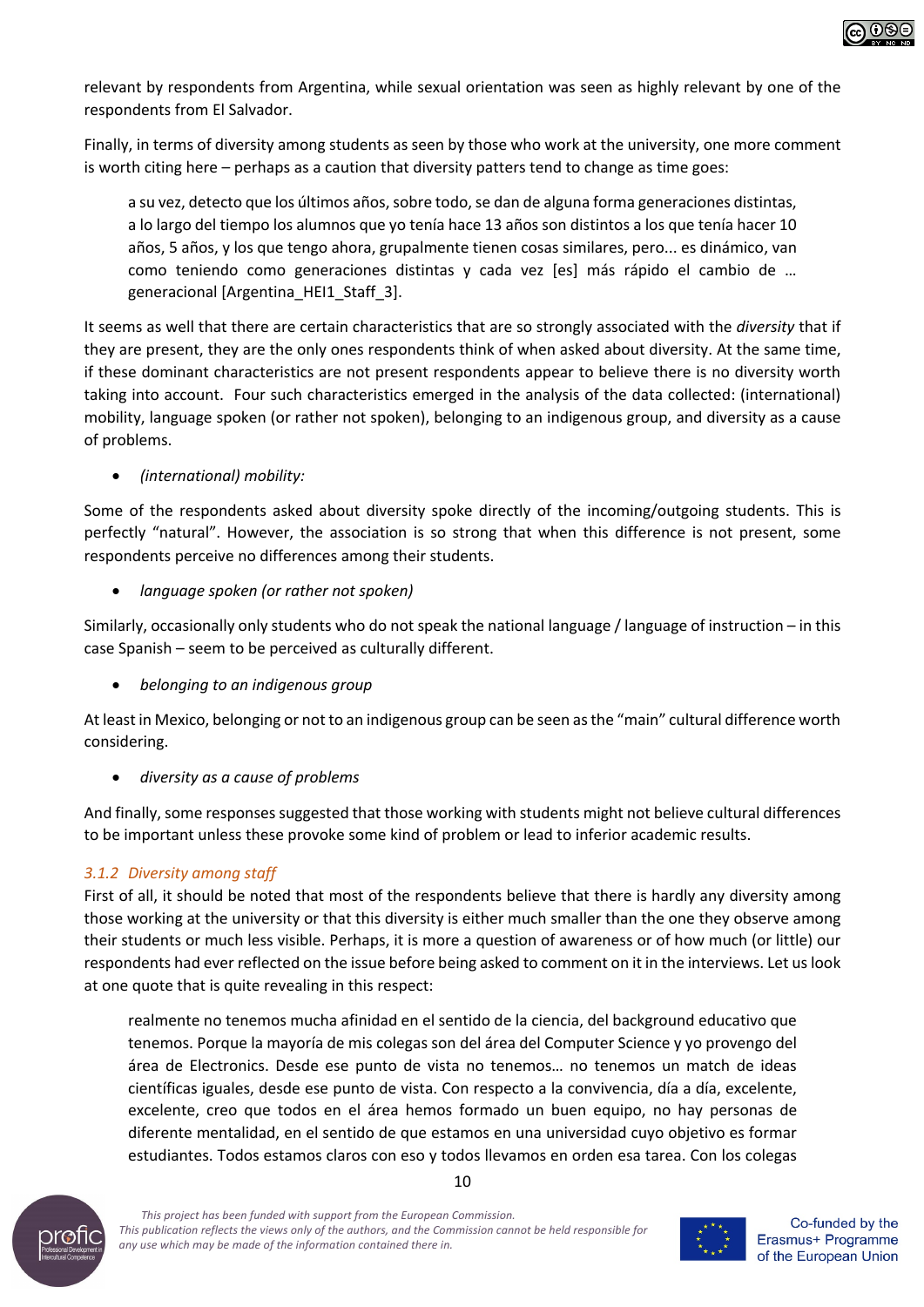

dentro de la universidad realmente, la única diferencia que yo encuentro es nuestra formación profesional. Disciplina, sí de disciplina. La mayoría de, mis colegas, son de Computer Science, como te digo, y son graduados de esta Universidad. Y, yo soy de otra, entonces desde ese punto de vista sí he notado que hay diferentes percepciones. Por ejemplo, mi colega tiene una percepción, de que yo, por ser de una universidad estatal o nacional tengo tendencias izquierdistas políticamente. Lo cual no necesariamente es así, entonces ya me ven un poco diferente, pero con los años, me han aceptado, entonces siento que ya en esta etapa ya. Al principio, era un poco diferente "ah vos venís de donde son los troubble makers del país y sos rebelde, no te vas adaptar a esta universidad" "...porque aquí son diferentes las cosas", pero al final sí me fui adaptando, tanto que voy para once años. Por ejemplo, recién hasta estos días la gran diferencia es que, tú te fijas, uso el pelo largo... y muchos de mis colegas no están de acuerdo con eso, y diciendo que eso es un factor que impacta, no es cosa de rencillas pero sí es algo que lo ven diferente. Yo pienso que viene de que muchos de mis colegas, no han tenido la oportunidad, de conocer otras culturas y otros grupos de gente, y otros grupos de personas y la mayoría de su vida profesional, la han pasado a acá. Han estudiado acá y se han desarrollado profesionalmente acá y no han tenido otra visión de poder ver otras culturas y otras formas de trabajo, en las cuales, lo importante son los cumplimientos de metas, de objetivos, más allá de cómo se vean. [El Salvador\_HEI1\_Staff\_7]

This respondent starts saying that he and his colleagues hardly have anything in common, that he perhaps does not even think of all those working with students at his university as a group. This feeling of 'foreignness' or difference is attributed by the respondent to different disciplinary backgrounds. Next, he says that actually all those working with him do form one team and have the same mentality and that the only difference is that of their disciplines. After this, he points out to a clear co-existence of two cultural sub-groups – one of those who went to a public university and the other of those who studied in a private HE institution – and of the stereotypes one of the groups has about the other. Then he minimizes the differences again, saying that this is rather the question of the past, but immediately comes back to the fact that even his hair style makes him different and that 'others' disapprove of it for cultural reasons. Finally, he again identifies two different groups inside the total body of those working at his university – those who have had exposure to other cultures and those who have not. This is a very rich quote and apart from signalling a number of sources of diversity among staff it also seems to show that this is not a question for which the respondent has a clear answer. In fact, he is bringing in different ideas as he moves on and is probably constructing his own response 'on the go', trying to reconcile his idea that all share the same mission with the 'objective' reality of different persons belonging to different disciplines, as well as with his subjective experience as being treated as 'the other' and coming to terms with it, while also preserving part of his 'initial' cultural identity. When this respondent says that actually they are a good team, he reacts in the same way as some respondents did when asked about diversity among students – namely, downplaying diversity by claiming that there were no problems related to cultural differences.

In a similar vein, another respondent, when asked about diversity among colleagues, said that it was not really there and seemed to imply that identifying cultural differences was something negative and ought not to be done. This is the same phenomenon which we saw in the previous section, where diversity seemed to be associated with difficulties or misunderstandings or conflicts, and to such an extent that an absence of conflicts was interpreted as a sign of lack of cultural diversity.

Associating cultural diversity with national cultures (cf. "*international mobility"* blinding factor in the *Diversity among students*section) was also present here. A number of respondents enumerated foreign colleagues they had worked with on campus, or said that there was no diversity among their colleagues because there were hardly any foreign colleagues coming.



*This project has been funded with support from the European Commission. This publication reflects the views only of the authors, and the Commission cannot be held responsible for any use which may be made of the information contained there in.*



Co-funded by the Erasmus+ Programme of the European Union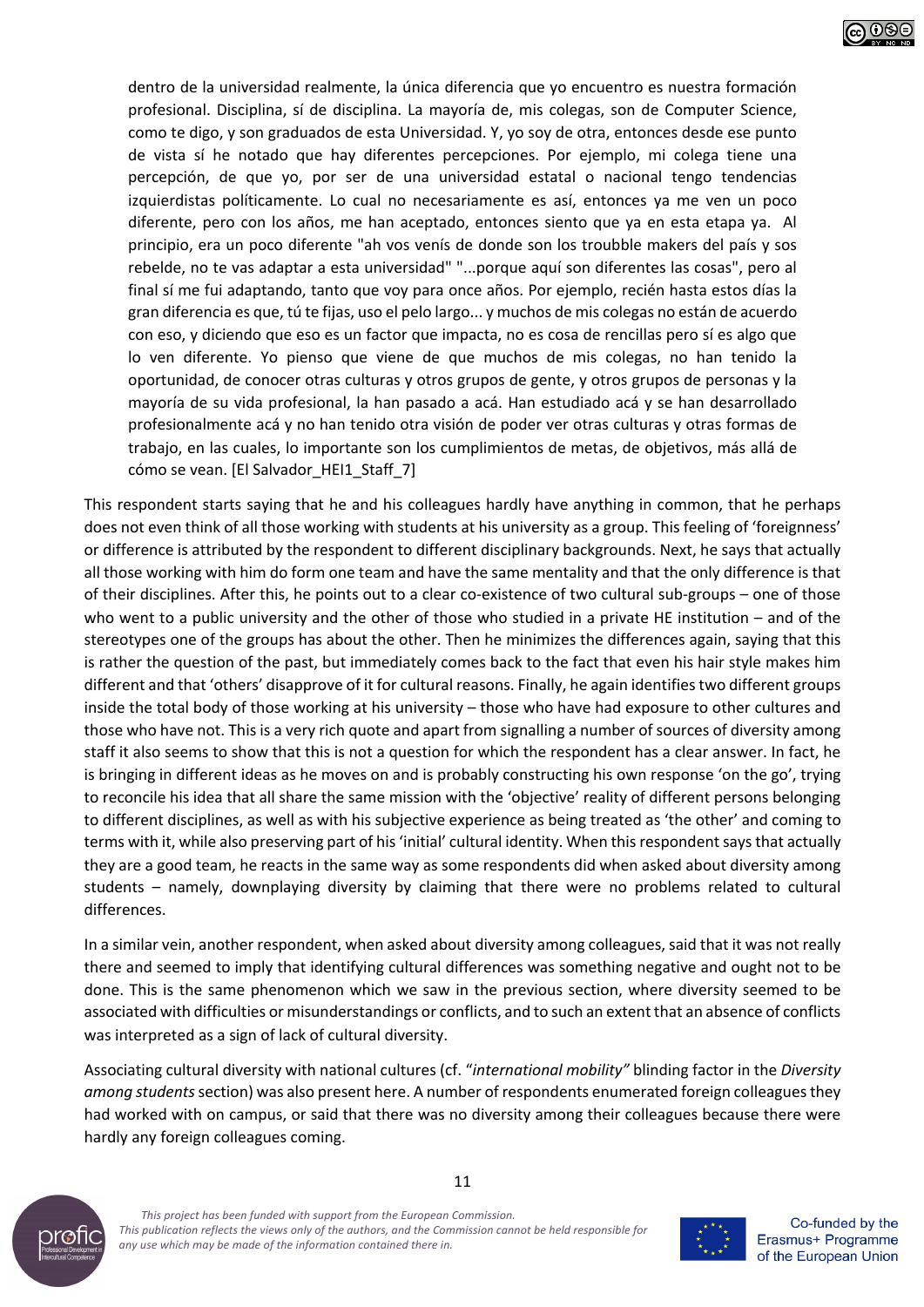

By far the most often cited source of diversity for those who did see it among colleagues was the *professional profile* of those working at the university, with two sub-themes of (1) disciplinary cultures and (2) professional development itineraries.

#### (1) disciplinary cultures

Certain characteristics and patterns of behaviour were attributed to different disciplinary cultural communities. Occasionally, the differences that were considered the most relevant were inside own discipline. In other words, as one respondent put it, differences between disciplines come to the foreground at many different levels within a university:

en cada Facultad hay diferencias, pero su a vez, dentro de una misma Facultad -como la nuestra que es muy diversa- hay diferencias de acuerdo a la especificidad, de acuerdo a la carrera o el área en la que uno trabaje, pensando en las diferentes carreras que se dan, y dentro de la misma carrera nuestra hay áreas temáticas que también son distintas culturalmente. [Argentina\_HEI1\_Staff\_3]

#### (2) professional development itineraries

Professional development itineraries were another important differentiating factor. Respondents distinguished colleagues

- who went through a HE experience from those who did not,
- who went to a public HE institution from those who went to a private one,
- who completed an "older" degree from those who studied the current version of the programme, and
- who worked exclusively in academia from those who also worked outside the university.

Apart from these four types of sub-cultures, which brought together academic staff, – and in spite of the fact that the majority of the respondents in the sample combined teaching, research and administrative functions – a cultural divide was also reported to exist between academic and administrative staff. Perhaps more interesting for the present research focus, one of the respondents believed that teaching/academic staff had greater exposure to different cultures due to being able to attend conferences and congresses, while administrative staff lacked such opportunities.

Further differences reported were related to regional cultures and age, while one more respondent mentioned economic and sexual diversity as a differentiating factor.

In terms of regional cultures, one of the respondents commented that it did matter where the person came from and two respondents differentiated between those who grew up in the place where the university was located and those who came there to study/work and stayed on. Curiously, occasionally such regional cultural identities became visible through interlinked cultural belongings, such as being a fan of a particular football club. At the same time, at least in the case of one of the respondents, all those working in a particular Faculty came from the same city or from the area around this city.

Age-related cultural differences were mentioned by respondents from Argentina and El Salvador, while a staff member from El Salvador also believed that age correlated with openness:

Yo tengo muchos colegas acá que son bien adultos, porque la universidad tiene la peculiaridad, de que no importa la edad para trabajar aquí... entonces la brecha que puede existir en cuanto a competencia, respecto de una persona más joven, es más grande, porque la persona joven es más abierta, está en otro contexto. [El Salvador\_HEI1\_Staff\_2].



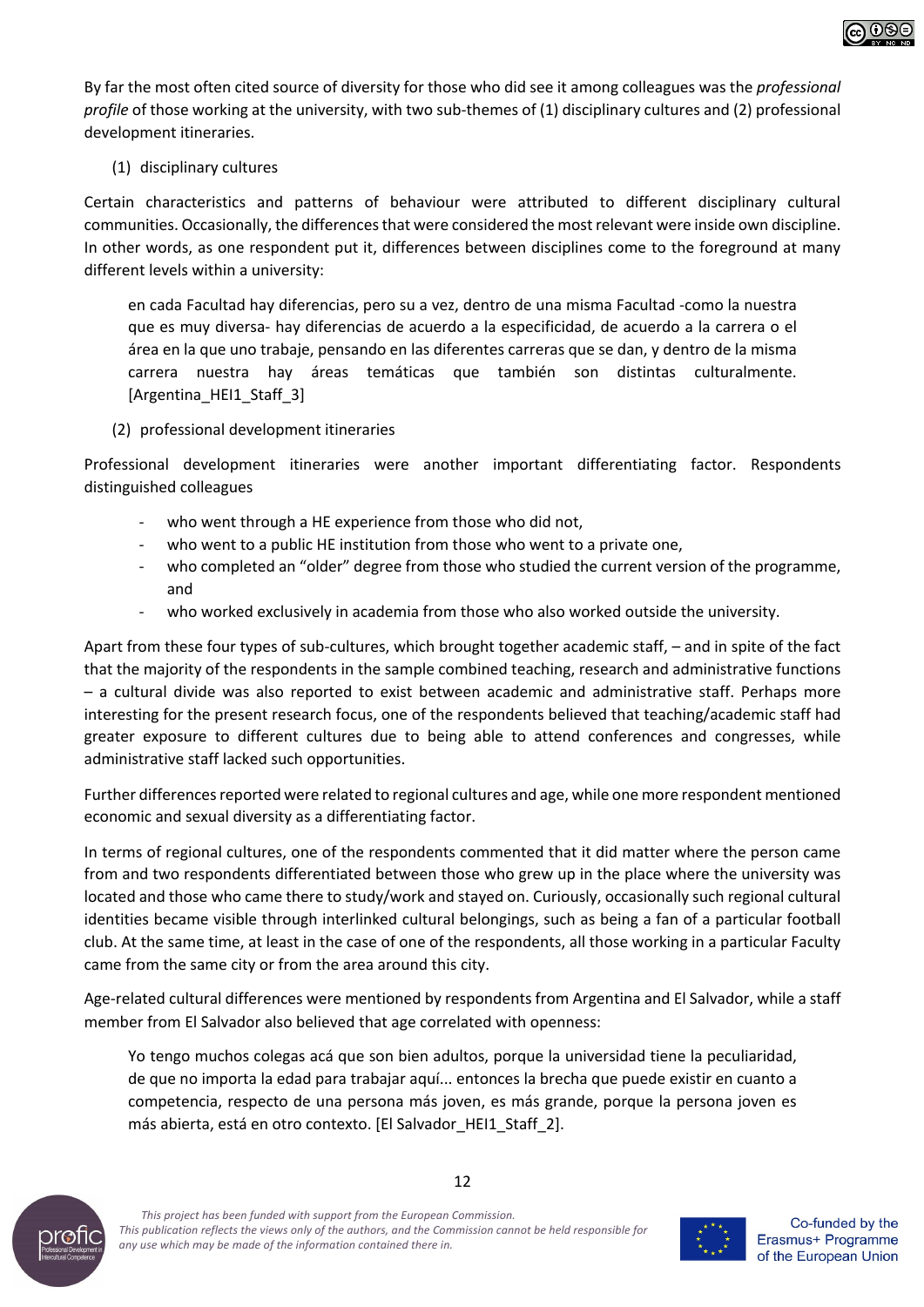

#### *3.1.3 Cultural differences between staff and students*

Some of the respondents commented on differences between students and staff as two culturally distinct groups. Five differences were suggested here:

1) students are novices to academic and university cultures, while those working in the university are "locals" or "natives"; an especially dramatic difference in cases when students are the first generation in their family to go to a HE institution;

2) students coming from other parts of the country or other countries do not have the cultural knowledge shared by those from the place where the university is located;

3) in some cases students are much younger than those working at the university and as such belong to a different generational culture;

- 4) students might have a higher level of IC than those working with them; and
- 5) students might be less better off than those working at the university.

#### *3.1.4 Cultural differences at national level*

Finally, one more type of reflections on diversity emerged from the interviews with academic and administrative staff of the sample universities. The present study did not aim to uncover this. However, this could certainly be something to explore in the framework of the PD activities, as both indicative of one's current level of IC and bound to influence the development of one's IC. What we are talking about here is the respondents' perception of the cultural diversity that exist in their own countries in general. Here are the four quotes – one from Argentina and three from El Salvador – that suggest that this might be a fruitful question for further exploration:

lo que pasa es que Argentina, yo creo que lo que tiene como fortaleza también lo tiene como debilidad, que somos un país muy diverso culturalmente desde orígenes nacionales muy distintos por emigraciones, y eso también se refleja en la gente que vive desde hace dos o tres generaciones, familias que ya son de acá, hay mucha diversidad cultural que viene de origen internacional, pero que se refleja en la cultura, desde las comidas hasta las actividades que se hacen naturalmente, formas de vivir, eso también es muy diverso. [Argentina\_HEI1\_Staff\_3]

hay, todavía, un desprecio a la comunidad indígena latente [El Salvador\_HEI2\_Staff\_4]

Acá, aunque somos un país pequeño, pero tenemos diferentes costumbres, culturas, aunque sea chiquito, porque El Salvador es pequeño, pero las personas de San Salvador con las personas de oriente, tenemos cosas distintas. [El Salvador\_HEI1\_Staff\_2]

en el país, este país el grado de mestizaje es alto, de manera que muchas personas consideran que no hay pluralidad étnica, sino que es más mono cultural. Pero la multiculturalidad, pues sí, se puede ver más allá de la etnia, puede verse como en diferentes niveles, diferentes grupos, dentro de una misma sociedad. [El Salvador\_HEI2\_Staff\_3]

#### *3.1.5 Students' perspectives*

The general impression from the focus groups interviews is that students are convinced that diversity around them is very high, even if they might not think about the multiple differences they encounter in any "systematic" way and rather focus on the idea of difference itself.

Acá esta todo. La diversidad, miras por los pasillos, ves todos los distintos tipos de personas como dentro de una sociedad conviviendo [Argentina\_HEI3\_FG3]

no todos somos iguales, no todos pensamos iguales, no todos nos vestimos igual, no todos comemos lo mismo y no todos escuchamos la misma música [El Salvador\_HEI1\_FG6]



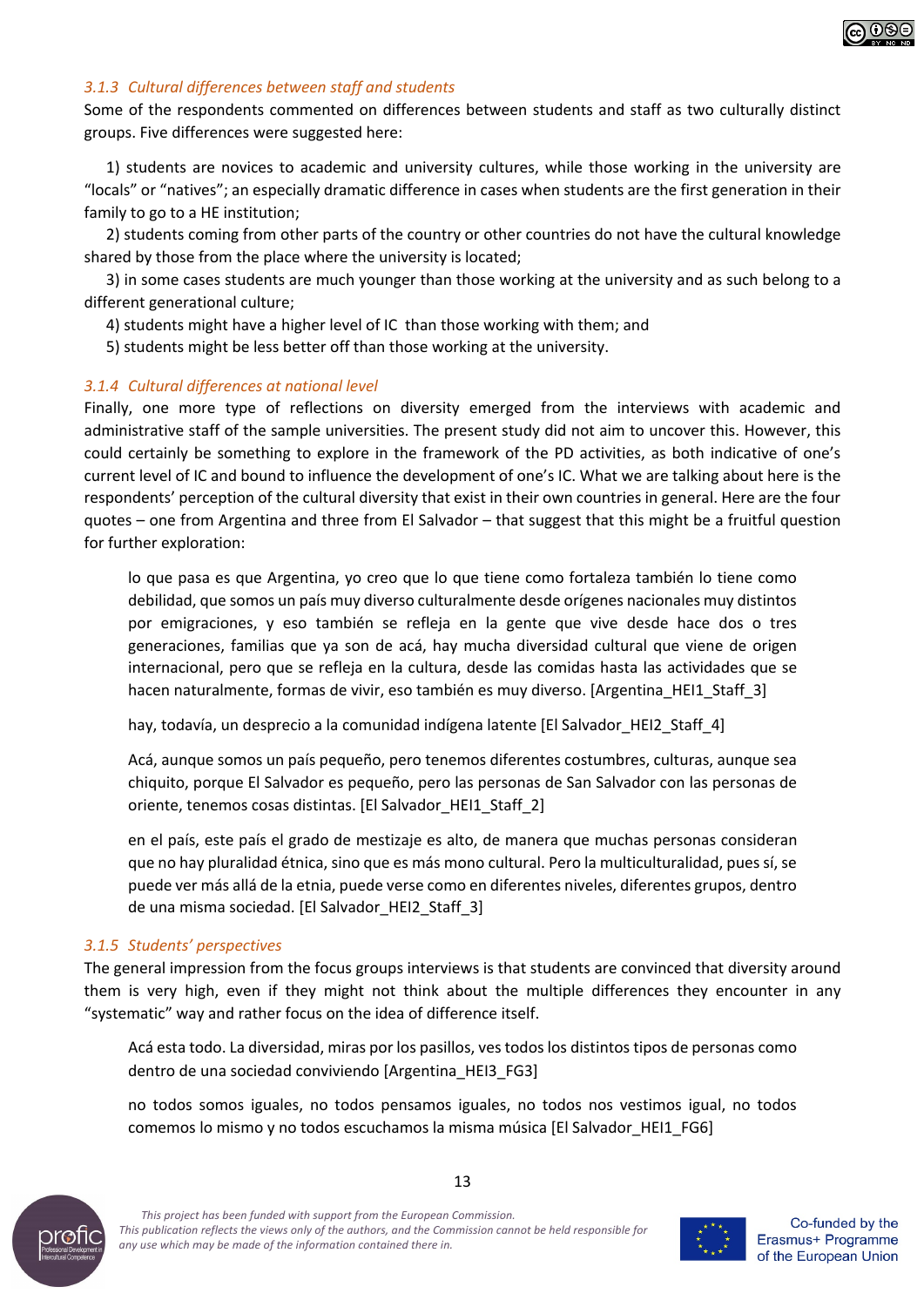

pertenecemos todos a diferentes grupos, o diferentes culturas o sub culturas [Argentina\_HEI2\_FG2]

Yo creo que tal vez cuando se habla de diversidad uno suele pensar en blanco y negro, y va más allá de eso [Argentina\_HEI3\_FG3]

Students' idea of cultures is clearly not limited to that of national cultures. Ideologies, including political and economic views also define cultural belongings and identities, and so do family groups:

cada cultura, puede ser de otro país u otras familias directamente, tienen valores totalmente distintos [Argentina\_HEI1\_FG1]

Las culturas con respecto, pueden ser las distintas etnias, o distintos géneros, o distintas edades, distintos grupos socioeconómicos. La diversidad tiene con todo lo que es distinto dentro de una clasificación [Argentina\_HEI3\_FG3]

The data suggest that diversity is not necessarily a neutral issue. Thus, some students were proud of the diversity in their countries, while others appeared unwilling to think of diversity or preferred to downplay it:

la Argentina, la sociedad que es muchísimo más diversa, tiene otra dinámica social. Y esto que pasa también que la universidad, es un factor de diversificación social y de dinámica social, que genera esos choques de comunicación, diferencias sociales, ya sean de clase, de otro tipo de cuestiones. Y en el aula, también., ¿no? Acá mismo estamos hablado de una diversidad cultural enorme. Me parece que, como sociedad, somos complejos. No digo que las sociedades europeas no lo sean. Estoy tomando lo europeo como referencia de una forma bastante hegemónica.[…] Somos un poquito más complejos de definir, creo, como sociedad o como todo, que los casos que me ha tocado conocer de otros países donde eran 2 o 3 factores y, se presentaba la cultura de esa forma: el idioma, las tradiciones. A mí, siendo argentino y habiendo vivido acá toda la vida, me perdí, todavía no entiendo nada. Y es muy complejo el intercambio entre nosotros mismos, a diferencia de otros países. [Argentina\_HEI2\_FG2]

Yo creo que en todos los ambientes se debería hacer está integración, y no esa división que quizás muchas veces pasa que lo vemos, como decía él en todos lados. Como que se separa las cosas, si no que sea más como una integración en cuanto a todo, en cuanto a la cultura, raza. [Argentina\_HEI3\_FG3]

en mi caso, que es la Facultad de Ingeniería, tengo alumnos que, por lo general, se circunscriben a alumnos de Bolivia, ahora de Venezuela hay muchos, por la crisis. Pero, no mucho más y, prácticamente, no hay mucha diferencia, tenemos algunas particularidades en el habla, pero no hay ninguna limitación, son uno más, se adaptan completamente, creo que no le podemos sacar el jugo a la multiculturalidad, porque no podemos hacer nada, creo. [Argentina\_HEI2\_FG2]

The strongest diversity reported by students related to their studies – which faculty or department they were in, which programme they were enrolled in, and which disciplinary field they chose:

entre facultades hay culturas, por ejemplo, los de Comunicación se visten [de] una forma, los de Agronomía de otra, los de Exacta se visten de otra, entonces, cuando entras a una facultad, conoces cómo es su cultura, cómo se visten y te empiezas a vestir así, quieras o no. [Argentina\_HEI1\_FG1]

Yo estudio en dos facultades, para mí tiene mucho que ver con la identidad de cada facultad. Hay facultades que son más organizadas, y eso ayuda a que los estudiantes se sientan cómodos cursando la carrera... Estaba en la facultad de ciencias, hice Física un año y me encantó, la amé,





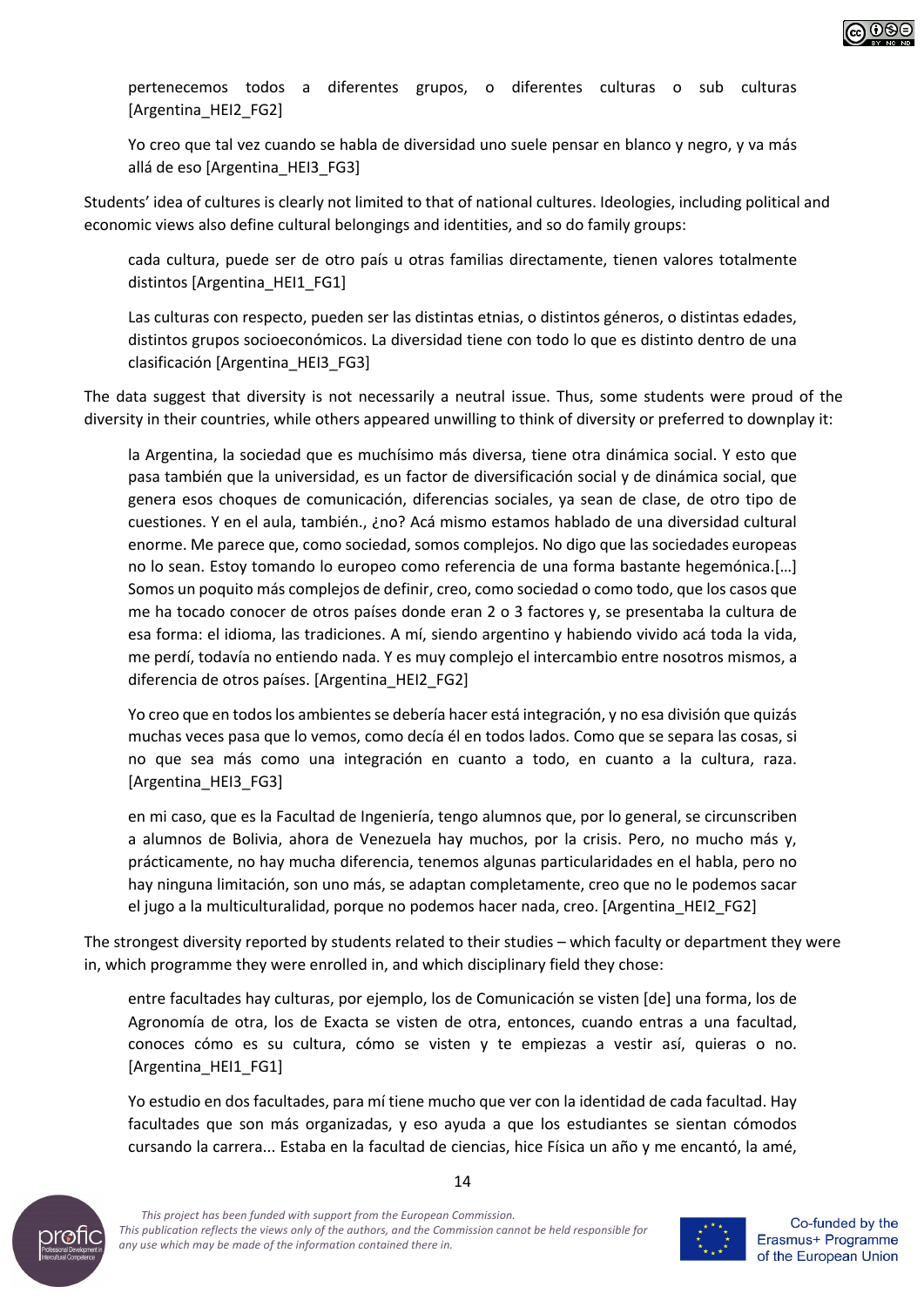

todo ordenadito, organizado, si eres repitiente estás en un horario, tienes las tutorías. No era lo que yo quería estudiar, pero me gustó mucho. Otras que son un caos, por ejemplo, en la de Comunicación fue el caos desde que decidí entrar. Lo que sí tiene, por ejemplo, no sé si lo tienen otras facultades, que teníamos tres turnos para cursar las materias... mañana, tarde y noche, hasta el tercer año, y hay mucha flexibilidad, había régimen de estudiante trabajador, y yo me anoté en la noche y entonces había personas de más edad, hay mucha diversidad. Cada horario que vos elegís, mañana, tarde o noche, tiene hasta sus segmentos o sus grupos etarios. [Argentina\_HEI1\_FG1]

aquí adentro en la universidad son muy marcadas las diferencias, digamos, en el mismo salón siempre están grupo de personas con igual, con iguales raza -por decirlo así-, igual, bien marcado eso que la persona es de ingeniería... que la licenciatura o incluso en las mismas carreras... "Ah, mi carrera mejor" o "mi carrera tiene más valor que otra". [El Salvador HEI2 FG8]

nosotros los de inglés, siempre andamos vestidos la mayoría de las veces informales, de la manera que nosotros queramos. Pero si vamos a la XYZ que es el edificio de leyes. Allá toda la mayoría de gente va a andar formal. Entonces, incluso aquí en un lugar tan pequeño, podemos ver los grandes cambios que hay de un edificio a otro. [El Salvador HEI1\_FG7]

tenemos más en común con otro ingeniero de China, por ejemplo, que prácticamente ni coincidimos en el lenguaje, pero tenemos cierto montón de cosas que nos entendemos, que con un mismo argentino que estudie o trabaje de otra cosa. [Argentina\_HEI2\_FG2]

Cuando ustedes dijeron que tienen más cosas en común, con un ingeniero de China, que conmigo que no sé sumar 2 + 2, ahí me parece que están diciendo un montón de cosas. Y es que, tal vez, ustedes pertenecen a una cultura diferente a la que yo pertenezco, por más que vivimos los dos en CUIDAD, por más que los dos somos universitarios, y un montón de otras cosas más. [Argentina\_HEI2\_FG2]

At the same time, some of the students believed that a greater source of diversity was the non-academic life of the person or what happened before the person entered a HE institution – like the quality of the secondary education received or where/how one learned music before joining a music degree at a university:

el ámbito académico, es un ámbito bastante cerrado que se homogeniza, […] en realidad, el diálogo uno lo tiene por afuera, cuando se saca el traje de lo académico y empiezas a conocer la experiencia y la trayectoria de personas con las cuales estuve sentado en un par de horas, pero, sí, me da la sensación que, por ahí, en un aula… inclusive acá dentro de la propia donde estábamos, encontramos más diversidad en términos de trayectoria [Argentina\_HEI2\_FG2]

creo que es más como que existe, en qué ámbito, con qué amigos, en qué escuela, o no escuela, tiene más que ver con cada uno y los ámbitos en los que ha crecido o no ha crecido, tiene mucho que ver con eso. [Argentina\_HEI1\_FG1]

hay muchas secundarias que no tiene el nivel adecuado para que los chicos pasen a la universidad... entonces hay como un abismo, mucha interculturalidad, pero en el sentido de que cada uno sabe algo diferente, de una forma distinta. [Argentina\_HEI1\_FG1]

Other types of diversity mentioned by students were as follows:

- regional cultures
	- $\circ$  being from a particular place, like different provinces of the country or a particular part of the country



*This project has been funded with support from the European Commission. This publication reflects the views only of the authors, and the Commission cannot be held responsible for any use which may be made of the information contained there in.*

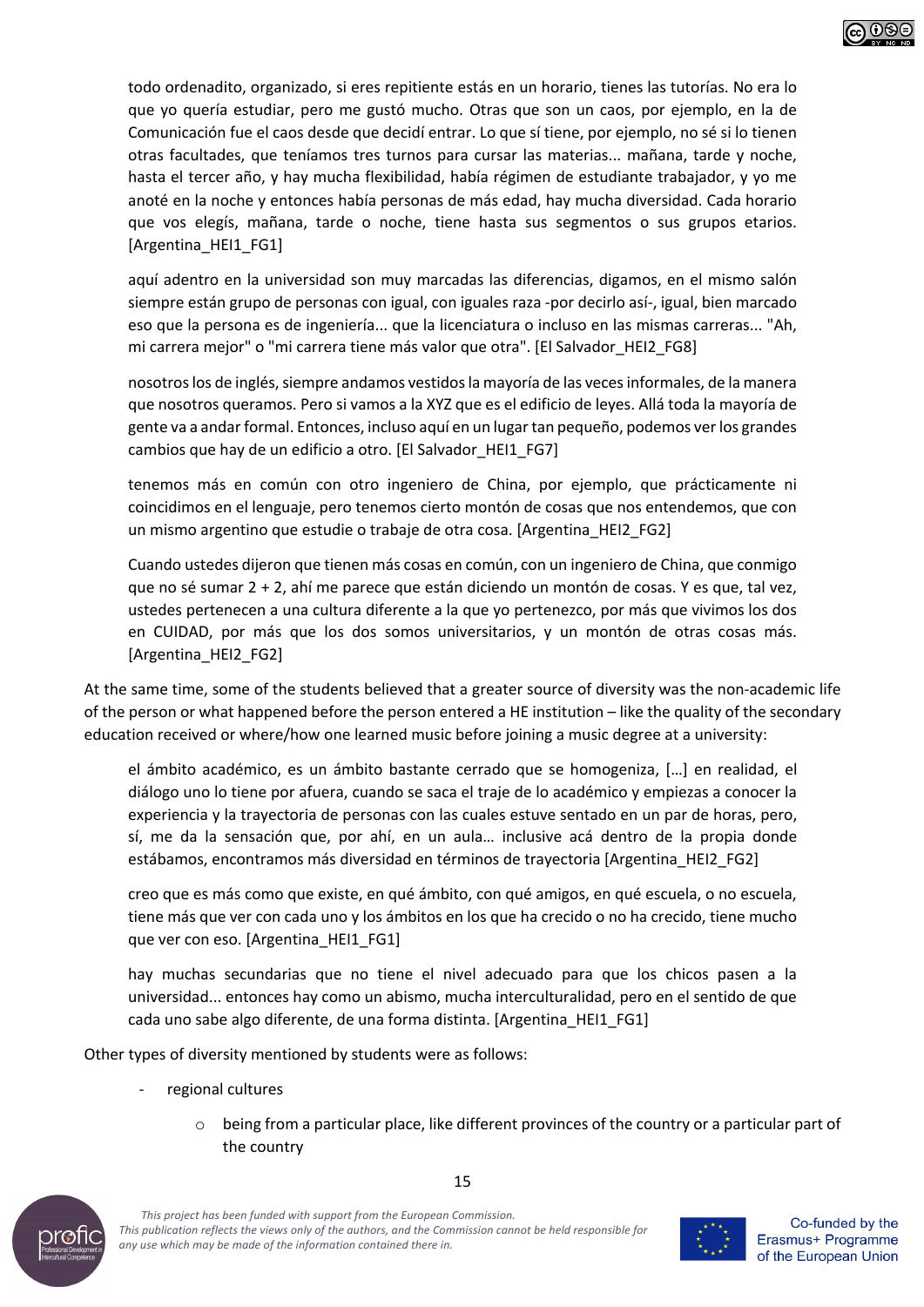

 $\circ$  being from the place where the university is located or from a different part of the country

hay muchas personas que se mudan en CIUDAD de la UNIVERSIDAD, porque no son de CIUDAD de la UNIVERSIDAD, se alejan de la familia, tenía chicos que se les da por llorar porque extrañan a la familia, a sus amigos y a su pueblo, dicen que les va mal, que no entienden nada, que no tienen a nadie y allí se replantean el estudiar o no estudiar, entonces hay como muchas cosas que afectan. [Argentina\_HEI1\_FG1]

Esa es otra característica, los estudiantes que viene del interior y de otras provincias, cómo viven su experiencia, ya que son experiencias re distintas, que para los que son de la ciudad, incluso como programan los horarios y las materias para volver a sus provincias, es una experiencia muy distinta. [Argentina\_HEI1\_FG1]

ethnic background cultures:

somos o segunda o tercera generación de inmigrantes, donde por ahí tenemos, todavía tenemos cierto sesgo de los inmigrantes que vinieron. o sea, mi abuelo era alemán y él, con mi papá, entre ellos, hablaban alemán y del otro lado eran italianos y también hablaban un poco de italiano, entonces, es una mezcla complicada y hemos adquirido cada uno, con sus ascendientes, cierto sesgo de cada cultura y somos la suma de todo eso [Argentina\_HEI2\_FG2]

national cultures, although also seen from the disciplinary/departmental perspective

Nosotros, en Bellas Artes, tenemos mucha gente de Colombia, de Chile [Argentina\_HEI2\_FG2]

Por ejemplo, en comunicación, siempre hay de muchas nacionalidades [Argentina\_HEI1\_FG1]

- age-related, especially if there are options to study in the morning, in the afternoon or in the evening or if the university offers courses for elderly persons
- related to capacities or lack of certain capacities (blind versus non-blind persons or persons with disabilities more generally)
- related to having been through a university or not

la Facultad de Ciencias Jurídicas y Sociales, es una facultad muy tradicional, donde nos enseñan de forma implícita a comportarnos de una forma, a vestirnos de una forma, a usar determinado lenguaje, a dirigirnos hacia ciertas personas de determinada manera. … y todo eso que reproduce la Facultad que nos inculcan a los abogados o a los futuros abogados, en la Facultad hacen que haya un choque de culturas con la persona que nunca atravesó la facultad. [Argentina\_HEI2\_FG2]

- sexual diversity, and
- ideological diversity

In summary, it was interesting to note that both staff and students mentioned other types of cultural diversity not necessarily related to national culture. This may be due to the fact that the interview questions highlighted that we were not only looking at national cultures. Still both cohorts mentioning disciplinary and professional differences as forms of cultural diversity shows that there is understanding of other forms of group behaviours and norms developing that affect their context. Similar links can be noted when discussing socio-economic differences that in this context could also be viewed as related to group norms development,



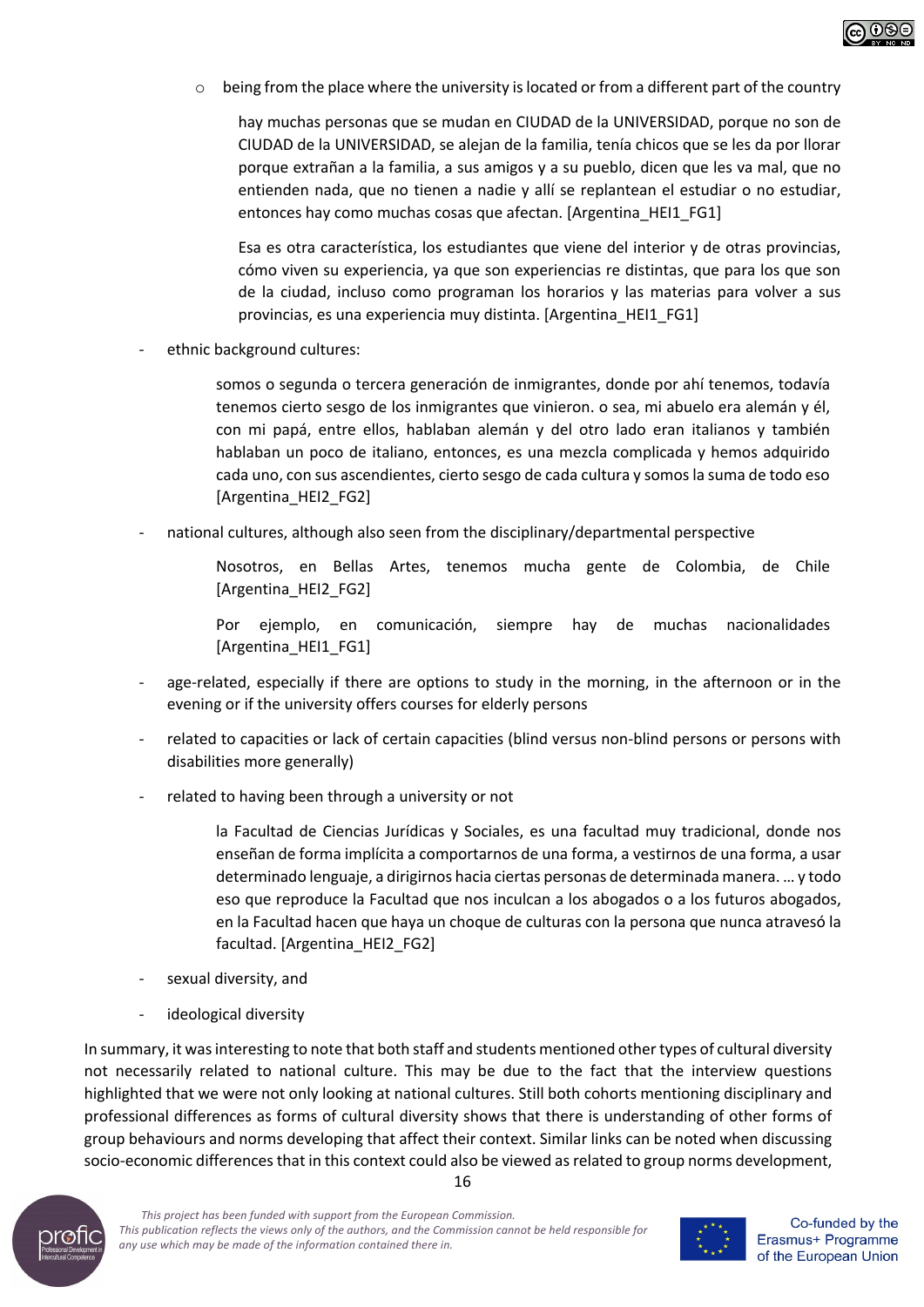

in some cases related also to regional cultures. Other aspects of diversity were mentioned although they might not fit in the socialisations nature of cultural identities (gender, age and sexual orientation). Still it is important to consider how these other types of diversity influence the local context and the need for IC as this makes the diversity nature much more complex as there are various identity aspects pointing towards intersectionality.

# 4. The need for students to develop intercultural competence

#### **4.1 Views of academic and administrative staff on student IC**

Most of the academic and administrative staff interviewed believed that it was very important for students to develop IC and for universities to support students in this. On this positive side of the scale, the responses on how important this was ranged from simple "important" through "very important" to "extremely important", with a number of respondents being in complete agreement with the idea and some expressing perhaps even stronger conviction using such expressions as "es más que necesario e indispensable" or "es 'un deber' para la universidad" [El Salvador\_HEI2\_Staff\_4], and "tiene que ser una obligación" [El Salvador\_HEI2\_Staff\_3].

Four of the respondents, however, also mentioned that the concept of IC and/or the need to support students in developing IC were not so familiar to them, sounded as something new or foreign. This did not mean – they insisted – that this was not important, just that the discourse of developing IC was not necessarily as accepted as elsewhere and that those helping students to develop the knowledge, skills, awareness and attitudes conceptualised as IC were not necessarily thinking of their efforts as related to students' IC development.

Apart from this general agreement on the need to help students develop IC, the interviews conducted permitted to have a good idea of (1) why academic and administrative staff believe in the importance of the task and (2) what aspects or elements of the IC they see as most relevant for their students. The next two sections explore these questions.

#### *4.1.1 Why students need to develop IC*

Although all the responses received complement rather than contradict each other, it can be observed that some of the reasons given seem to be coming more from an institutional perspective, while others are more focused on the students.

• *institutional responsibility*

A (smaller) number of respondents believed that supporting students in developing IC was part of the social role of the university and that HE institutions had the responsibility to compensate for what either students' families or primary and secondary education systems were failing to equip students with. Developing students' IC was also reported as part of what the institution was pursuing as part of its mission or of current internationalization priorities.

#### • *student-centred approach*

The majority of the reasons given were focused on the benefits students could gain if they developed IC during their university years. Generally speaking, IC was reported as useful or necessary for being successful (1) professionally, (2) personally, (3) both personally and professionally, as well as (4) in current or potential further studies.

## (1) IC for work/employment

Quite a number of those interviewed believed that IC was a key part of the desired graduate profile in the areas in which they were teaching (Marketing, Economics, Law, Teacher Education, Psychology and others).



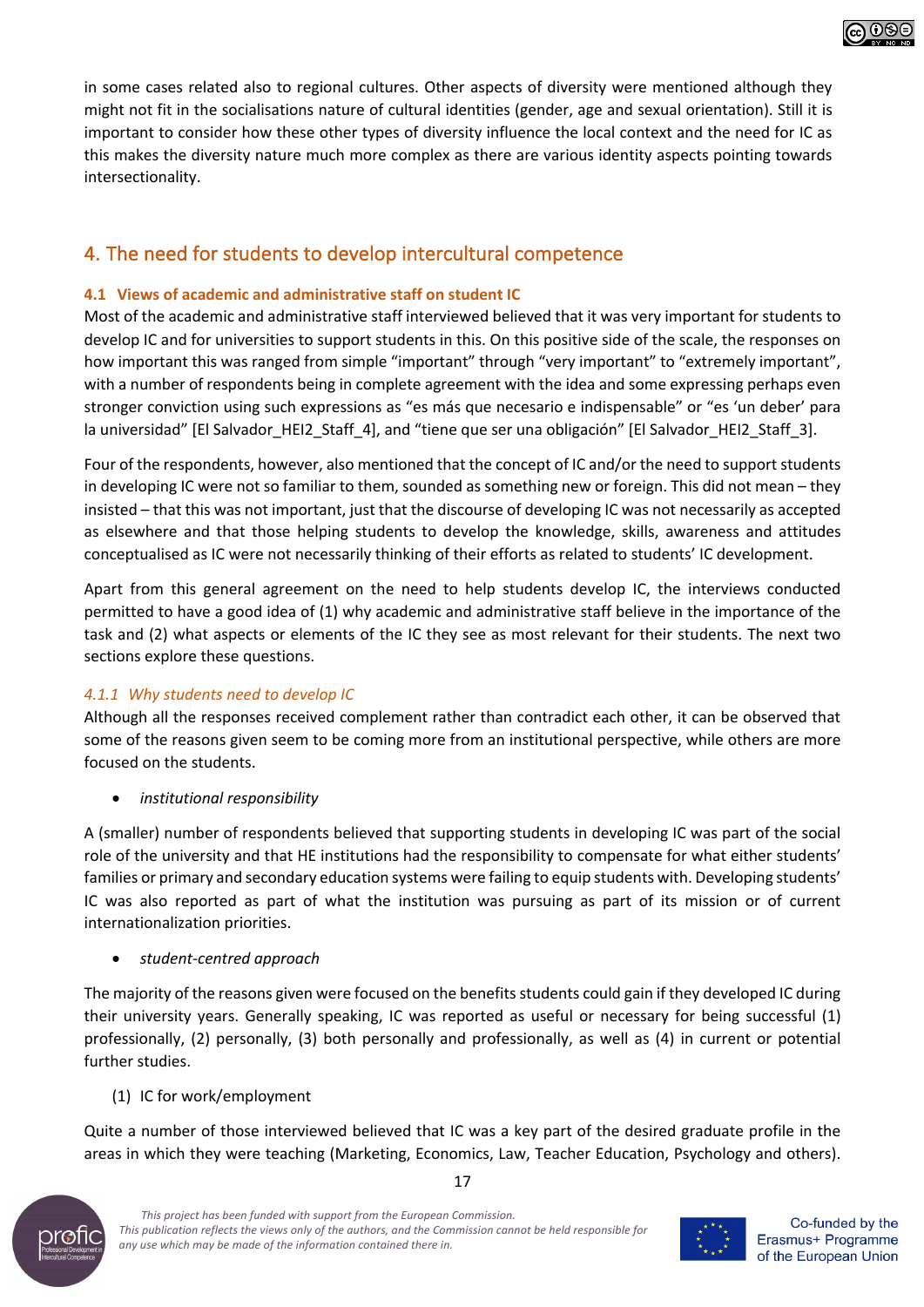

Another group of respondents commented on the relevance of IC for professional success more broadly, emphasising the need to work in mixed teams at the workplace or stating that nowadays graduates could get jobs abroad.

#### (2) IC for personal development

Respondents further justified the need to support students in IC development because, from their point of view, HE was about more than just getting employment/job-ready. It was crucial to help students develop as whole persons and equip them with competences necessary for future personal growth related to dealing with cultural differences both appropriately and successfully.

Developing IC was also seen as the means to help students focus on the 'right' values and attitudes and as indispensable for graduates to learn how to live in harmony with others. Without IC, as one of the respondents commented, the university would be *producing socially illiterate persons*, something which is bound to lead to conflicts and was simply dangerous. Developing IC was seen as instrumental both for preparing students to become responsible citizens (e.g. ready to participate fully in the political life of their country) and for promoting a better quality of life in general, since IC was associated with more fulfilling life and a stronger capacity for lifelong learning. Furthermore, higher levels of IC were seen as contributing to greater personal freedom and creativity.

(3) IC for all spheres of life

Several respondents believed that IC was important for both personal and professional lives of graduates. On the one hand, IC is clearly helpful if graduates go abroad, and since it is not possible to know who will and who will not go abroad, it was best to equip all students with IC. On the other hand, IC was deemed relevant regardless of going abroad or continuing to live in one's own country, simply because any graduate will need to relate to those different from him/herself, and these other persons could be from anywhere in the world due to ever increasing levels of diversity and mobility.

#### (4) IC for studies

A relatively small number of respondents also mentioned the relevance of IC for student success in their university studies. The exact reasons given were as follows: the diversity students encounter on campus, IC development contributing to the change in the way students learn and the need to prepare students for study periods abroad.

Finally, a couple of respondents justified the need to support students in developing their IC by saying that:

- IC does not develop automatically
- Some students are intrinsically motivated in developing IC and, thus, institutions should help them to pursue this developmental goal

#### **4.2 Students' views on student IC**

Students appeared to unanimously see developing IC as relevant for them. Most of them could see a clear need for IC in their future professional lives, be it in Health Care sector, Education, Tourism, Marketing and Advertising, Business and Business Administration, Creative Arts, Foreign Trade, Journalism, Language industry, Law, Sciences/Natural Sciences, or youth organisations and projects.

Most of the students believed that IC was necessary regardless of where exactly they will work in the future, although two of them mentioned IC as a particular plus if one wants to work abroad. One of the student respondents, however, also commented that IC is something all the employers are looking for nowadays, independent of the sector you want to work in or studies.



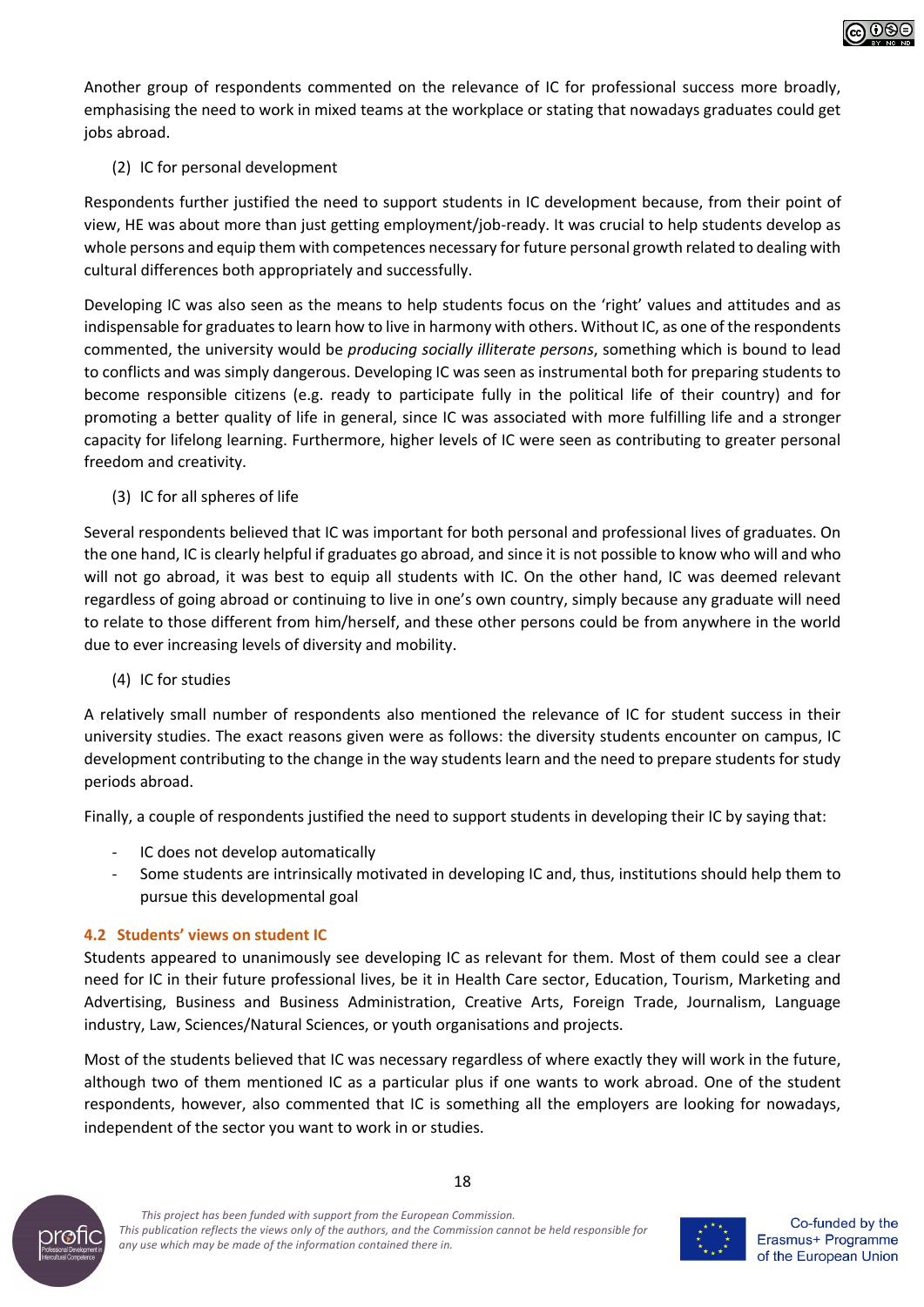

The second major idea that emerged from the focus group interviews with students is that IC is needed not only for work, but also for life – that it is relevant and required in all spheres of life; that students will need it not only as professionals but also as persons, as human beings who live with other human beings and who together should be able to build the society they want to live in. Curiously, in this respect one of the students commented that even those who think they do not need IC actually need it because there are still many unresolved issues in the society and everyone needs IC in order to notice such issues, see them as something one can have positive influence on and take the step to address such issues (rather than simply contemplating them but remaining uninvolved).

On a more positive side, students spoke of IC being required because the societies around them are so diverse and because cultural diversity is ever closer to each person in the world, for example, thanks to the use of the social media. Many students commented that they will always need to interact with people different from them and IC will be helpful for that. And several students mentioned that having a higher level of IC will permit them to better grow and develop as persons, again perhaps thanks to equipping them better for relating with those different from them.

Finally, three of the respondents believed that IC will benefit them in their academic development – either because of the existing student mobility schemes, or simply through permitting them to learn from many different persons and sources and to conduct their research projects from a more holistic perspective.

## 5. Staff Developmental Needs

This part of the report brings together staff members' reflections on own intercultural competence, on the one hand, and the students' views on the staff members' strengths and weaknesses in supporting students in IC development, on the other.

#### **5.1 Staff members' reflections on own intercultural competence**

The staff members were asked to reflect on their IC, strengths and weaknesses and how they might need IC elements in their work. These answers firstly indicate staff level of understanding and conceptualization around what IC is. Secondly, these responses showed staff self-analysis and views on their own competence as well as in places commenting on IC training needs of colleagues in general. In order to analyze the data, the EMIC model developed in precursor studies (Yarosh, Lukic, & Santibañez, 2018) was used as a starting point in order to see if the model fits the data and to ensure systematization is done informed by theory. The data on staff views did unearth ideas that matched all of the existing EMIC elements as well as two new emerging elements that appear to be of particular relevance when it comes to academic and administrative staff.1 Figure 1 outlines the element viewed as important within the context of the sample LA HE staff.

<sup>1</sup> Yarosh, M., Lukic, D. & Santibañez, R, M. (2018). Intercultural competence for students in international joint master programmes.*International Journal of Intercultural Relations.*Volume 66, 52-72.



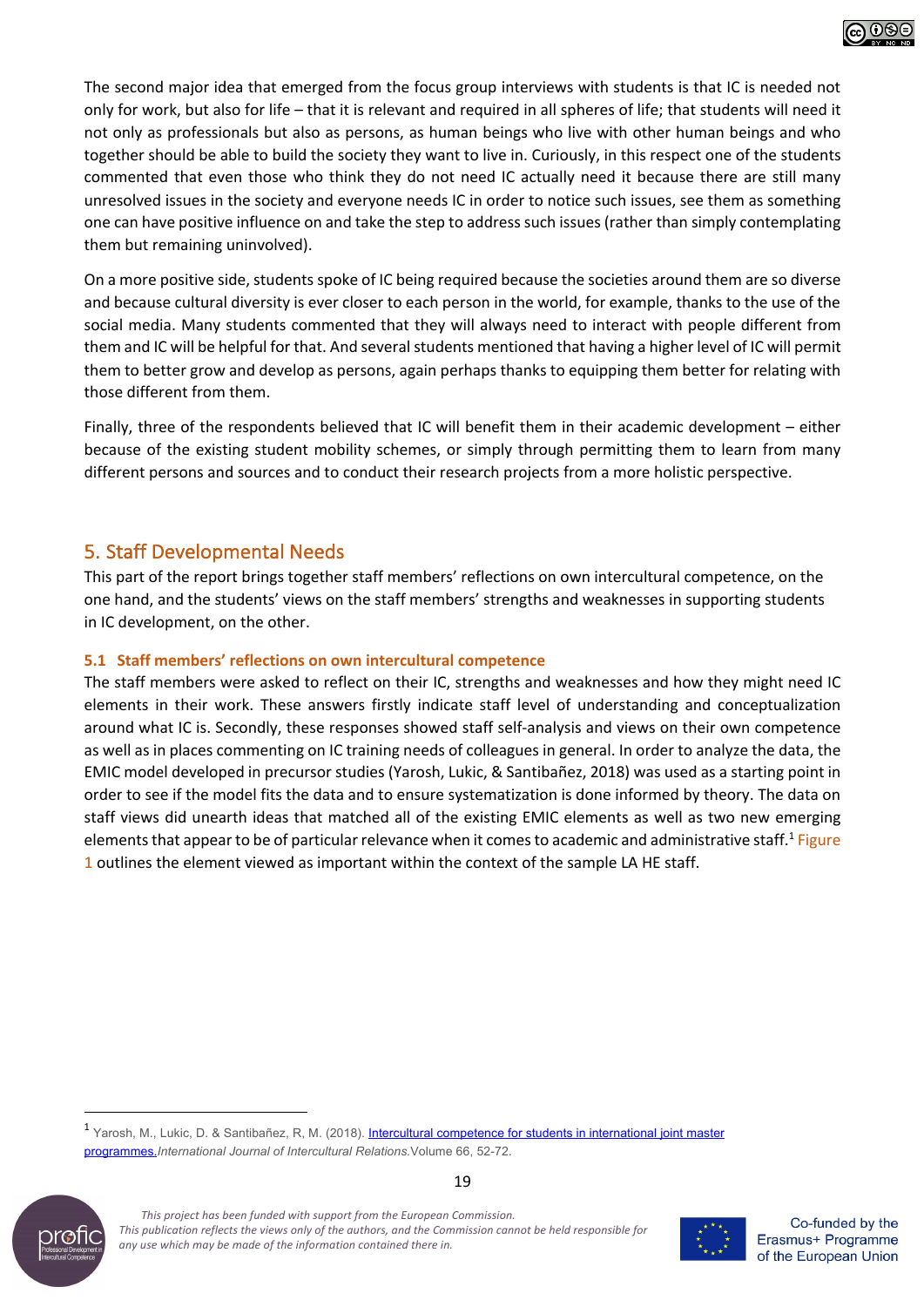

Figure 1. IC elements discussed by staff as development needs

Although all the EMIC model elements were discussed and two new elements also arose, they have been mentioned in varying degrees. Since the study is of qualitative nature, the frequency of the elements being discussed is of illustrative nature and does not directly imply order of priority. Table 1 outlines the number of references among the staff reflections on their IC.

|--|

|              | IC<br>Knowledge | IC<br>Awareness | <b>IC Skills</b> | IC<br>Attitudes | Intercultural<br>critical<br>reflection<br>(supporting<br>capacity) | Intercultural<br>emotional<br>intelligence<br>(supporting<br>capacity) | Developing<br>IC (meta<br>capacity) | IC<br>supporting -<br>Supporting<br>students in<br>intercultural<br>situations | IC<br>pedagogical<br>- knowing<br>how to<br>teach it | Total |
|--------------|-----------------|-----------------|------------------|-----------------|---------------------------------------------------------------------|------------------------------------------------------------------------|-------------------------------------|--------------------------------------------------------------------------------|------------------------------------------------------|-------|
| Argentina    | 4               | 17              |                  | 15              |                                                                     | 0                                                                      | 9                                   |                                                                                | b                                                    | 67    |
| El Salvador  | 4               | 10              | 13               | 14              |                                                                     |                                                                        |                                     |                                                                                | 4                                                    | 56    |
| Mexico       |                 | 6               |                  | 12              |                                                                     |                                                                        | 3                                   |                                                                                |                                                      | 37    |
| <b>Total</b> | $\mathsf{q}$    | 33              | 23               | 41              | 12                                                                  | 4                                                                      | 19                                  | 6                                                                              | 13                                                   | 160   |

# *5.1.1 Attitudes*

Discussions of dispositions and attitudes as essential for IC of staff were the most prevalent elements mentioned across all seven HEI sites. Although it was most discussed, the vast majority of references to attitudes were perceptions that the participants do have relevant IC attitudes and that they may be some of their strengths. The types of attitudes highlighted as strengths were primarily *tolerance* and *openness to the ideas of others.*



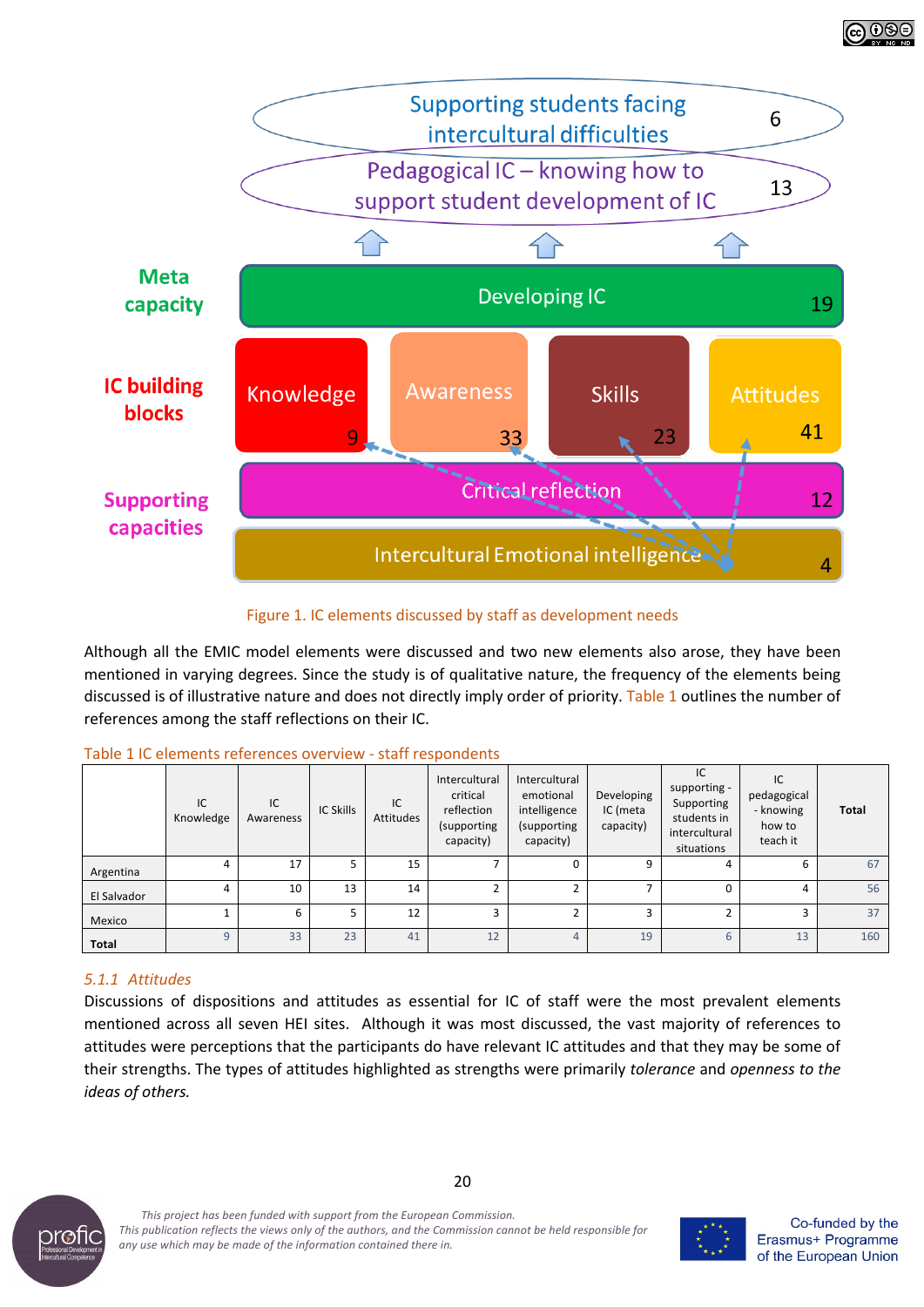

Puede ser la paciencia, ¿cómo se puede decir?, la tolerancia, a no saltar, pues a decir, no. Yo pienso que esa fue una de las... la tolerancia y la paciencia, ¿no? Que te enseñan a tener hacia otras personas que no están familiarizadas con lo que haces o cómo se llevan en otros lados. [Mexico\_HEI1\_Staff\_1]

Other common attitudes disused were *curiosity*, *willingness to adapt oneself* and *valuing diversity*.

creo que es enriquecedor comunicarse y compartir con otros. … [*estas situaciones*] son enriquecedoras porque en realidad abren puertas. Como que nos dan la posibilidad de repensar o de pensar cosas que antes no sabíamos que estaban ahí. [Argentina\_HEI3\_Staff\_4]

The number of responses indicating attitudes element of IC could on one hand indicate a real strength, but could also be affected by the type of respondents we have included and a potential social desirability bias. On the other hand, there were several examples where staff did indicate a need to further develop certain IC related attitudes in themselves or in other colleagues.

hay falta de apertura, falta que nos abramos un poco más … Pero así, teniendo la cabeza abierta, no estoy encontrando la manera tampoco de cómo hacerlo [Argentina\_HEI3\_Staff\_5]

Discussing a particular area for developing IC related attitudes some participants highlighted the need for developing confidence in intercultural situations for staff members. For example:

Si daría algo de interculturalidad, eso sería de los primeros temas que hablaría, el miedo a hablar con las otras personas. Por ejemplo, mi inglés no es perfecto, pero usted me entiende, usted habla en español, y su español no es perfecto, pero nos entendemos... Ese miedo es lo que yo siento que hay que quitarle, tanto a los estudiantes, como a los docentes, para decirles, que saben qué, nos vamos a comunicar y vamos a aprender muchísimo los dos. …una buena capacitación les daría la confianza que necesitan y les va a ayudar a desenvolverse en otro lado y es que realmente todos lo necesitamos, viajemos o no viajemos, en algún momento, como se dice tenemos choques culturales, y la idea es estar preparados para eso [El Salvador HEI1\_Staff\_3]

#### *5.1.2 Awareness*

The participants highlighted the need to develop different types of awareness related to diversity. The most common type of awareness was *being aware of the different cultural points of views that can coexist in a group*.

Idioma... y ... valorar su cultura/ confidence ... enseñarles a mis colegas de que existe una gran variedad de opiniones... y eso no implica que, quienes tuvieron una opinión diferente a la mía, no implica que tú me quieres contradecir o que estás en contra mía, sino que, además, simplemente, es la variedad que existe. [El Salvador\_HEI1\_Staff\_7]

Related to this aspect, there were also references to *general awareness of the diversity of others*. It was also interesting to note the need to constantly adapt our awareness about diversity of students for example.

21

entonces creo que eso a veces también es necesario desde el punto de vista del docente, como romper un poco el esquema, asumir que los chicos son diferentes a los de antes, no se



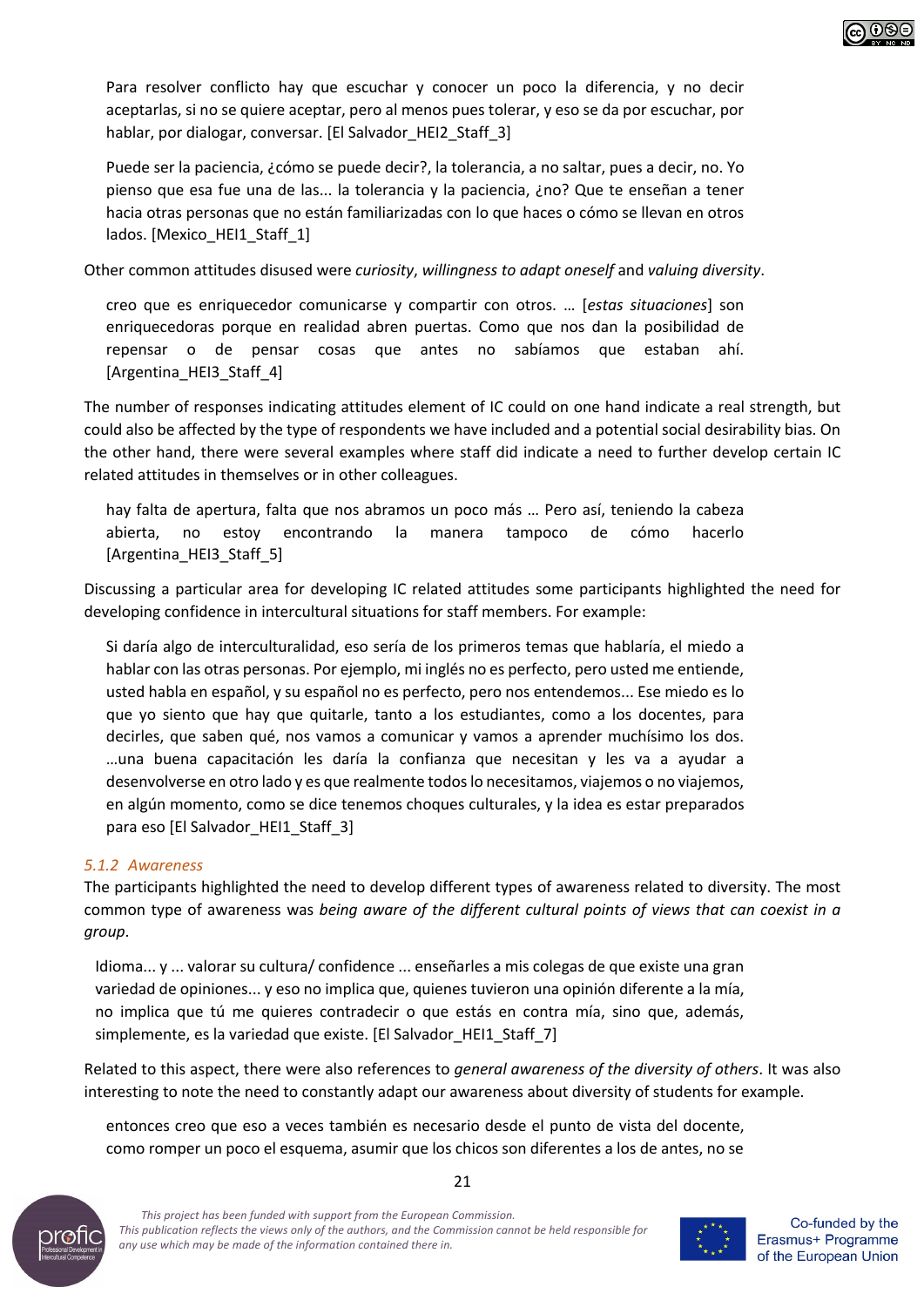

pueden dar las mismas clases, o sea, yo sé que hay profesores que me dieron clases a mí y ahora le están dando clase a los chicos... y no son los mismos chicos. [Argentina\_HEI2\_Staff\_1]

Several participants also talked about the need to *understand one's own cultural perspectives* and have *selfawareness*:

Yeah, you learn to love your country when you are abroad. And you learn more about your culture as people ask you to describe it. It is the same feeling. I had to learn more when I was abroad because people asked me. [Mexico\_HEI2\_Staff\_7]

And also *awareness of how culture impacts one's own views and behaviours*:

historia te nutre justamente de pensar las ideas como una construcción histórica, como una construcción de distintas tradiciones, pueblos, culturas, etcétera. De entender que lo importante es el sentido que la gente le da a su experiencia, a sus prácticas... de ahí, una cuestión disciplinar que orienta a que uno tenga una mirada que esté buscando desnaturalizar las formas en las que nos relacionamos, convivimos, damos sentido a la práctica, etcétera [Argentina\_HEI2\_Staff\_6]

#### *5.1.3 Skills*

In terms of skills needed to develop IC the majority of participants primarily highlighted the need to know foreign languages, English primarily but then also other languages – either foreign or indigenous.

Yo creo que es muy importante que yo aprenda perfectamente el totonaco. Es muy importante porque creo que cuando el estudiante ve el modelo el profesor lo replica. Se incentiva más. … Y si quisiera tener esa proficiencia en la lengua inglesa [Mexico\_HEI2\_Staff\_1]

Other participants highlighted more general communication skills such as *active listening*, *finding a common 'language'* and *avoiding misunderstandings* as areas for further development.

viendo cómo reaccionan, para no generar problemas o malas interpretaciones, y con los colegas de mí misma nacionalidad, pero de otras culturas, me resulta difícil a veces llegar a acuerdos con buen resultado... ahora ya me acostumbré y uno trata de acordar algún idioma en común para llegar a situaciones que se concreten, porque si no, siempre quedan conversaciones entre sordos. [Agrentina\_HEI2\_Staff 4]

el tema de comunicación es algo que sin duda alguna adolecemos, muchas veces tenemos deficiencias: ¿cómo hacer que el otro entienda en realidad lo que tú quieres decir? Esto es necesario mejorarlo, para mí si es un reto, porque muchos conflictos se dan por esa debilidad o está falta de comunicación que a veces se establece, o estos malos entendidos que muchas veces en las relaciones humanas se dan. [El Salvador\_HEI2\_Staff\_4]

A couple of participants highlighted the need *to learn how to adapt* as an important skill.

Al final es pura adaptación, pienso yo, porque no es que yo le voy a decir a alguien no hagas ruido para comer, si no entender que el otro lo hace diferente y yo también lo hago diferente. [El Salvador\_HEI2\_Staff\_5]

There were several other individual mentions of relevant skills that were expressed by individual interviewees such as *conflict resolution skills*, *managing intercultural projects*, *teamwork* and *mediating skills*, although not in high number of references.



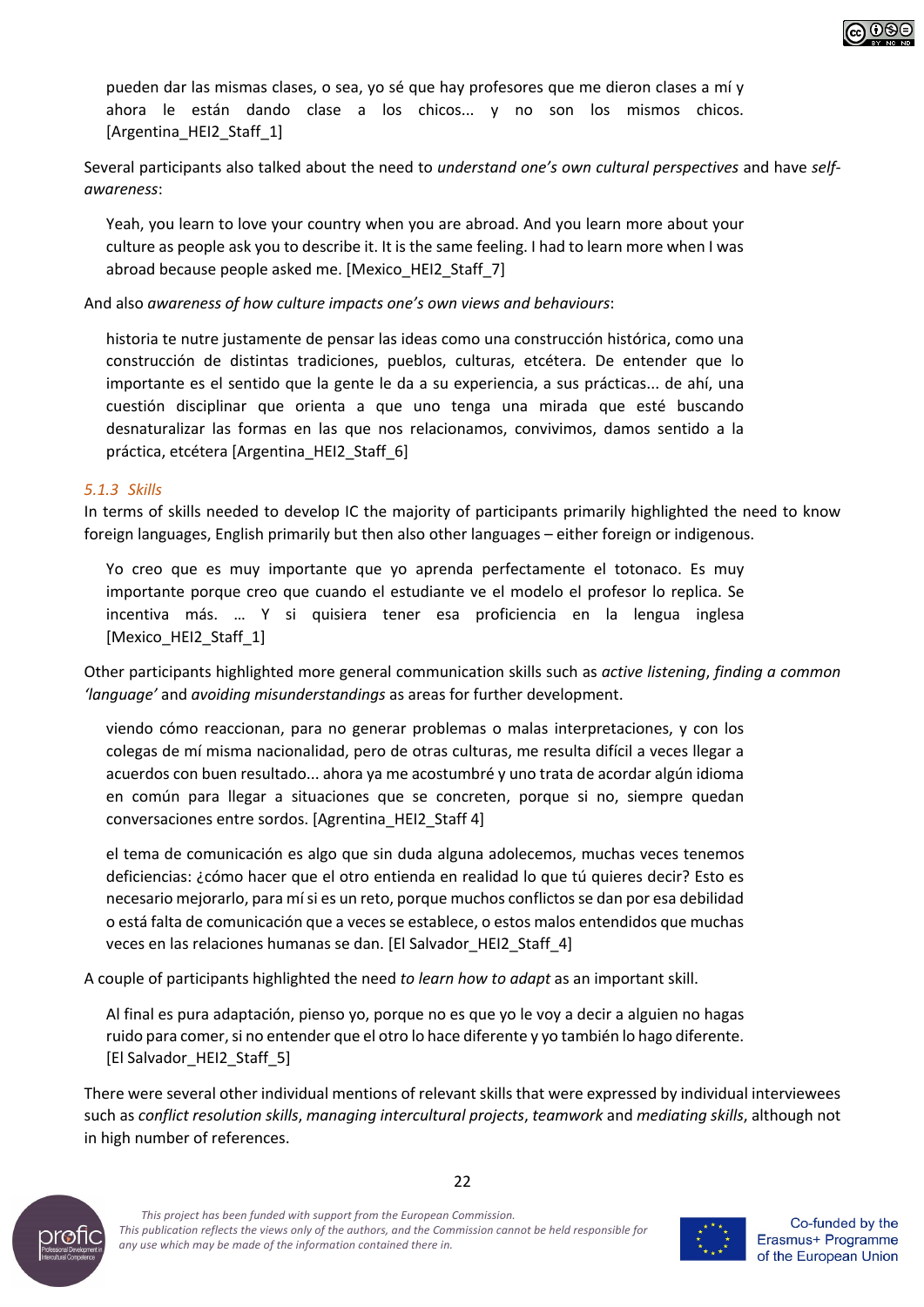

#### *5.1.4 Knowledge*

In terms of knowledge the majority of respondents talked about *culture specific knowledge*, including how things are done, what are the behaviour, gestures, traditions and other aspects of specific cultures.

…y que los estudiantes y los jóvenes tengan la madurez, para poder enfrentar todos esos retos que traen las nuevas culturas ... … cultura no solo a saber el nombre, el lenguaje que usan, y más nada, cultura es conocer realmente cómo ellos viven, cómo son, incluso como saludan. Ese tipo de cosas, uno como profesional, las debe saber. [Salvador HEI1 Staff 3]

The views of culture specific knowledge as a development need also included views that wider economic, geopolitical and professional information about cultures would be needed for HE professionals:

Entonces, es una concepción que, no la conocen muy bien, pero que, a lo mejor, si usted va a formar futuros líderes o, si de pronto le va a tocar establecer un convenio... con alguna organización importante de un gobierno, usted tiene que conocer la geopolítica del país con el que está negociando. [El Salvador\_HEI1\_Staff\_4]

Although majority of knowledge related responses were referring to only culture-specific information as important, a number of respondents recognised that knowing only information about a culture is not enough and it might require a particular use of that knowledge in the context, critically.

…how can you develop a competence, a soft competence, how can I be skilful in something that I don't have knowledge. And now I believe this, I understand more. It's like a circle – first I need knowledge and from that knowledge I can decide how to use it in my context and to be critical. [Mexico\_HEI2\_Staff\_2].

Furthermore, several respondents also recognised that mere culture-specific knowledge is not sufficient and that *a deeper conceptual knowledge* around might be needed for full intercultural competence.

Primero, tiene que ver con trabajar la idea de "intercultural" que hay y en ese contexto profundizar... a veces el desconocimiento juega más a la parte negativa de esta cuestión, si uno no tiene conocimiento no va a conocer al otro [Argentina\_HEI2\_Staff\_5].

Y lo primero que yo me preguntaría es, ¿qué son competencias interculturales? ¿Sí? ¿Es ser más tolerante, es ser más simpático, es ser paciente con el que habla distinto? En ese sentido a mí me parece que la capacitación, debería incluir lecturas y ejercicios que nos permitan reflexionar sobre la alteridad, ¿cómo se constituyen las identidades? El propio concepto de cultura, las culturas, las comunidades, las identidades individualmente consideradas o colectivas, etcétera. [Argentina\_HEI1\_Staff\_5]

#### *5.1.5 Intercultural critical reflection*

The participants highlighted the need for *critical reflection* in the way one views their own and others' culturally impacted behaviors and the need to further develop it.

Yo no venía haciendo tan conscientemente este ejercicio porque las condiciones materiales no me forzaban a hacerlo y tampoco me estaba estimulando a hacerlo... uno se va como medio acomodando en una zona de confort o en cierta naturalización de las discusiones, en cierta endogamia, que me parece que no hay otra forma de romperla que, con ese choque físico, inclusive diría... efectivamente, estar en otro lugar y darte cuenta de que las formas son otras, que el modo de dialogar es otro, que lo que es significativo es distinto y que hasta la cultura de cómo se trabaja es muy distinta, entonces, por más que yo tenga el privilegio de haber estado en roce con estas cosas desde muy chico, aun así, un viaje corto me cambió la cabeza para pensarlo. [Argentina\_HEI2\_Staff\_6]



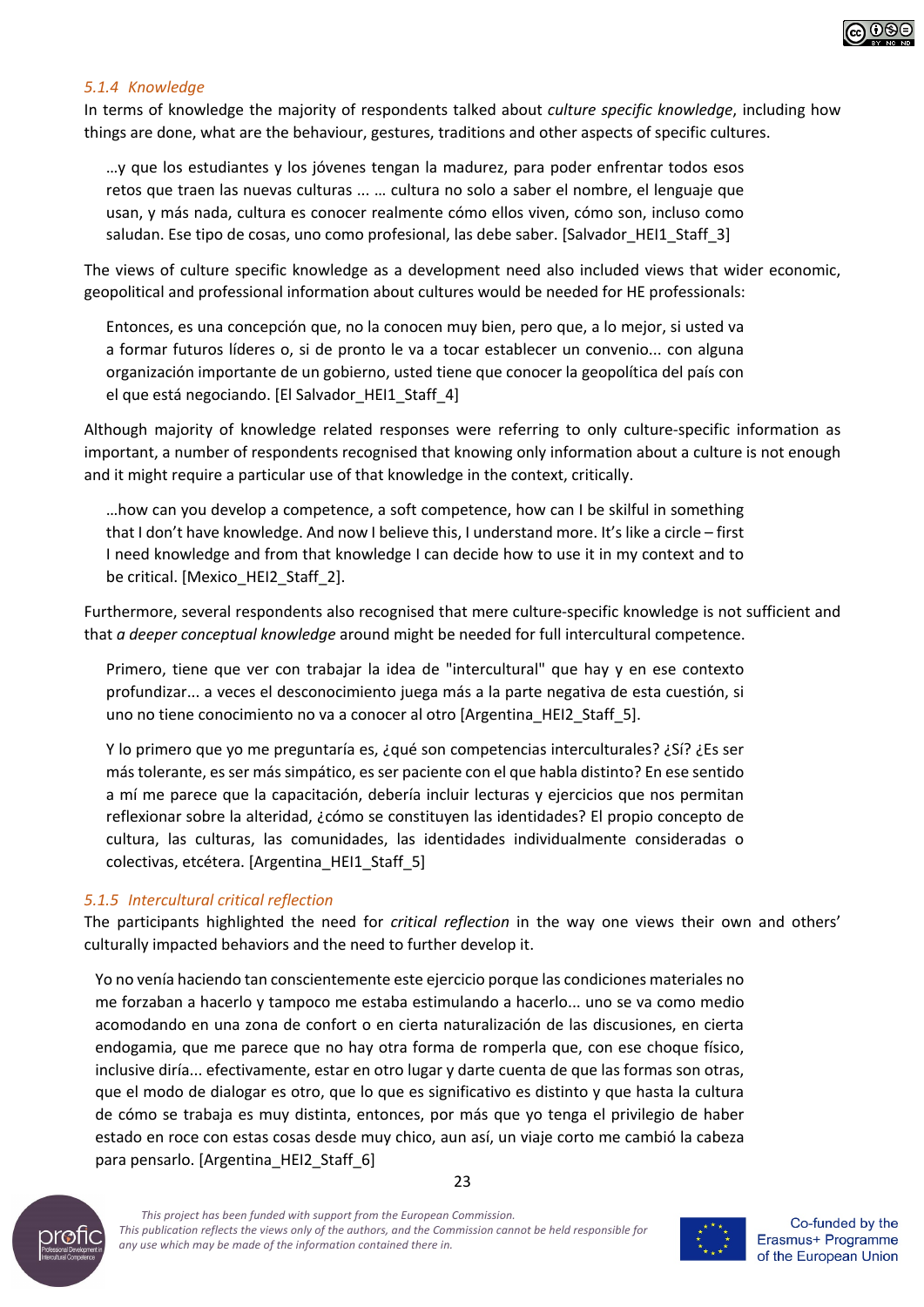

Although not specifically expressed as development needs by some respondents, there were several examples of generalisations both about one's own culture and cultures of others that might imply further development needs focused on using culture-specific knowledge appropriately.

#### *5.1.6 Intercultural emotional intelligence*

As for the *emotional intelligence* development needs, in most places this aspect was implied in the way participants answered the questions and described problematic situations. However, there were a couple of explicit examples where participants talked about the need for emotional intelligence and in particular one of its aspects – *empathy*.

To be respectful and to be collaborative and you know to show empathy. Which does not necessarily mean that we cannot have any disagreements, but the way to deal with it. [Mexico\_HEI2\_Staff\_7]

El tema de inteligencia emocional, que usted ya lo estuvo hablando, precisamente, que tiene que ver, cuando uno se conoce, la empatía, comprender cómo es la cultura del otro y que somos diferentes, pues... y que tenemos que aprender a trabajar juntos. [El Salvador HEI1 Staff 4]

Porque fue algo que nunca hemos tratado con una persona de otro país, pero creo que eso fue clave, pues para aprender que no siempre nuestra cultura va a ser compatible con la de otros, pero que, justamente mediante el diálogo, la conversación, la empatía, el sentirnos en comunidad con ellos... podemos llegar a trabajar de la mejor forma, creo que al final gracias a Dios, sentí que tuvimos una experiencia muy constructiva [El Salvador\_HEI2\_Staff\_2]

#### *5.1.7 IC pedagogical*

Participants also discussed a new arising element of IC that might be needed in the context of HE institutions staff – not only having IC but knowing how to help students developing it, how to integrate it into educational activities. A number of staff recognized the need to develop this pedagogical IC ability as it was not something specifically addressed before.

Venimos de un sistema que no nos enseñó hacer eso. Es probable que no se haga no porque no quiera hacerlo, sino porque no sé cómo hacerlo. Yo no puedo enseñar algo que no sé hacer, pero si lo he aprendido a hacer, entonces, puedo hacerlo, sí puedo enseñarle a otro a hacer algo que yo también yo también puedo ser. [El Salvador HEI2 Staff 3]

Just to be very specific on how to incorporate those competences, especially the notion of IC, into the curriculum. HOW. … There is a big gap here – we know that it's very interesting, it's relevant, needed, etc. but the exams – how are they related to that competences? The exams, how are they evaluating that competence? ... In the UNIVERSITY we have had some courses on interculturality. And they are interesting. But they are very general. It's only discussing about topics. [Mexico\_HEI2\_Staff\_2]

Here a number of staff saw the potential of training and development to focus exactly this ability to include IC in pedagogic activities.

Me interesa muchísimo poder contar con más herramientas con las cuales podemos incidir de manera más sistemática, más ordenada en la formación de nuestros estudiantes. Eso para



*This project has been funded with support from the European Commission. This publication reflects the views only of the authors, and the Commission cannot be held responsible for any use which may be made of the information contained there in.*



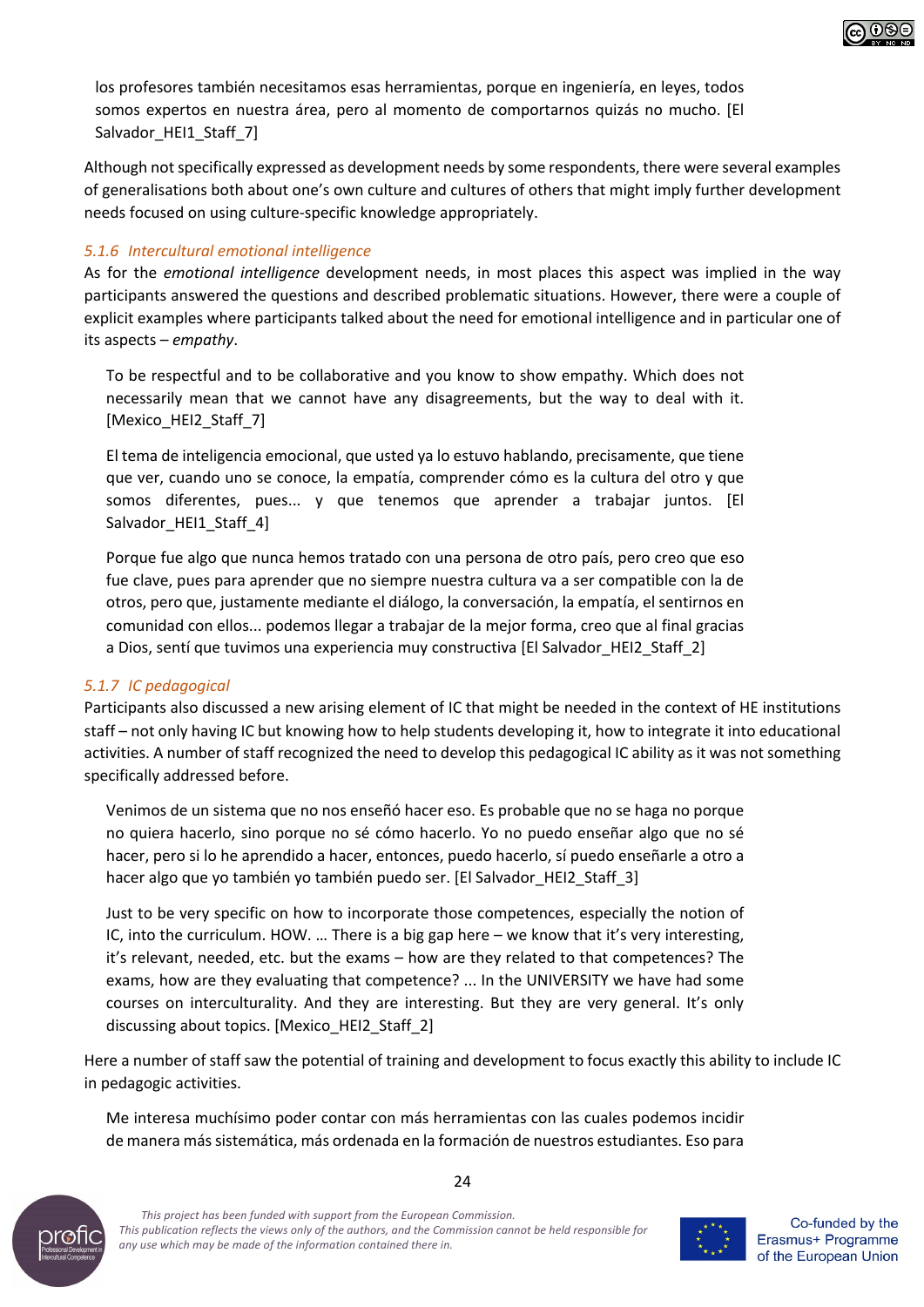

Tiene que haber por lo menos un docente de cada materia que vaya incorporándose. No tengo yo todos los elementos para saber cómo hacerlo, pero sí me parece que debe haber alguna forma en donde hacerlo intencional, no solamente que vaya fluyendo o de no cortarlo, sino de que, además, no digo imponer, pero bajar de una línea más operativa de cómo actuar en esto. Como cursar una materia en cualquier facultad, que es complicado, pero la idea la tiene. Ahora la cuestión es cómo se hace operativo, cómo se lleva a la práctica. [Argentina HEI1 Staff 1]

A couple of interviewees stressed that it is not only important to know how to develop IC in educational activities, but also that staff might lack the understanding and belief in the value of such intercultural development activities.

Y me parece que habría que focalizar, ¿para qué? Porque de nuevo en este contexto de precarización en la que estamos, a menos que tengas una alta motivación intrínseca, es agregarte más trabajo. Entonces me parece que debiera haber todo un proceso de sensibilización en el claustro docente, para que puedan dimensionar, ¿por qué sería importante trabajar esto? ¿En qué nos beneficiaría a ellos? ¿En que beneficiaría al estudiantado? Porque si no de nuevo es agregarte una tarea en un contexto en el cual estas tapado de tareas, con muy bajos salarios. Entonces me imagino eso, que sea certificado que sea bien practico, comprender los grandes conceptos, pero también como los transfiere al aula. Y en eso poder transmitir, ¿qué beneficio tendría? ¿En qué me mejoraría a mí, mi trabajo, con el estudiantado, que yo focalizo en eso? Más allá del altruismo que sería hermoso que lo transmitamos, algún beneficio para la trayectoria del docente. [Argentina\_HEI1\_Staff\_7].

Y para poder transmitírselo a mis estudiantes yo debo creerlo, si no, no puedo transmitirlo. Van a enseñarme a mí y va a ser como que ya me rebalse, que no agarro nada porque no quiero, entonces yo debo de creer en eso. [El Salvador\_HEI1\_Staff\_2].

There was also one participant who questioned the challenge of developing such pedagogical IC when staff did not have contact with relevant diversity.

La situación es esa de cómo resolver un problema o cómo interactuar con la gente que vive en el campo …que tiene hasta otro vocabulario, otra forma de ver la vida, otra forma de ver las cosas... y eso, si no lo viviste, lo tenés que capacitarlo. No, no, no, no hay otra forma. No se aprende así nomás. Mas uno la trata de transmitir y contarle a los chicos, pero entre los colegas es complicado, es muy difícil. Si no lo vivís, es muy difícil. No te das cuenta, En general, le parece uno que no pasa. Hay muchos docentes que no han tenido esta experiencia, no sé si la mayoría, pero. [Argentina\_HEI3\_Staff\_4]

#### *5.1.8 IC supporting students*

When discussing their IC, several respondents recognized that their interaction with the students' IC is not only around pedagogical and educational activities but also supporting them in their experiences, both as students who are coming from elsewhere and when their students go abroad.

25

Yo he tenido en mi actividad profesional... muchos estudiantes nuestros han trabajado conmigo y han trabajado en China, en Indonesia, en Egipto trabajó uno, dos trabajaron Arabia Saudita... se aprende un poco también en el lugar, pero esa transmisión de esa situación no



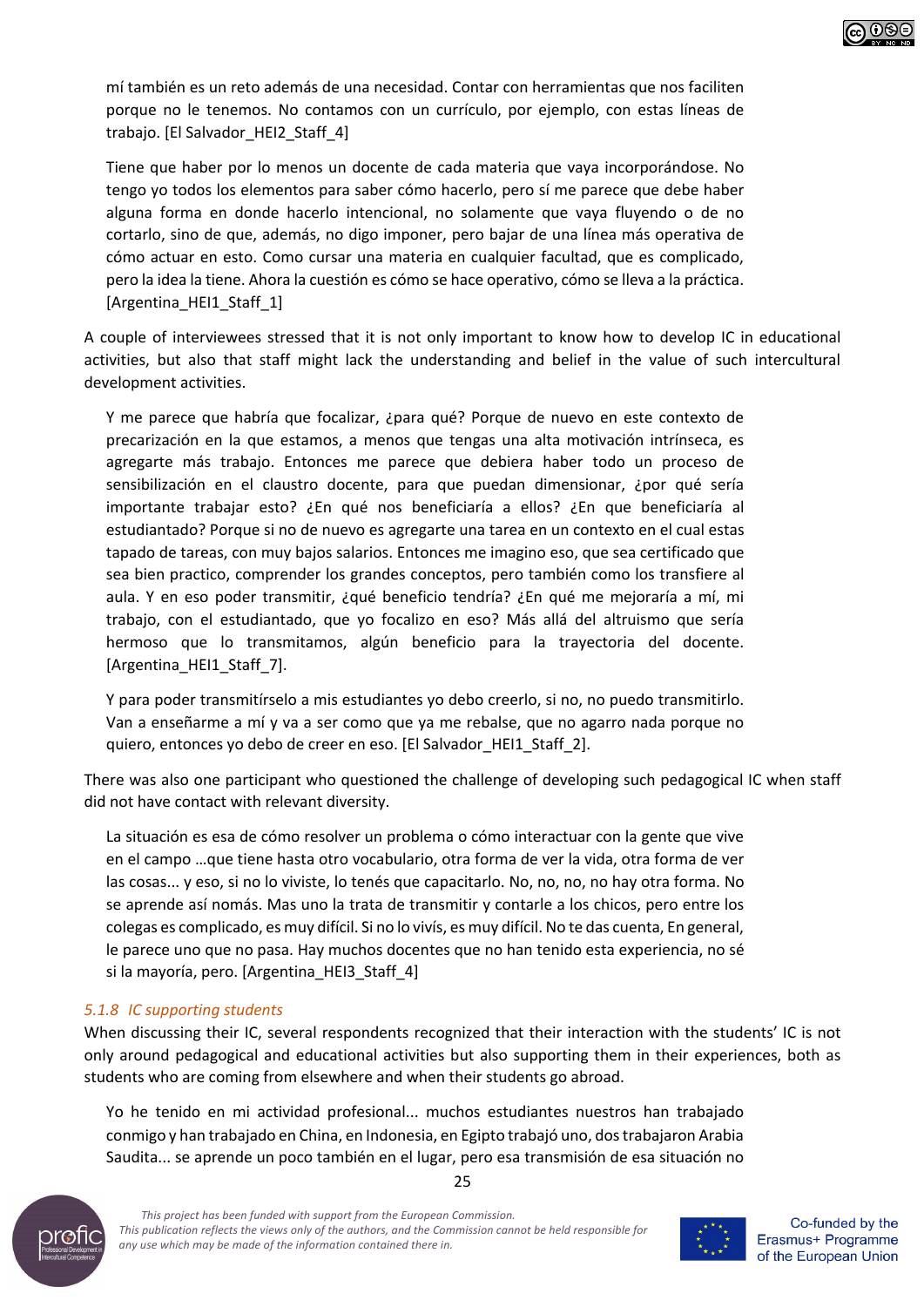

es que la demos nosotros, se ha dado, pero deberíamos darla porque hay que prepararlos para ir a trabajar. No sé, no es lo mismo trabajar en Asia que trabajar en Estados Unidos. Totalmente distinto, pero no es que lo hagamos nosotros. [Argentina\_HEI1\_Staff 1]

Yo siempre con la persona, sigo conversando como para ver qué dificultades tiene -con la persona, digo, que viene de esa otra cultura, ¿no? Pero bueno, no, nunca tengo la certeza completa [Agrentina\_HEI2\_Staff\_4]

The aspect of supporting students was seen as a challenge to support them in their life as a whole being entering intercultural situations and challenges. One respondent likened it to being a 'mother' or 'psychologist' figure for students:

Entonces, interactúo más que la parte administrativa para que se haga la interacción, pero sí con los estudiantes sí vengo, es una especie de madre psicóloga temporal, sí porque están solos, si bien son grandes, son chicos, entonces hay un montón de cosas donde uno está en la diaria y aprendí... Aprendí bastante, ya sea dependiendo del país de donde provienen que sobre qué hacer hincapié, qué temas hablar qué temas no hablar... [Argentina\_HEI2\_Staff\_1]

Although the participants did perform such support roles for students a couple of them did express the need to further develop their ability to support students and create the right intercultural supportive atmosphere.

Maybe that would be great if I study something like people who have had troubles, group troubles and how they solved it, how they solved them. That would be great. And how, for example, in theory we saw, for example, in the class how are the feelings with the foreign who lives in a new place, but I would really like to know their real sensations. I know just the USA, but I think there are more differences. It is not only that. As a student, for example, as a professional and how to solve them. Have like a guide to make, how to make or how to solve a lot of troubles. But not only troubles, how to create the perfect atmosphere for professionals and for students to have a better life in terms of professional and academic too. [Mexico HEI1 Staff 5]

Therefore, it appears that the sample interviewees expressed views on the need for developing the IC elements present in our previous studies with an addition of two elements that dealt with specific student educational and emotional support. What was important to note that all participants expressed the need to further develop IC and welcomed development activities aimed at this competence. The following section outlines the views on how to best formulate such development and learning activities for staff.

#### **5.2 Students' views**

Students contributed to clarifying the developmental needs of staff through sharing their ideas on best and worst staff's practices related to student IC development.

#### *5.2.1 Actions of those working with students that are perceived by students as conducive to IC development*

A wide variety of practices were mentioned by students when asked about examples of "good practices" in IC development – something those working with them at the university have done that promoted IC development. Four students, however, could not think of anything to report, which might reflect the reality or shed certain light on students' believe about IC and how it is developed.

Thus, one student mentioned that the only persons who have helped so far in developing certain aspects of IC have been peers and members of administrative staff:

hay un compañero que se mete mucho en cuestiones de temas sociales, de temas políticos que sabe mucho, de él he aprendido mucho acerca de la interculturización y también del personal



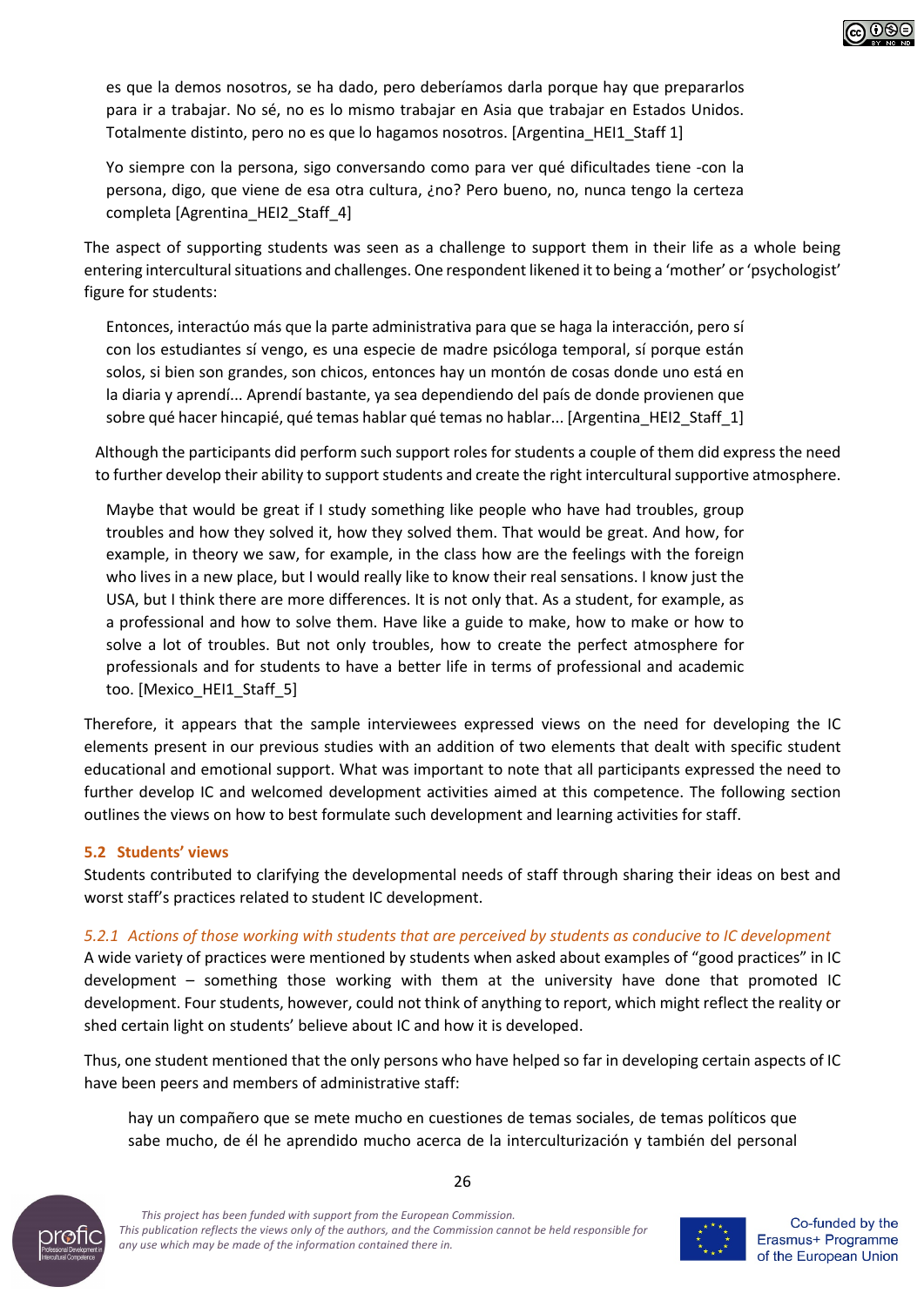

administrativo dentro de la universidad, y de un grupo de amigos que tenemos diversidad dentro de la carrera, unos son de ingeniería, otros son de licenciatura que tendemos a veces cuando platicamos hablamos de temas así [El Salvador\_HEI2\_FG8]

Another student believed that nothing has been done by any of his university teachers since s/he has not had a topic of intercultural competence or interculturality in any of the subjects s/he has taken so far:

hasta el momento no ha habido nadie, simplemente es un tema tabú … estuvo la idea vagamente en algunas materias, pero no se desarrolló totalmente … Yo voy en segundo año de carrera, pero no han tocado puntualmente qué es ese concepto y cómo se aplica. [El Salvador\_HEI2\_FG8]

A third student who had nothing to report proposed, by mode of a possible explanation, that this was due to the fact that developing IC was not part of the curriculum:

Igual a muchos profesores les limita el tiempo, ya que son cuatro meses en los que tiene que dar toda una materia o capaz un año, pero entre feriados, paros y otras cosas tienen muchas limitantes y no puede hacer actividades extra, sino que se limitan a la curricular. [Argentina HEI1 FG1]

Finally, the fourth respondent who focused rather on the absence of good practices to report believed that this was partly due to the students' themselves, to the expectations they brought with them and to how they reacted when such expectations were not met:

hay una barrera, a estas propuestas diferentes que dan los profesores, porque estamos tan empapados de la verticalidad en la enseñanza, que capaz que un profesor hace un planteamiento distinto y te choca. … eso es cierto, estamos acostumbrados a un tipo de enseñanza y si te sacan de eso, y se hace difícil. [Argentina\_HEI1\_FG1]

In other words, according to this student, any teaching approach that deviates from the "traditional" (lecturebased, teacher-centred) might already be promoting student IC development, since it helps students see different ways of learning and dealing with knowledge than the one they are used to. Two more quotes from the interviews conducted seem to support this point of view:

yo tengo bien presentes algunos licenciados, algunos decanos, que sí, que marcaron realmente o me cautivaron con la forma de dar clases, por ejemplo, una maestra creo que era de redacción, no sé, realmente no recuerdo de que era... pero la forma de impartir sus clases, o de compartir sus conocimientos, era totalmente distinto a lo que yo estaba acostumbrado [El Salvador HEI1 FG6]

Yo tuve un profesor que, era de matemáticas, pero la mitad de la clase hablábamos de como de movilidad, o, por ejemplo, planeamos lo que íbamos a hacer una clase de manera como lo hacía, en forma de conferencia […] Entonces, sí tomaba muchas cosas que vio en otros países para integrarlo en clase, como planeación, no como matemáticas. [Mexico\_HEI1\_FG4]

Although there might be no evidence to sustain that the use of different and unfamiliar methodologies is instrumental to IC development, it will not be correct to say that students report something irrelevant here. Rather, these teachers might have managed to broaden students' ideas about learning, ways to organise HE, ways to interact with others in a learning process, which helped students to become more open minded and perhaps adopt a different approach to knowledge as such, develop certain flexibility, adaptability and/or positive attitude to the different or at least the capacity to suspend judgement and try new behaviours.

Another group of students reported practices that were not related to curricular activities, but rather linked IC development to extra- or co-curricular learning experiences, such as one-off events, non-formal learning or



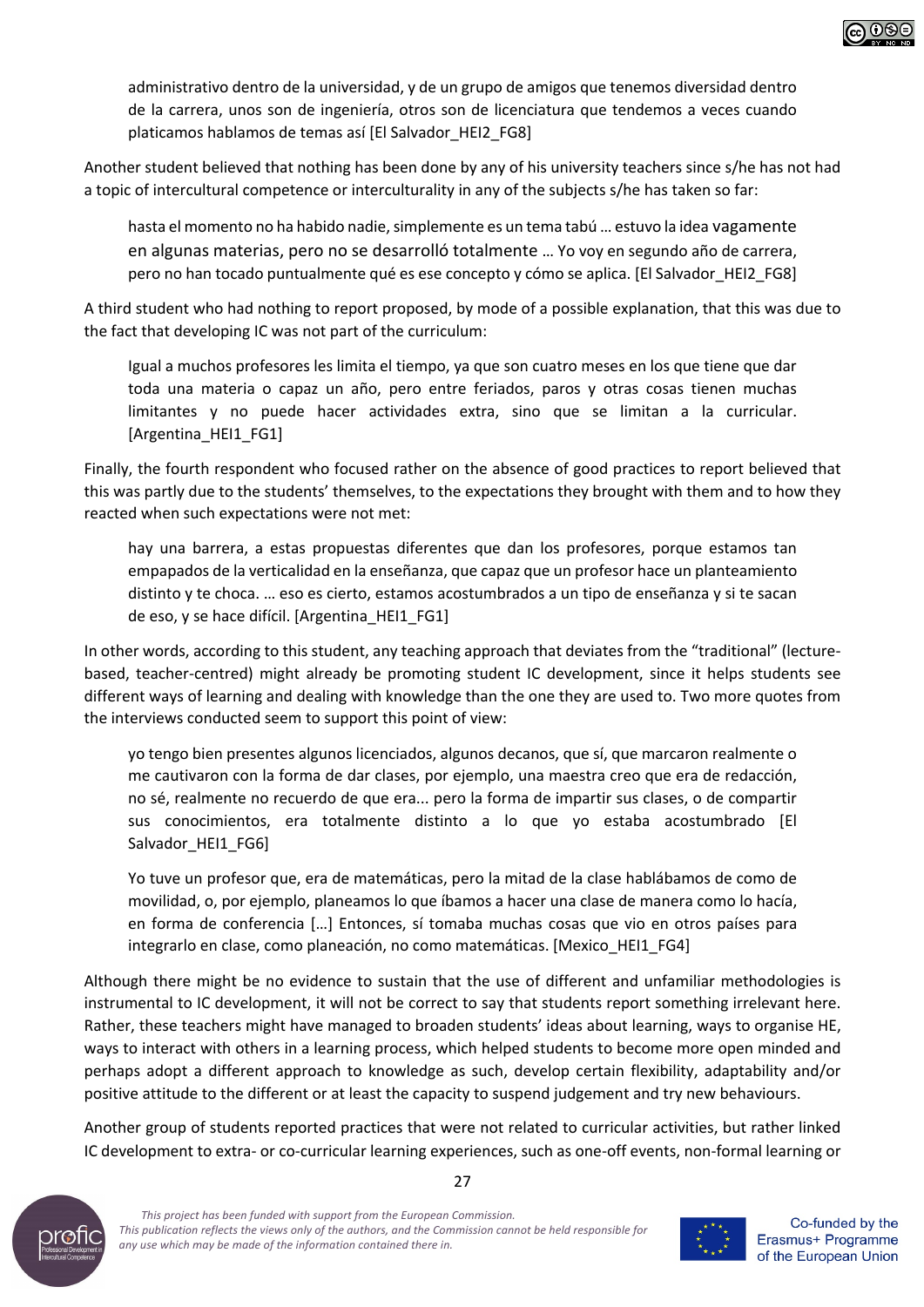

The other good practices reported were all linked to curricular activities, and will be presented under five organizing themes:

- (1) special subjects/courses
- (2) specially-structured subjects/courses
- (3) what teachers did
- (4) what teachers asked students to do
- (5) other teaching-learning practices

#### (1) special subjects/courses

Two of the practices reported were special courses, which were perceived by students as directly contributing to their IC development. One of these courses was on local cultural heritage, and apart from being thematically focused on cultural and intercultural issues, also included going out of the classroom to visit sites. Besides, the teacher used a range of teaching-learning approaches instead of asking students simply to read the textbook (El Salvador\_HEI1\_FG7). The other course was focused on Italian culture (foreign culture for most/all of the students who took the course) and was conducted in Italian (a foreign language for most/all of the students who took it):

estamos viendo ya otra cultura en otro idioma, o sea, yo argentina estudiando italiano, y de repente viendo cultura italiana, en donde no es italiana nada más, es empezar a ver de dónde nace, allí están los griegos, los italianos, y cómo se van juntando en otras culturas y bueno eso también es un intercambio... Yo hice un trabajo y cada una eligió un ámbito, una eligió la educación, otro la política, la economía, el ámbito militar. Todo eso es una interculturalidad constante, porque uno va aprendiendo cultura de ese idioma, de ese país, o de varios países, y cambia la cultura en cada país... Estuvo muy bueno y eso te abre la mente. Los tres primeros años de Comunicación es base, en donde se ve mucho, gramática, lengua, fonética, como muy todo matemático, muy práctico, y cuando llego a cuarto y quinto, digo, aquí tengo que leer, leer, y leer cosas que no lo dice en cualquier género, ni en tu idioma, ni el ente y allí es donde uno desarrolla un montón de cosas que abren la mente y te empapas de la otra cultura. [Argentina\_HEI1\_FG1]

#### (2) specially-structured subjects/courses

Four of the good practices reported consisted in structuring complete courses in a specific way that was conductive to IC development.

<sup>28</sup> <sup>3</sup> A course on Korean and East Asian culture proposed in the framework of a project run by Korea Foundation (El Salvador\_HEI2\_FG8) or a course of French language and culture organised by a student who had spent time studying in France (Mexico\_HEI2\_FG5)





<sup>&</sup>lt;sup>2</sup> E.g. a forum where specialists in own national legislative systems presented the current thinking and debate on human rights issues and legal systems in general (Mexico HEI1\_FG4), or talks by persons from different parts of the same country (Mexico\_HEI1\_FG4), or events with foreign speakers to which teachers invited students (Argentina\_HEI1\_FG1).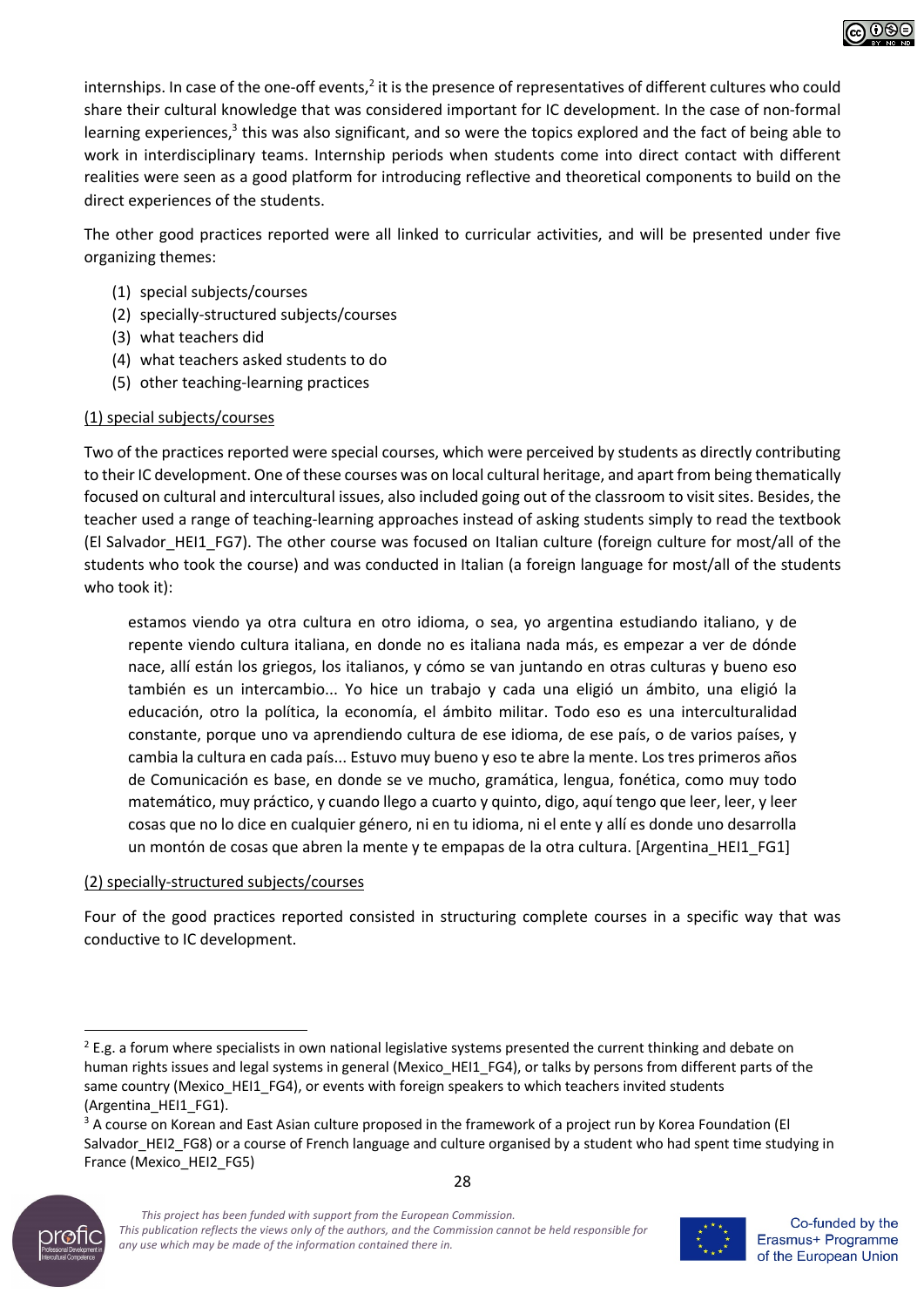

The first example here was a course taught using a virtual collaboration platform, where two teachers worked together to develop a learning experiences for their two groups of students, each group following the course in a different country:

Yo tengo una experiencia con el doctor XYZ, el doctor hizo un programa que se llama VIC Virtual International Collaboration, una liga entre la Mexico\_HEI2 y la Universidad de Cork en Irlanda, era como una plataforma para poder interactuar con los estudiantes de Cork y poder discutir acerca de derechos humanos y de temas de investigación sobre derechos humanos y todo eso. [Mexico\_HEI2\_FG5]

Further two courses that belong to this category were built around students working together with different actors – non-academics and specialists in their own fields, where constant dialogue and intercultural collaboration was a must for the students to complete the course tasks successfully and to "pass" the course requirements. Both examples came from Argentina, one from Agriculture, the other one from Law:

Tengo una materia que se llama Extensión Rural aplicada a la Agronomía, que la idea de la materia, en teoría, es transmitir todos los conocimientos que adquirimos estos cinco años a productores, bajar a personas que no conocen el vocabulario técnico, que no saben nada de ingeniería agronómica... bajarlo y explicarles, y cambiar su mentalidad, capaz ellos tienen una tradición y forma de ver toda la forma de producir, que lo hacen solo porque su familia y tradicionalmente se hace de esa manera y tratar de explicarles otra manera más eficiente y correcta, es muy difícil... Entonces, aunque no lo crean, en agronomía estamos aprendiendo teorías de aprendizaje y estamos aprendiendo cómo hacer que una persona supere esa barrera que vos decías, y buscar otras formas para poder llegar a un conocimiento distinto... [Argentina\_HEI1\_FG1]

Yo, en el tercer año de abogacía, cuando empecé con la Química Jurídica, es interdisciplinario. Empezamos a trabajar con trabajadores sociales y trabajadoras y me abrió muchísimo el panorama de cosas, aprendí un montón de ellas, ellas de nosotras. Y creo que, si yo no hubiese participado en ese espacio, no me hubiese pasado y no hubiese podido conectar con los diferentes saberes de otras personas. … Y yo, haber empezado a trabajar con trabajadores, con acompañantes terapéuticos que, por ahí, otro va a mezclarse con ellos, o sea, se aprende un montón y se puede avanzar mucho más en conjunto y no cerrarse en que el único saber es el que tiene cada uno con su profesión y que nosotros tenemos el saber sobre esto, sobre las leyes o lo sabemos todo y sí mezclarnos. Creo que sería fundamental en todos los ámbitos, mezclarse y compartir los saberes, porque ninguno sabe y tiene la verdad de todo. [Argentina\_HEI2\_FG2]

Finally, the fourth example here did not involve any external actors or collaborations. What the teacher did was purposefully facilitate the course in two languages – Spanish and English, while also requiring students to do some tasks based on reading English (foreign-language) sources:

Tomé una clase, la verdad es que no me acuerdo si era matemáticas o física. Pero la maestra, dio la mitad de la clase en inglés. Sobre todo *[¿Pero, era de México la maestra?]* Sí de México, pero llegaba mucho, porque hay ciertos tecnicismos en inglés que no conocemos. Entonces, pues, esto enriquece de menos, a nosotros ingenieros, nuestro vocabulario. Pues, el inglés es, la lengua internacional... De alguna manera, conocerlo o verlo desde, el inglés, es como que te expande un poquito, la forma de atacar los problemas. También, nos dejaba leer en inglés, había que entregar un resumen. Entonces todo eso, yo creo que, todo eso, a nosotros nos ayudó. [Mexico\_HEI1\_FG4]



*This project has been funded with support from the European Commission. This publication reflects the views only of the authors, and the Commission cannot be held responsible for any use which may be made of the information contained there in.*

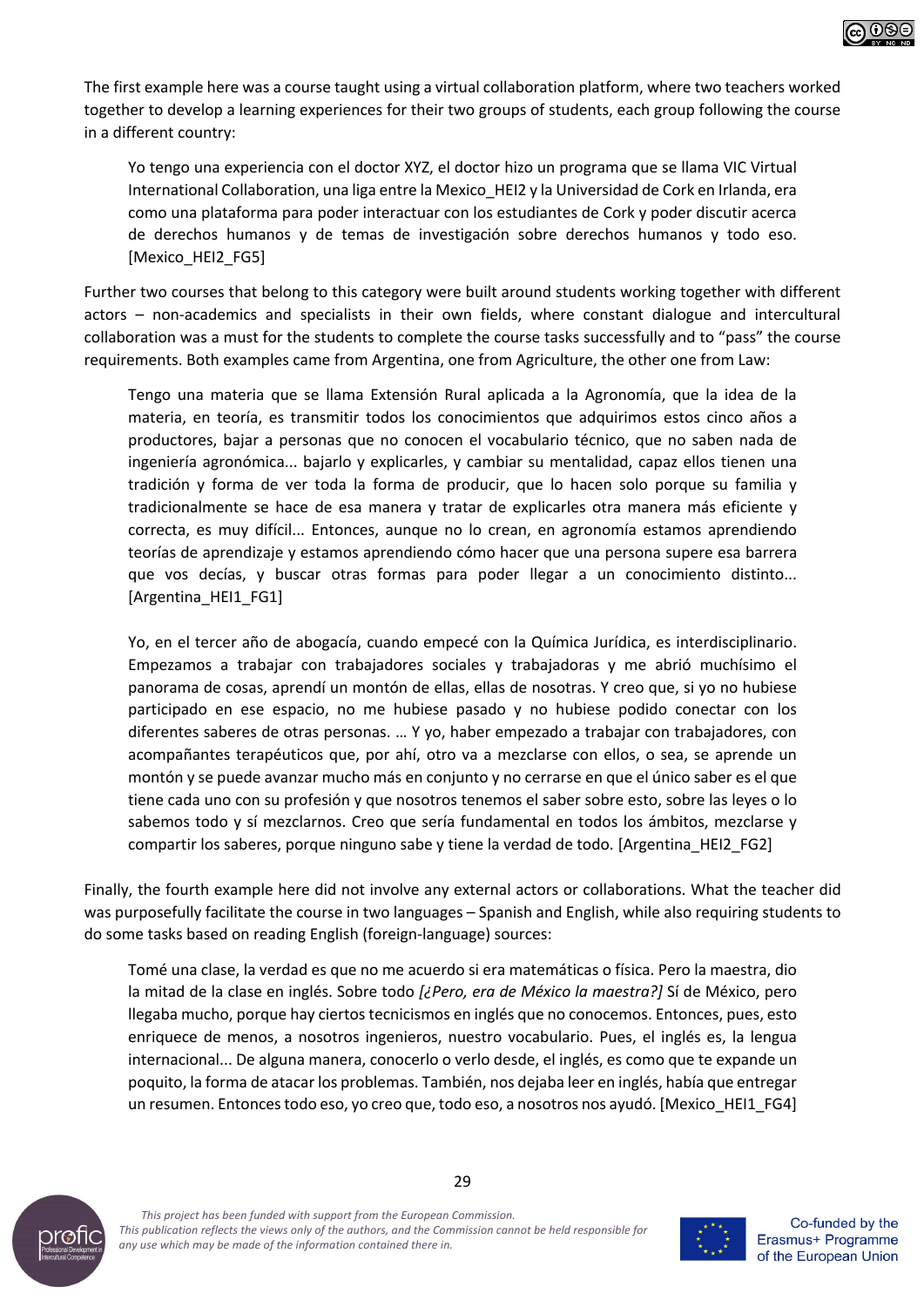These six examples are very inspiring and do certainly present promising context for students' IC development (although the topic and even the general structure might not be enough for students to develop their IC). However, as students' responses showed, much can be done in any course – regardless of its particular topic or of its focus being "optimal" for addressing IC – and students can be supported in their IC development through relatively small actions or tasks.

#### (3) what teachers did

Ten different practices were reported here and are listed below to show a variety of actions teachers can undertake to encourage students in developing their IC.

- Invite foreign colleagues to give a class:
- Act as models

una maestra creo que era de redacción, no sé, realmente no recuerdo de que era... pero la forma de impartir sus clases, o de compartir sus conocimientos, era totalmente distinto a lo que yo estaba acostumbrado, a la forma que se para, explica ya, lo he comenzado con poesía, la poesía de Coelho, de García Márquez, hablaba acerca de Venecia, acerca de Europa. Entonces me quedaba con la idea, ¿cómo aprendió eso? Entonces me entraba ya una curiosidad, y que posiblemente me gustaría ser así, porque llama la atención.[El Salvador\_HEI1\_FG6]

- Encourage students to go and spend time in different cultural settings
- Share own experiences of intercultural interactions, both successful and not at all successful
- Give students recommendations about interculturally competent professional behaviours
- Take students out to give them (inter)cultural experiences
- Speak of other cultures thus making students aware of own stereotypes and fighting these or show students videos that go against certain stereotypes
- Ask questions students do not normally reflect on
- Introduce other cultural viewpoints on what is studied, try to give students the global perspective or use examples from other cultural context and compare different cultural phenomena
- Engage students in own social projects

en el área de diseño, por ejemplo, hay una docente que en dos ocasiones ha realizado proyección social aquí en la universidad, y ella siempre está como muy interesada en buscar un proyecto viable apoyando que se ejecute. [El Salvador HEI1\_FG7]

#### (4) what teachers asked students to do

An overarching theme here was about setting tasks that expose students to cultural differences and ask student to analyse these or engage with those who are culturally different from them to jointly work on something. The range is very broad here, from something very close to home

otro profesor, como un trabajo, nos hizo tomar el colectivo urbano y realizar el recorrido completo y evaluar las distintas... que para mí fue muy interesante, ya que lo que yo conocía de Córdoba era muy poco, y allí tuve la oportunidad de conocer un montón de barrios que no tenía ni idea, era otra ciudad, realmente... Aprendí mucho de ese simple trabajo educativo, de esa actividad [Argentina\_HEI1\_FG1]

30

or even experienced "indirectly" through watching a film or reading a book to real immersion projects



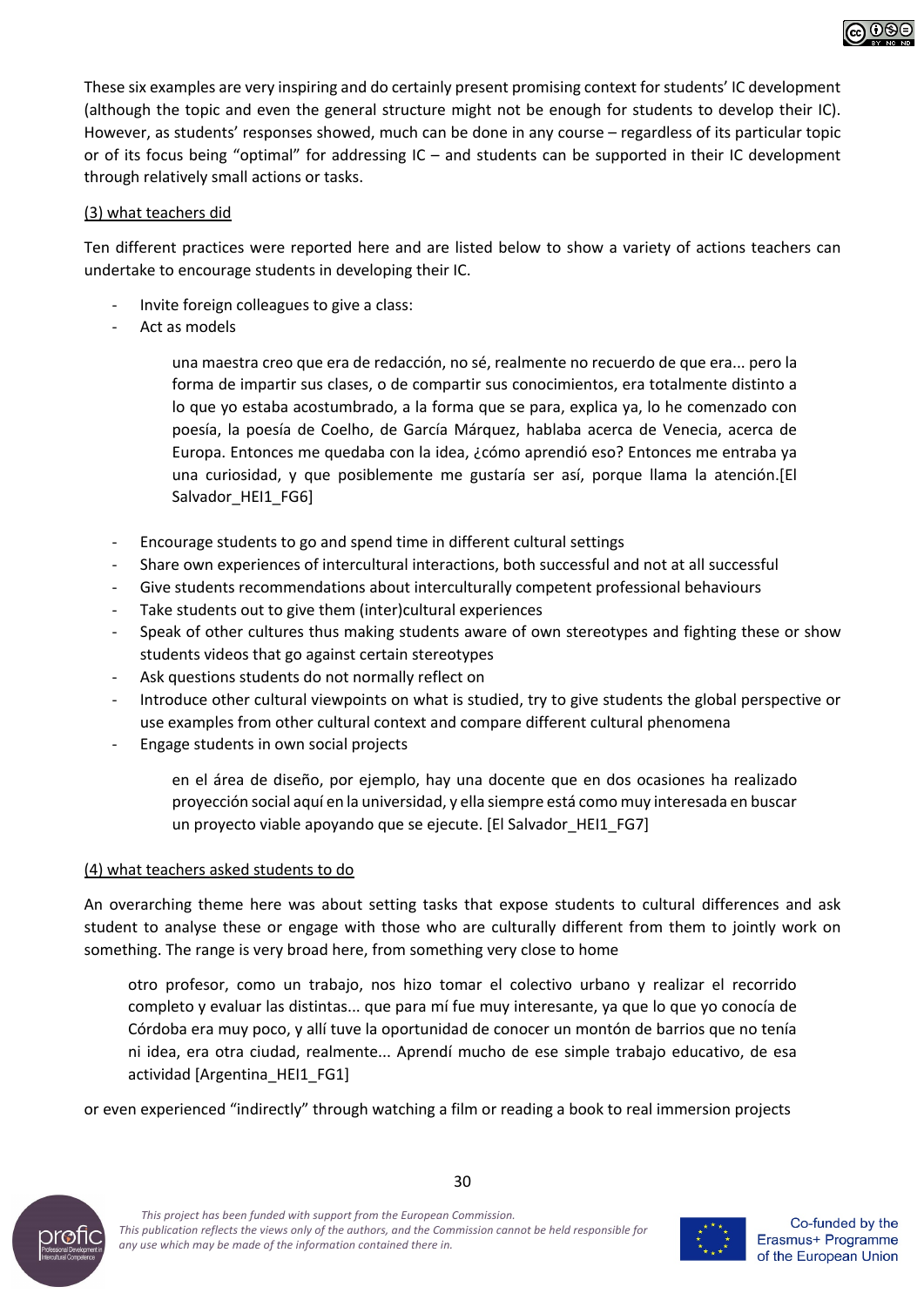formamos grupos de estudiantes, vamos a una comunidad y ahí vivimos una semana, allí compartimos la parte religiosa, de la alimentación, del comportamiento y hacemos un diagnóstico de salud, implementamos una estrategia en salud y la evaluamos. [Mexico\_HEI2\_FG5]

teníamos que hacer un estudio de campo, hacer una entrevista, relacionarse con alguna comunidad y hacer observación participante, estar con ellos, convivir con esa comunidad... que podías elegir, entre afrodescendiente, comunidades mapuches, grupo feministas. [Argentina\_HEI1\_FG1]

En mi facultad hay una clase, que creo que es optativa, que se llama biotecnología en alimentos, el doctor que la da, te lleva a comunidades indígenas, a que te comparta su conocimiento y como decía anteriormente, o sea, si ellos ocupan mucho un alimento, tú sacas su aporte nutrimental... esa materia es muy pedida por los estudiantes, porque les interesa mucho eso de, "tú me vas a ayudar a identificar cuáles son los alimentos importantes en tu dieta", o sea la comunidad indígena, "y yo te voy a ayudar a saber qué tan qué tanto bien le haces a tu cuerpo"... pues eso, tener un acercamiento tal cual, con la comunidad, es muy bonito y ya al final delsemestre puedes hacer como una exposición de los productos, donde una parte de los ponentes son de la comunidad y otros son los biólogos en formación y es un intercambio muy cool, yo creo que esa la materia que es más representativa de interculturalidad. [Mexico HEI2 FG5]

and the different "points" in-between. For example, requiring students to go to an international event happening in their own place and interact there with representatives of foreign cultures. In some of such interview tasks the "access to respondents" can be negotiated by the teacher, while in others establishing contact is also part of the students' task.

A slightly different task which was also reported by students consisted in some kind of cultural detective investigation, where students were asked to make a (micro)research project that involved learning about cultures as well.

#### (5) other teaching-learning practices

Finally, students also reported certain practices where teachers "pushed" students to interact with peers who were perceived by students as different from them and created learning environments where students' cultural identities and cultural uniqueness are made visible and valued, appreciated and seen as a source of richness and learning for all those present.

#### *5.2.2 What those working at universities lack and need to develop in order to better support students in developing IC*

One of the guiding questions in the focus groups interviews asked students to share any experiences where those working at the university did something that in students' opinion went against helping them develop their IC. Below students' responses are grouped into two broad categories: (1) aspects of academic and administrative staff's own IC that might require special attention and (2) aspects related to promoting students IC where students reported deficiencies. In both cases, the aim is to draw attention to the "observed development needs".

(1) Academic and administrative staff's own IC

Four sub-categories can be distinguished when analysing the stories of counter-productive practices shared by students: (a) lack of cultural knowledge, (b) lack of necessary attitudes or presence of damaging attitudes



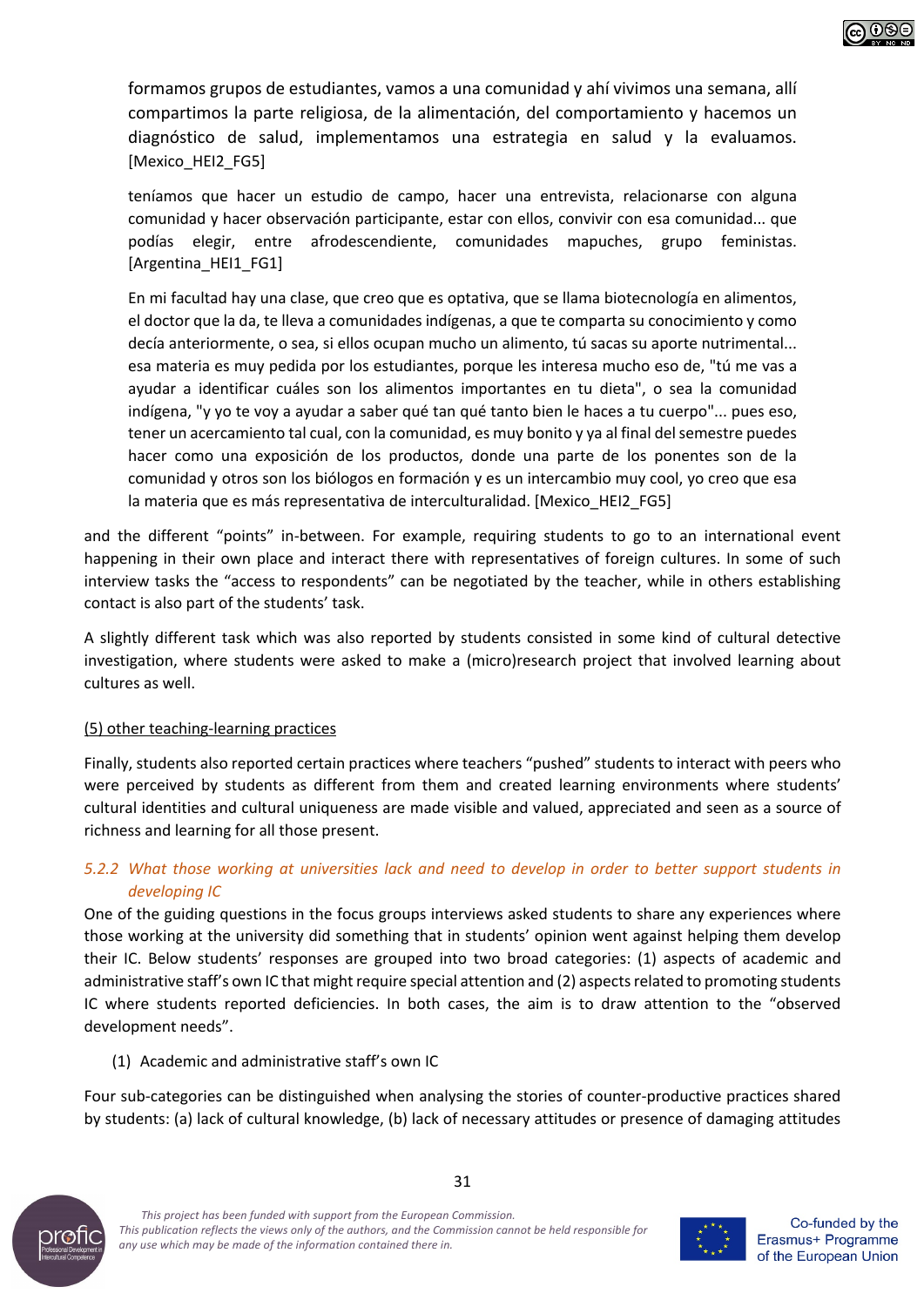

and beliefs; (c) lack of skills or presence of interculturally in-competent behaviour; and (d) lack of possibilities for teachers and administrative staff to develop their IC.

Knowledge-wise, some students considered that university teachers are unfamiliar with students' cultures and cultural contexts. This was not a very widespread opinion, although it does not come as a surprise considering the responses on the diversity between students and academic and administrative staff (cf. Part 2 above), as well as the clearly greater diversity among students than among teachers/those working at universities.

Some students also believed that some of those working at universities lacked empathy and open-mindedness. As a result, such persons were not accepting of the diversity that student population represented and did not respect the cultural differences when those "different" were their students. Moreover, some of those working at universities were perceived by students as ego-centric and extremely rigid in their belief in the "supremacy" of their own professional culture. These "old-fashioned" attitudes meant that, according to students, some of academic staff did not see the need for specialists in one field to interact with specialists in other fields – nonspecialists or lay persons from their professional point of view, which is one clear context for which both teachers and students need IC. Besides, some academics were reported to value technical knowledge only, thus regarding any soft-skills and non subject-specific competences as IC or relating to others – even in one's immediate social context – as irrelevant.

Two concrete examples were of scientists and lawyers, with students giving much greater importance than those teaching them to dissemination of science, in one of the cases, and to helping all members of a society make the best use of judicial system to protect their rights, in the other.

Behaviour-wise, such beliefs in one particular culture being superior to another led to cases of discriminatory comments or behaviours towards students who spoke differently (because they were not from the capital), belonged to LGBT community, were born in their country of studies but to the parents who came from other countries; or even simply wanted their desired professional community to become more open. Some of the students in the sample had also experienced discrimination from visiting professors who were perceived by students as despising the national culture of the country visited. It should be reiterated that such behaviours were probably more rare than not, but it is also not possible to claim that they did not exist.

Finally, a number of comments were made about the lack of opportunities those working at universities have to develop their IC. More specifically, students suggested that those working at universities were prevented from (further) developing their IC due to the lack of the mastery of the English language, lack of contact with peers from other disciplines/countries).

(2) Helping students develop their IC

Student respondents also pointed to a number of issues that require additional attention if our goal is to ensure that those working at universities can fully support students in developing there IC. Namely, students highlighted certain (a) counterproductive beliefs, (b) behaviours that hinder IC development or absence of behaviours crucial for students' IC development, as well as (c) some systemic drawbacks that are viewed by students as preventing teachers and administrators from fully supporting students' IC development.

(a) beliefs

Two types of harmful beliefs were reported. Firstly, some teachers believe that students must put all their efforts in developing disciplinary knowledge and – in the case of regulated professions – preparing for regulatory exams. Developing any other types of competences – like IC – are considered by such teachers a waste of time. A similar, if somewhat less extreme, belief consists in arguing that only some areas of professional activity require IC, while others – normally the teacher's own – does not. Secondly, some teachers



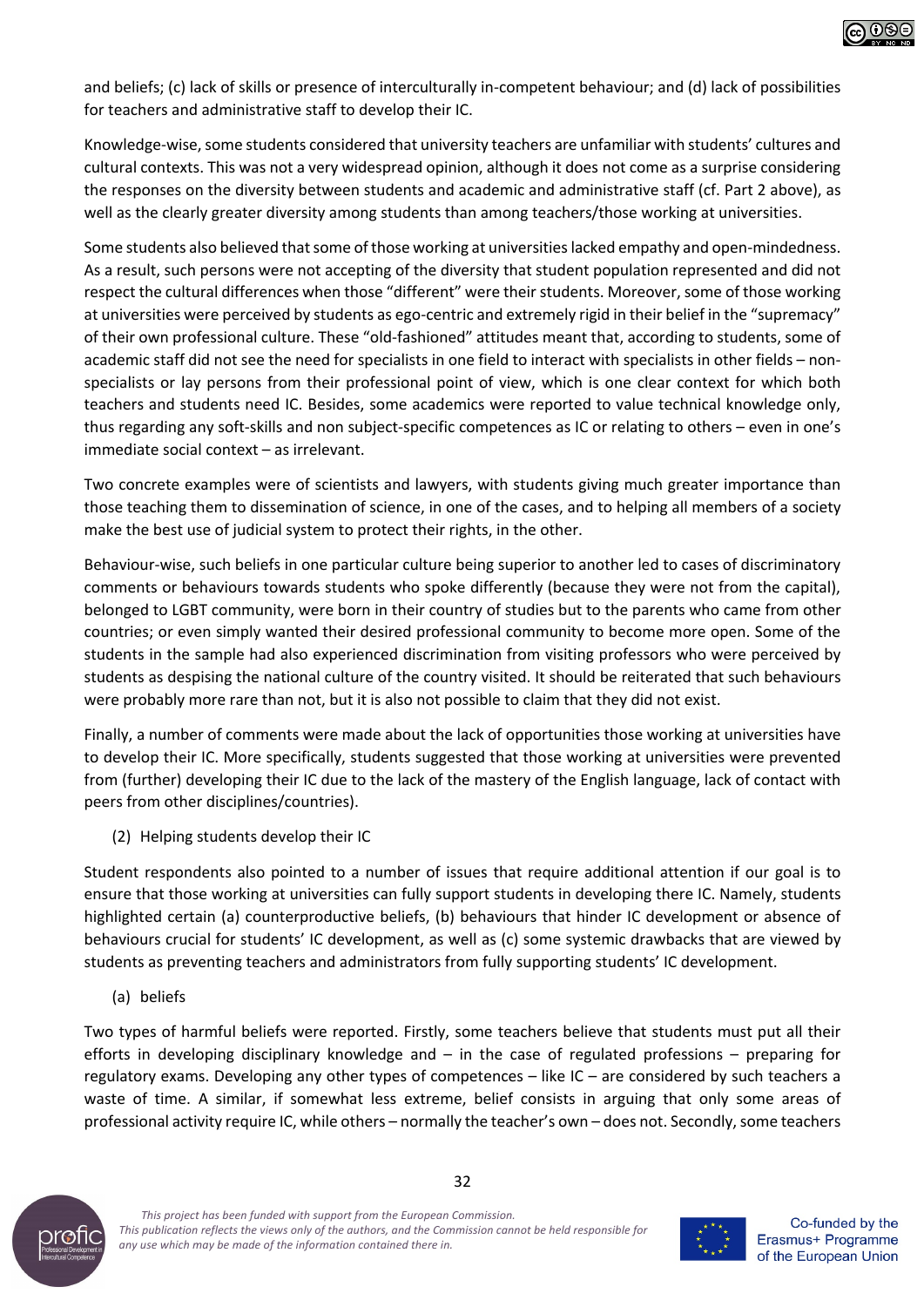

do not believe that their students might ever go to pursue further studies abroad; an attitude that can clearly have a negative impact on students motivation for developing IC.

#### (b) behaviours

The two types of harmful beliefs reported can be also seen as different facets of the same one – believing that students do not need to develop IC. Those who subscribe to this point of view can engage in a number of counterproductive behaviours, from not giving any support to students who try to apply for a scholarship to go abroad to marginalising students who want to explore questions related to interculturality as part of their research projects.

A second damaging type of behaviour reported by students appears to be caused by teachers not being able to capitalize on own experience abroad. Somehow some teachers choose to talk about their trips and stays abroad in such a way that students feel humiliated and downgraded (inferior because they were not lucky enough to go abroad), instead of benefiting and learning from their teachers' experiences. The same might happen when teachers treat differently those students who have had international exposure and those who have not. In the case reported both the students who was thus pin-pointed and the rest of the classmates had negative feelings about their teacher's approach.

Finally, students also mentioned some cases where teachers failed to adopt behaviours that can promote IC development, like

- not taking advantage of the diversity that exists among students in a classroom; or
- not encouraging students to explore other cultures to which they could gain access without international mobility; or
- not questioning stereotypes teachers but rather using them to make a point.
- (c) systemic drawbacks

A third group of counterproductive practices are less dependent on individual teachers and have, therefore, been grouped under the "systemic drawbacks" heading. Here three aspects can be distinguished. Firstly, there are often no provisions in the curriculum for exploring the notions of culture, interculturality or addressing any other aspects of students' IC. Secondly, when such provisions are made universities sometimes opt for modalities that are very expensive for students and neglect other, which might look less attractive, but yield the results more students can benefit from: e.g. inviting a foreign specialist to give a seminar for which students have to pay, instead of inviting a local person with experience of working in different cultural contexts. Thirdly, some of the students felt that those working at universities do not necessarily take time to inform themselves and help students make use of the mobility opportunities available.

#### **5.3 Current practices of supporting students in IC development**

Academic and administrative staff interviewed were asked whether they have tried to support the development of IC of the students they interacted with and, if so, what was it that they did. Additionally, some of the interviewees commented on what they believed to be counterproductive practices for students' IC development.

#### *5.3.1 Practices reported*

As two preliminary comments, the data have revealed a number of attitudes towards developing students' IC that are worth our attention, as well as a variety of levels of awareness.



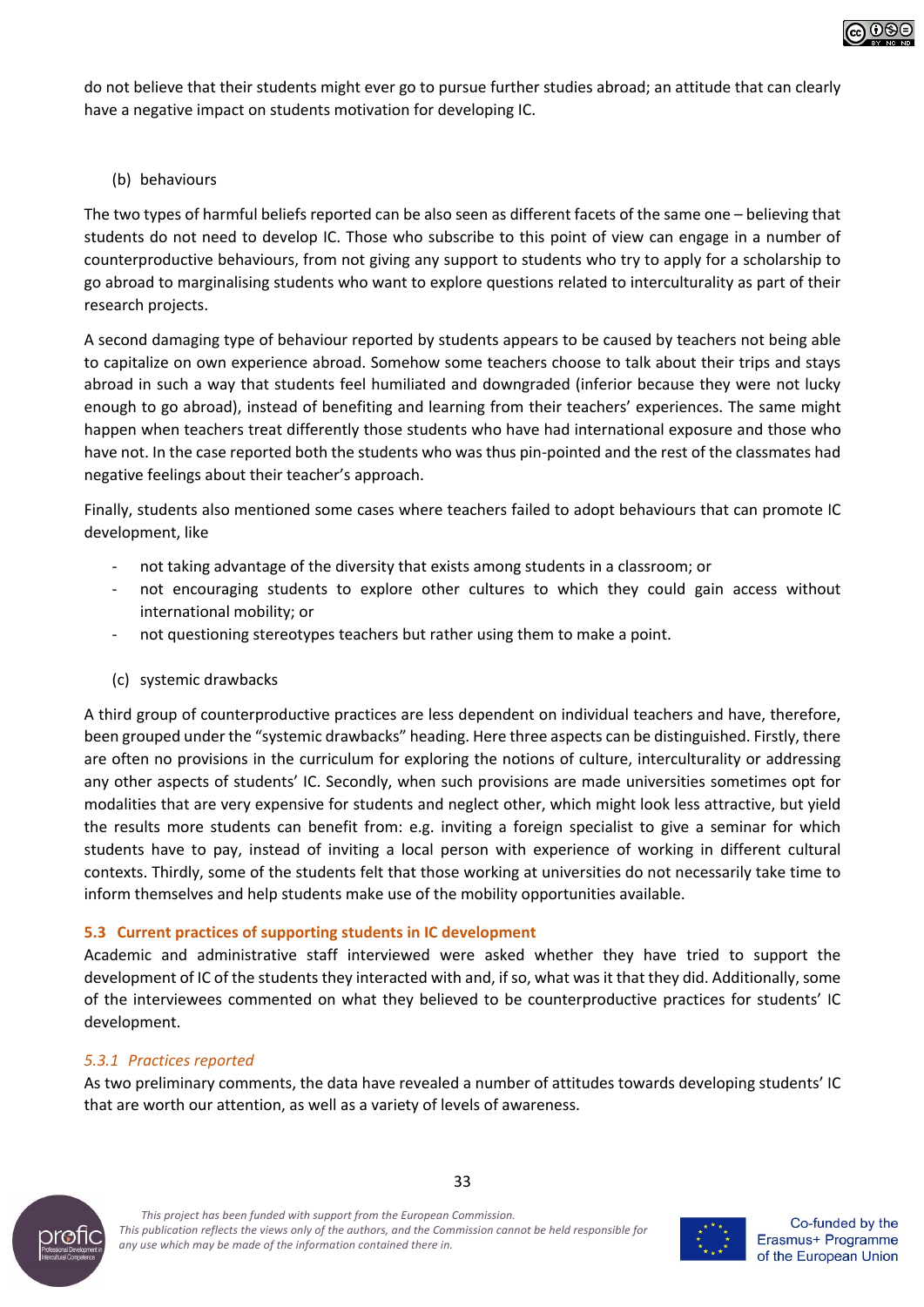

Thus, firstly, although many members of staff reported doing or having done something that they believed could support students' IC development, and some really reported doing an impressive job in this sense, at least one respondent suggested that IC could be developed more or less "automatically" – simply because there is diversity among students. Besides, a number of respondents believed that certain areas of studies or particular courses were somehow more "naturally" linked with IC development, even if one of the respondents did insist that this belief is not helpful and that all those teaching at the university must make the effort to support students in this respect. One more belief discovered was that students can develop their IC simply because the person working with them is acting in an interculturally competent manner.

Secondly, it became apparent that some of those working with students could be doing something towards developing students' IC but not always consciously or without thinking of such efforts as related to developing students' IC. In other cases, only during PROFIC interviews did respondents seem to realise that they have probably missed on the opportunities to support their students in developing IC. Another curious case was the academic who said that she was "forcing" herself to find ways to support students in this respect.

Speaking of the practices reported, these are presented below using a four-element structure, which is not a neat classification but can permit us to get a good idea of the variety of existing practices:

- (1) Extracurricular practices or practices outside own classroom
- (2) Practices focused on exposing students to difference
- (3) Particular teaching, learning and assessment activities conductive to developing IC
- (4) Efforts focused on developing certain aspects of IC

#### (1) Extracurricular practices or practices outside own classroom

Some of the respondents spoke of encouraging students to take part in activities that happen beyond their classroom but can clearly help students to develop IC: participating in mobility programmes, going abroad or learning a foreign language.

Another respondent mentioned that he tried to include students in his own international experiences through inviting selected students to join him in trips to congresses and conferences, whenever adequate funding was available.

Furthermore, several respondents mentioned that they involved their students in or at least informed them about extracurricular activities conductive to IC development: voluntary work, professional internships, 'proyectos de extensión' and 'prácticas co-curriculares' – extra-curricular events organised by students from different programmes and different years of studies under the general supervision or guidance from the teaching staff.

#### (2) Practices focused on exposing students to difference

Four types of practices have been grouped under this category.

Firstly, these are practices where the difference is that of students' own experiences and where IC is deemed to be further developed thanks to building on the diversity that exists among students. One such practice consists in organising debates, so that students could share their different experiences and thus be exposed to different perspectives and points of view. A larger group of practices here referred to giving students opportunities to work in groups or at least to interact with each other in the learning process. One of those interviewed reported discussing with the students the possible cultural conflicts that can happen when working in teams. Another, mentioned her predilection for making students work collaboratively in multidisciplinary teams. Few respondents used intentionally mixed groups, although some did recognise that self-formed groups tend to be more homogeneous, which is a missed opportunity in terms of helping students develop IC.





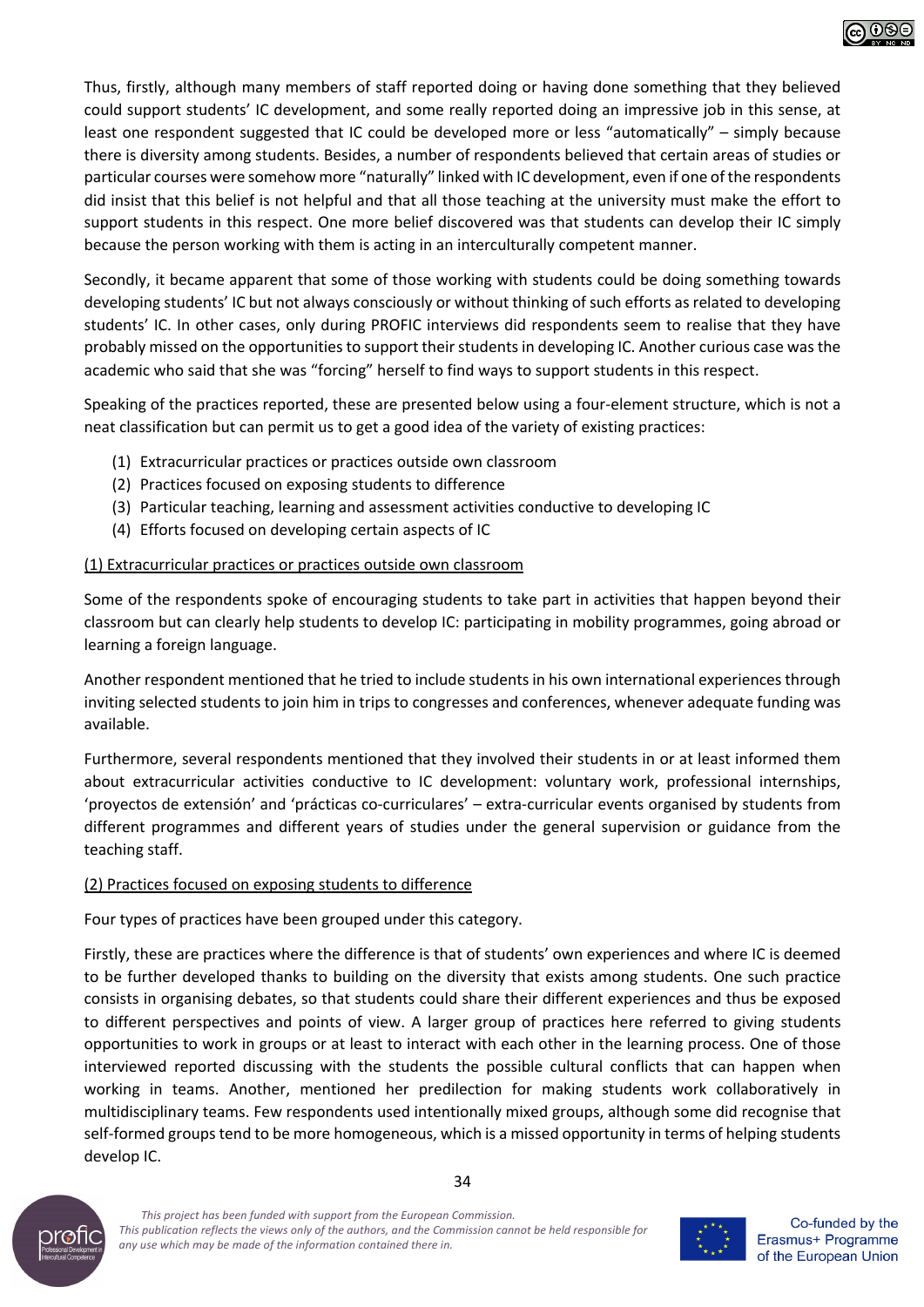Secondly, where "the different" was part of teacher's own experience – where those working with students shared their own experiences of encountering cultural differences. One respondent also talked to students about the international collaboration projects in which the university as a whole was participating.

Thirdly, where the difference was brought into the classroom thanks to inviting others than the teacher to share their experiences, perspectives, etc. Sometimes this was done in person and sometimes thanks to using technology – e.g. Skype. In another case, those who came to the university in the framework of an international collaboration project were invited on a one-off basis, something which still had a great impact on all the students.

Fourthly, students can also be exposed to difference through readings, videos or even examples.

#### (3) Particular teaching, learning and assessment activities conductive to developing IC

Examples reported and grouped under this category included:

- Requiring that some of the sources cited in an essay were in a foreign language and represented perspectives of another culture,
- Asking students to compare cultural perspectives,
- Requiring students to analyse other cultural realities or own cultural context, be it national culture or generational culture,
- Discussions where students need to link a point of view to the cultural conditioning/reasoning of those who tend to adopt it,
- Engaging representatives of other cultural group in giving feedback on students' end-of-course project/presentations.

From the point of view of scope, the practices reported ranged from single tasks, to interdisciplinary projects; and from seeing IC development as one of the course intended learning outcomes, to arranging the whole course as an intercultural project, to working with instructors in foreign universities to collaboratively offer a virtual international collaboration course where students from two countries worked together throughout the semester.

#### (4) Efforts focused on developing certain aspects of IC

Some of the practices reported were linked to particular aspects of IC and are listed below following the EMIC model AKAS core blocks – awareness, knowledge, attitudes, & skills – order first, with the meta-element of developing IC as such, second.

**Awareness** 

Some of the respondents try to raise students' awareness of own cultural conditioning through confronting students with own stereotypes or inviting students to question own ideas and behaviours to discover which ones are culturally-conditioned, or engaging students in experiencing the university space as a handicapped person would - a visually-impaired person, someone who can only use one arm or one leg, or someone who has to use a wheel-chair, etc. Another respondent targets raising students' awareness of cultural conditioning in general and of perhaps invisible cultural differences.

• Knowledge

Some respondents spoke of including information about other realities in their course materials or sharing lists of cultural do's and don't's with students.

35

**Attitudes** 





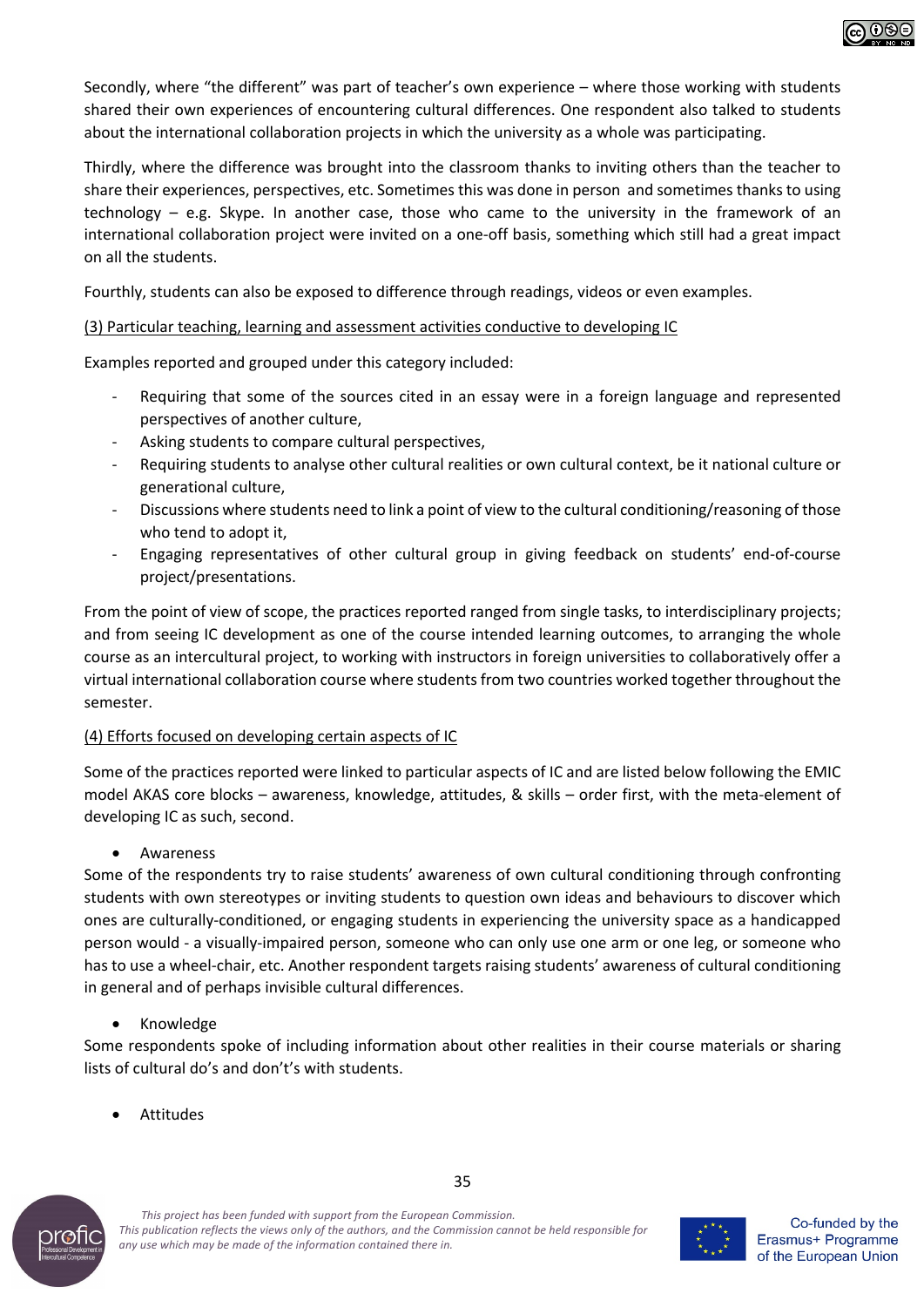

One of the respondents said that her focus was helping students develop respectful and non-judgemental attitudes towards peers – one of her aims was to create an atmosphere of respect so that students can work collaboratively and learn from each other.

#### **Skills**

Another respondent said that he helped students develop the skill of accepting diversity and dealing with it through engaging students in the process of constructing knowledge while taking into account multiple cultural perspectives and diverse sources.

• Developing IC

One of the practices reported by different respondents consisted in talking to students about or otherwise helping students see the importance of IC for their future, either as part of the profile of any university student and graduate or more specifically for the possible professional occupations in their area of studies. One of the respondents also mentioned that she tried to help her students see the value of one of the strategies for developing IC, which consists in going out of one's comfort zone and explore one's own cultural comfort zone "limits".

#### *5.3.2 Counterproductive practices mentioned*

Only four quotes were coded as pointing to counterproductive practices reported by academic and administrative staff in relation to the goal of developing students' IC.

Two of the four themes suggested by these quotes refer to unhelpful beliefs, while the other two draw our attention to the lack of helpful practices. The first counter-productive belief is the "not-in-my-course" type of comments, when certain university teachers consider that – due to the nature of their courses – the task of supporting students' IC development does not concern them. The second counter-productive belief is the expectation that IC will somehow develop in students "automatically", simply because students are different among themselves and they often work in groups. The respondent in question seems to be convinced that no intervention is, therefore, needed on the part of those working with students, quite despite the fact that s/he recognises that working with those who are different is difficult and that students learn to select group-mates with whom they find it easier to collaborate. An intertwined belief here is that if there are no visible difficulties or conflicts, students should better be left to their own devices.

The lack of helpful practices reported is, firstly, among those working on a different degree programme – the programme that seems less prone to developing IC or whose graduates apparently might not be in need of IC. Secondly, and this is perhaps a new theme in the analysis so far, one of the respondents commented on the fact that while students might be made conscious of the importance of developing IC or certain IC elements given their desired professional profile, there is hardly anything in the curriculum in terms of practices to help them develop the competence.

# 6. Ideas about desired IC-focused professional development activities for staff

When asked about the desired or preferred format of the development activities participants expressed views around organization of the training, principles of the training, nature of the content and methodologies to be used.

#### **6.1 Organization of development activities**

The participants firstly disused the format and whether it would be online, face to face or a mixture of activities. A majority of the respondents did agree that a combination of face to face and online activities would best fit the schedule and the learning tasks.



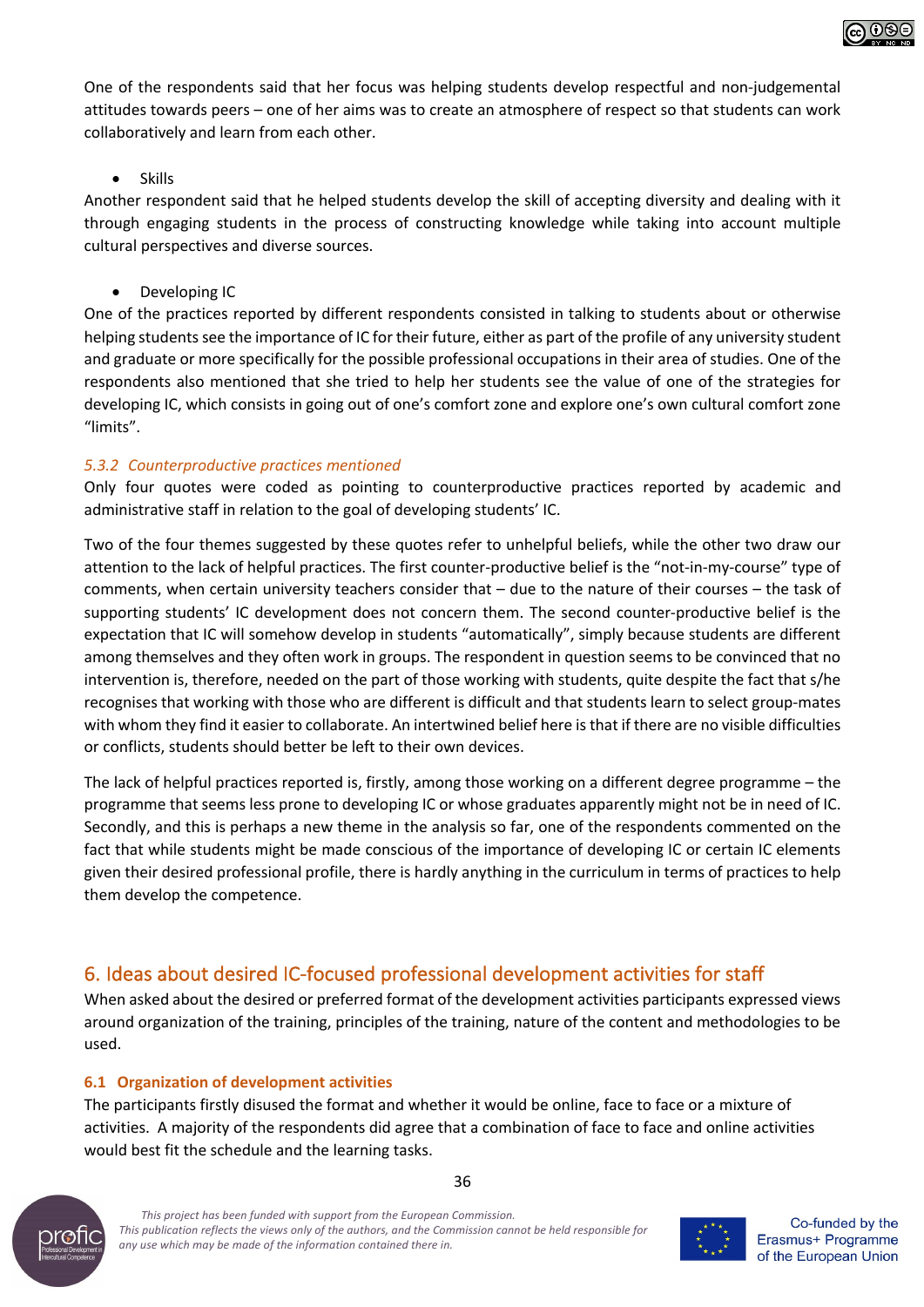

It could be online; if we could have some sessions, presential sessions, it would be great as well, though. Maybe a mixed system will be OK … it could be a mixed system, which maybe like, at first, we could work together and learn a lot more so that we could have the foundations in order to keep working online and keep doing what we can start [Mexico\_HEI1\_Staff\_8].

Although the majority did agree that blended approach might be useful a number of respondents highlighted the importance of face to face (*presencial*) for connecting with others and attending to these activities having in mind the busy schedules and workloads. When online activities are included there were views that they should focus on synchronous activities rather than only asynchronous.

Es mejor sesión presencial, o que haya un curso programado en el que yo deba de asistir o, así como igual es el IE Schooler, el programa que tengo que el profesor se conecta, pero todos estamos en un salón recibiendo la clase, pero es en vivo, o sea, yo veo al profesor y el profesor me contesta las preguntas de inmediato... porque un curso que está colgado ahí en una plataforma y yo lo voy a ver cuando tenga tiempo, así va a ser bien difícil, al menos en la calidad de lo que se quiera formar en mí, o de lo yo que deba aprender, por la cantidad de aspectos diarios que nos consumen. Y, aun así, puede ser algo que por interés lo hagamos, pero, pero pienso que sí puede ser bien saturado. [El Salvador HEI2 Staff 5]

Interviewees also discussed the type and combination of participants. The views agreed that mixed groups that are both interdisciplinary and ideally between different institutions would be useful.

Un espacio de interdisciplina, que no hablen todos los comunicadores, que no hablen todos los psicólogos. Estar con el ingeniero, con el médico, con el abogado. La interdisciplina me parece importantísima y sí fuera posible también en un espacio interinstitucional. O sea que, no fuera solo entre universitarios porque la universidad también puede ser bastante endogámica, bastante cerrada y habla en un código bastante endogámico. A veces tener la mirada de otros actores, de otras instituciones. [Argentina\_HEI1\_Staff\_5]

When discussing the formality of the development there were mixed views. Some participants thought that it should be obligatory and part of professional standards. Others viewed that making it obligatory might also affect motivation negatively. Several participants thought that providing a type of certificate for attending these courses would enable more engagement. The differing views on the formality of the development highlighted also the problem of relying on only people that are interested which might be in less need of development. However, this might represent a first wave of impact that could further multiply in the future activities.

También hay otra cosa, luego a veces lo que estamos interesados son los que ya somos sensibles y nunca llegas la personas que no están sensibilizados y que no les interesa, y son los que siguen reproduciendo los procesos que no [Mexico\_HEI2\_Staff\_4]

#### **6.2 Principles of IC development**

When discussing the principles that would guide the proposed IC development the majority of participants who discussed this aspect thought that highlighting the importance and the reason for the development tin each institutional context is very important they thought that there needs to be clear and systematized evidence to raise awareness and motivate colleagues to engage with this development. On the one hand this calls for raising awareness but on the other it also highlights importance of institutional level support.

primero a los directivos. Primero al decano, al vicedecano y a los funcionarios políticos, porque si ellos no se creen lo que hay que hacer, después la difusión queda muy en el aire. Yo creo que si se si se convence a la dirigencia política de cada una de las facultades de la universidad de qué



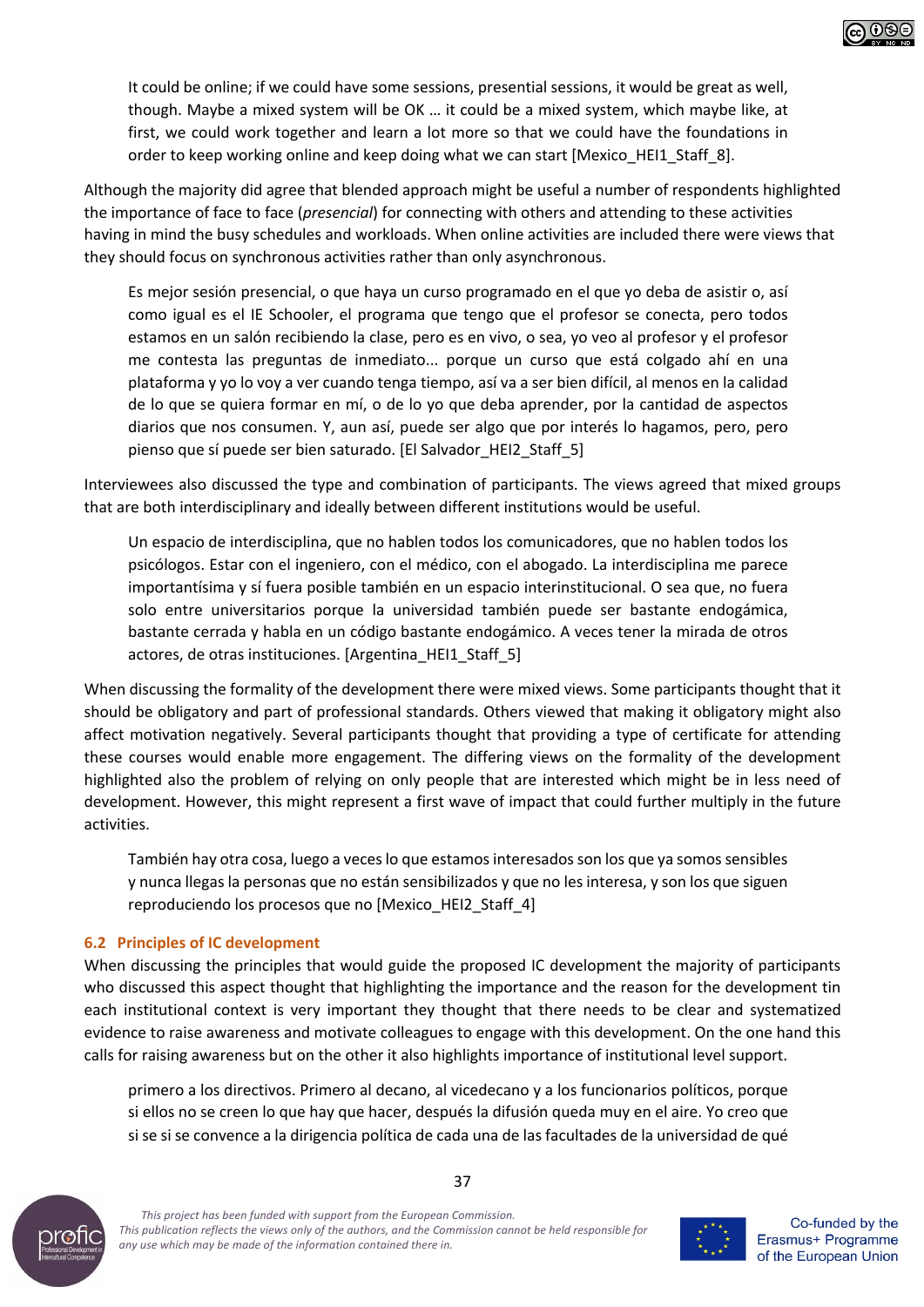

es lo bueno y es necesario, entonces es mucho más fácil en la transmisión posterior que consigan la gente para qué vaya. [Argentina\_HEI1\_Staff\_1]

Another idea proposed as a principle of IC development is that is first needed for the staff to have the IC in order to implement it with the students.

Yo creo que si las personas lo tienen incorporado, en este caso los docentes lo tenemos incorporado, es mucho más fácil transmitirlo casi naturalmente a los alumnos. [Argentina\_HEI1\_Staff\_1]

Ponerlos en situaciones a los profesores, para que ellos vivan la diversidad. Que ellos vivan la diversidad para después fomentar, creo que hay algo que tienen que pasar por ellos mismos, por los profesores mismos o los administrativos, ¿no? No sé puede transmitir aquello que uno no tiene. [Argentina\_HEI3\_Staff\_1]

There were some other isolated views on the need for IC development to focus on the impact one might have, to be lifelong activity and to focus on the entire person holistically.

#### **6.3 Nature of the content for IC development**

Regarding the nature of the content for IC development the most discussed theme is the need to make sure that the content is relevant for the participants, relates to their practice and that the participants understand what is the relevance of such development.

The problem is that we, teachers, we are supposed to be operating or including those dimensions into the classroom, into your syllabus – we have not been taught how. It's not clear. Even for me, after reading for four years, what do we mean by intercultural competence for language education. So my question was – how those, a teacher from engineering, understand that term [to introduce it] into the syllabus, into his syllabus. There is a lack of guidelines. … Each institution depending on the context, on the role, on the aims, define it clearly. It's not the same if we use a definition from Europe. Right? [Mexico HEI2 Staff 2]

As a form of highlighting the relevance it is needed to recognise the local context in which the participants face intercultural challenges.

Entonces me parece que poder interpretar el tema intercultural que hay que trabajar en determinado lugar, que no sea el mismo acá que, en Argentina\_HEI2, en Argentina\_HEI2 o mucho menos en la universidad, no me sale el nombre, serán diferentes problemas. [Argentina\_HEI1\_Staff\_6]

Several participants discussed the balance between theory and practice as an important aspect of the nature of the content that the IC development should cover. Interviewees discussing this theme agreed that both theory and practice are important to go in-depth but that practical experience is essential.

In my case, I all the time want to know what is behind the things. And I think that theoretic is an important thing. But it must to be very related with the practice. Because if you only get the theory, in my case – if I am only going to do the practice thing, I think, well – what is the ground of this and that. For me, in my case, I want to learn about the theory and about practice. And I think if I can have both things, I can "replicar" the knowledge or the abilities to here in CAMPUS. [Mexico\_HEI1\_Staff\_7]

An additional point about the nature of the content is the need for exact tools to work with students on developing IC:



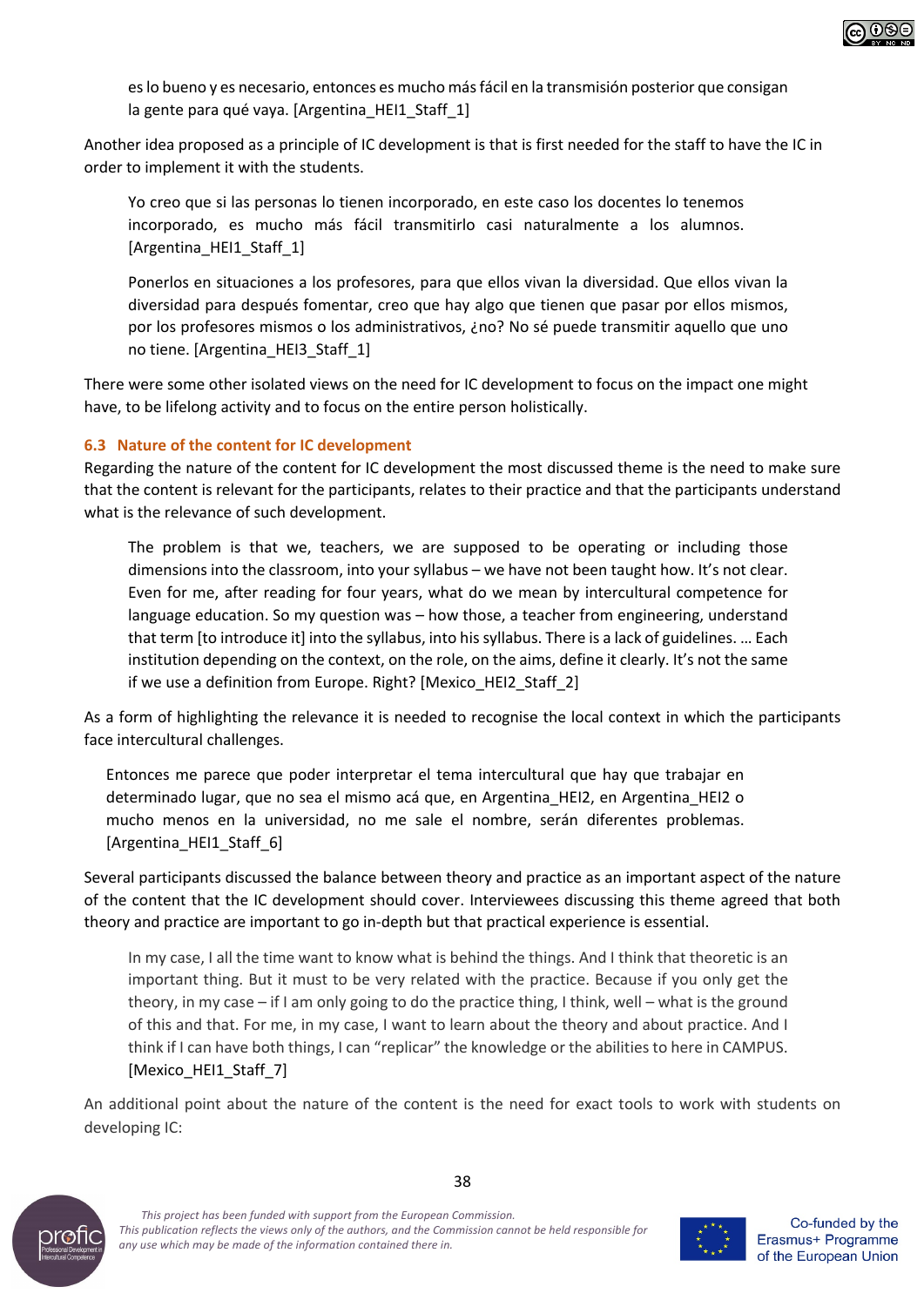Me interesa muchísimo poder contar con más herramientas con las cuales podemos incidir de manera más sistemática, más ordenada en la formación de nuestros estudiantes. Eso para mí también es un reto además de una necesidad. Contar con herramientas que nos faciliten porque no le tenemos. No contamos con un currículo, por ejemplo, con estas líneas de trabajo. [El Salvador HEI2 Staff 4]

Following the views on the nature of the IC development content participants had several ideas around the learning methods that could be beneficial in their context.

#### **6.4 Methods**

Several methods were suggested as useful and one of the most discussed ideas was related to the nature of content aspect of theory vs practice discussed above. Several participants highlighted the need to use experiential learning as much as possible and implement practical hands on learning activities.

Sí, se desarrollará un tipo de programa, no de contenido, ni es expositivo, sino un tipo de capacitación en la que la que la persona aprenda hacerlo haciéndolo... es muy probable que también eso lo replique en sus clases, en sus aulas, es muy probable que también eso lo reproduzca en su espacio laboral con las demás personas. [El Salvador\_HEI2\_Staff\_3]

Furthermore, participants deemed that knowledge exchange activities and in particular with other institutions would bring a lot of benefits in terms of learning from each other. This aspect in linked with the views on participants grouping discussed under the organisation theme but further includes the desire to have activities that would enable such knowledge exchange (be it in person on online).

Podría ser una especie de intercambio de conocimientos en métodos de enseñanza ante nuevos ambientes de aprendizaje. También, uso de tecnologías para la enseñanza También, actualización de programas contenidos, desarrollo de habilidades para que los estudiantes aprendan el trabajo en grupos, equipos, también cómo es el contexto de otros países, la enseñanza versus la nuestra, si estamos al mismo nivel o hay mucha diferencia. [El Salvador\_HEI1\_Staff\_6]

Furthermore, several interviewees proposed simulations where different viewpoints could be unearthed.

Difícil... No sé si tengo la respuesta, creo que se podría empezar por dos ramas: uno, que sea una cuestión con la comunicación, ejercicios sobre la comunicación donde uno pudiese visualizar ciertas temáticas... otra, podría tener que ver con un tipo de trabajo de mucha participación del estudiantado, donde el estudiantado recoja inquietudes, que se haga un trabajo como de recoger inquietudes diversas... que se puedan simular en un aula. [Argentina\_HEI2\_Staff\_6]

Highlighting the knowledge exchange and stimulating different viewpoints, participants talked about the need for collaborative learning activities that could foster such exchange.

Yo arrancaría esto como disparador, y luego lo trabajaría, como una plegaria en conjuntos y luego lo trabajaría en grupos, para que justamente puedan intercambiar por cada grupo, tratar de lograr que sean muy diversos, para que puedan trabajar también de diferentes puntos de vista. [Argentina\_HEI1\_Staff\_3]

Overall the views of the participants is that IC is a complex competence and varying methods would be useful to cover all bases. These recommendations for the form, nature and methodology of the IC development provide a useful guideline for proposing a complex, unified yet contextualised learning programme.



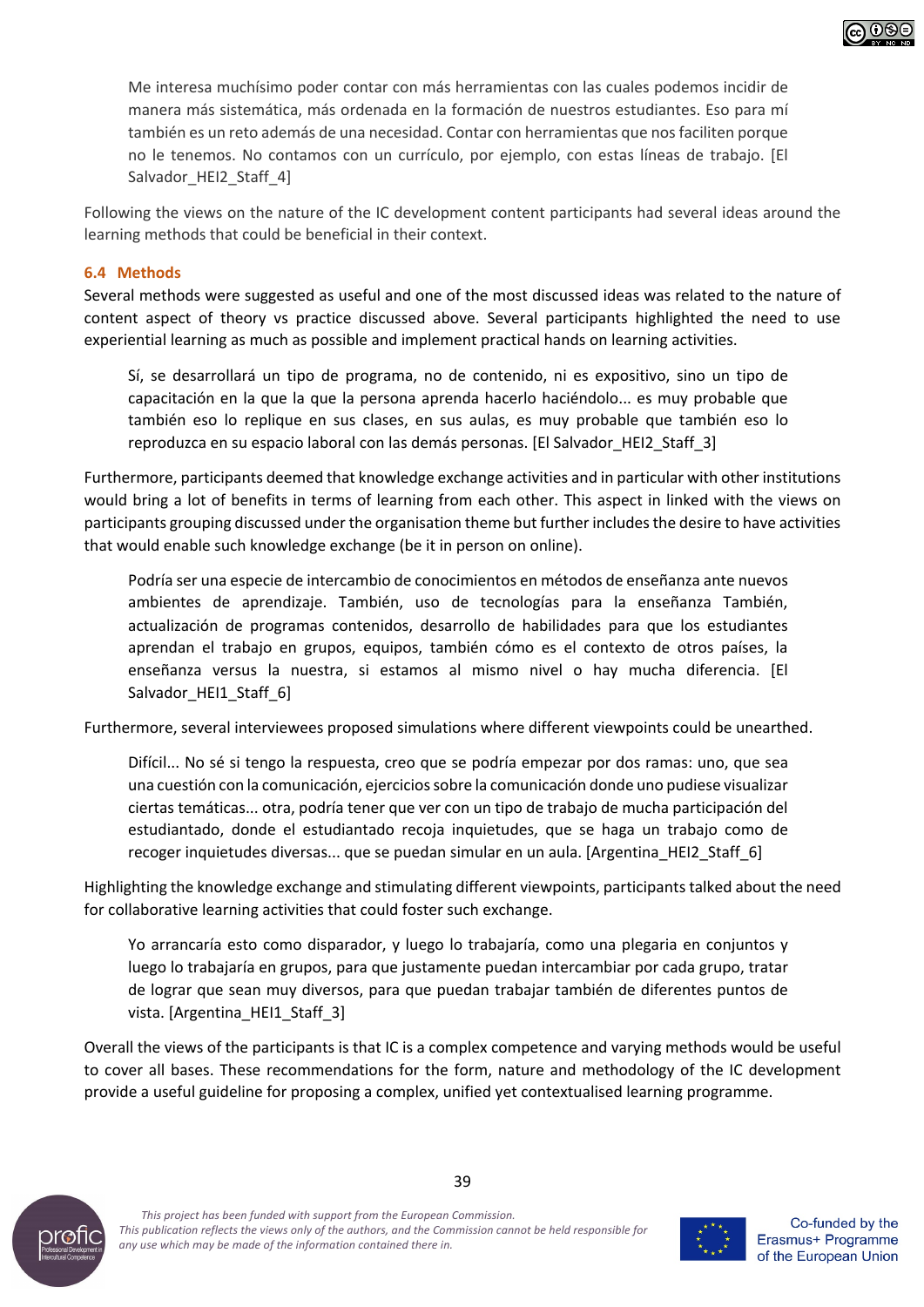#### **6.5 Students' recommendations**

Focus groups have also yielded a number of ideas about PD activities focussed on IC that students believe are necessary for those working at their universities. These are presented below grouped into the following categories: (1) the focus of IC-related PD; (2) the goals of such PD activities; (3) methodologies that could be used; and (4) the nature of IC-focussed PD activities.

#### *6.5.1 Focus of IC-related professional development*

Students highlighted the importance of addressing a number of topics and/or IC-elements in IC-focussed professional development activities.

*Knowledge-wise*, two major ideas have appeared:

- 1) knowledge of own culture of the various cultures and multiple cultural differences that exist in one's national culture
- 2) knowledge and understanding of such key notions as culture, diversity and interculturality.

*Skills-wise*, students emphasised the need to further develop staff's capacities

- to communicate with those culturally-different from them (students),
- not to discriminate against culturally-different students, and
- not to impose their own culture on students in ways that make students feel inferior and affects students' self-esteem.

In this respect, students drew attention to that fact that academic and administrative staff must be *aware* that even in the absence of any other differences, students will always be culturally-different from those working with them:

(a) students are new to the university culture, especially when they are in their first year, and

(b) students are novices in terms of disciplinary and professional cultures into which they are "initiated" by those who are experts in their respective fields.

Furthermore, students also mentioned as important such IC elements as *empathy* and *emotional intelligence*.

#### *6.5.2 Goals of such professional development activities*

Speaking more broadly, students considered that IC-focussed PD activities for those working at universities should provoke visible behavioural changes in those attending them. Such changes were seen as desirable at two levels. Firstly, in university academic and administrative staff' interactions with students (thanks to (further) developing the knowledge, skills, awareness and other IC elements discussed in point (1) above). Secondly, students hoped that those working with them would engage more in supporting students' IC development – would accept this as part of their "mission" and would equip themselves with concrete tools/ideas of how this can be put in practice.

The need for university teachers to accept the task of developing students' IC as part of their mission was clearly expressed in one of the focus groups conducted in El Salvador. As some of the students put it, ICfocussed PD activities should convince those attending that developing students' IC is part of what being a university teacher is about and that it is one of the university teachers' tasks to make sure their students become interculturally-competent professionals, regardless of their area of studies.

In terms of concrete ideas to be applied, students expected that IC-focussed PD activities will permit those working at universities to learn

how they can prepare students for possible future experiences abroad,





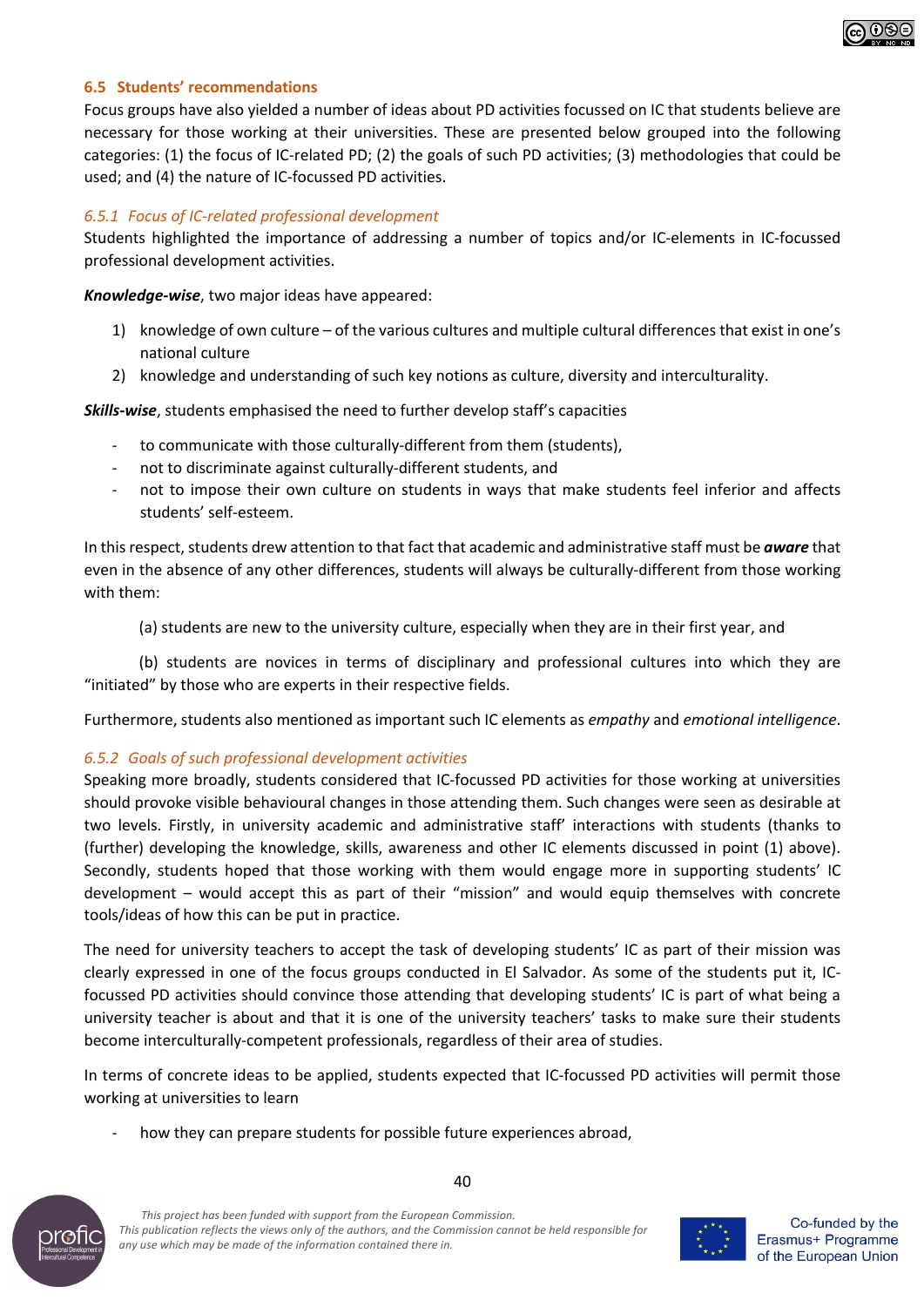

- how own intercultural experiences of those working with students can be built upon in own teaching practice and
- iointly to look for solutions how to develop students' IC in courses they teach, either through coursespecific learning activities or perhaps through working jointly with faculty from other HE programmes so as to give students opportunities to engage in inter-disciplinary learning projects.

#### *6.5.3 Methodologies that could be used*

Three ideas can be distinguished here. Firstly, students considered important that those working with them could be made to leave their comfort zone and immerse in unfamiliar cultural environments (e.g. during a trip abroad). Secondly, students believed that it was important to give those attending PD activities to talk about issues related to cultures, intercultural interactions, etc., to exchange their ideas on and share their experiences of dealing with cultural differences and/or promoting IC development – both positive and negative experiences. The direct benefit of such an exchange, according to students, consists in exposing training participants to different perspectives, both those of other colleagues and those of other groups of university employees, as well as those of students. Finally, students also saw engaging in the analysis of own experiences – overall or negative experiences in particular – as a useful approach.

#### *6.5.4 Nature of IC-focussed professional activities*

Several students insisted that such PD activities should be obligatory and must happen regularly – e.g. once or twice a year for workshops/seminars or once every five years for periods of immersion in unfamiliar cultural environments. Another opinion voiced highlighted the need to ensure that those working at universities engage in enhancing their IC and their competence of supporting students' IC development on a permanent basis.

# 7. Concluding remarks

This report highlights the results of the qualitative data analysis conducted on the staff interviews and students focus groups at 8 LA institutions. These results will contribute to forming a better understanding of the IC development needs and developing the most appropriate professional development (PD) programme. Key lessons learned are outlined below following the structure of the report.

Part 2 has brought forward three challenges to be kept in mind:

- (1) IC-focused PD activities will likely to be a completely novel learning experience for staff, which highlights the need for motivating or encouraging a buy-in work to be done to attract potential participants and make them see the relevance.
- (2) PROFIC PD activities should expect to have participants who have never stayed abroad for any considerable period of time, although they might have had a significant exposure to cultural differences within their own country. It will, thus, be important to make sure that those considering whether to attend, are aware that international experience is not a prerequisite for being able to help students further develop IC.
- (3) Since most of the respondents had multiple roles at the university, there is perhaps an underrepresentation of those with administrative roles only. This means that extra effort needs to be made to ensure that the PD activities offered can cater for administrative staff as well, rather than being of relevance only for those who teach and work on research projects.

Part 3 has highlighted the following four points to consider:

(1) There are vastly different levels of awareness about diversity among staff working at universities.